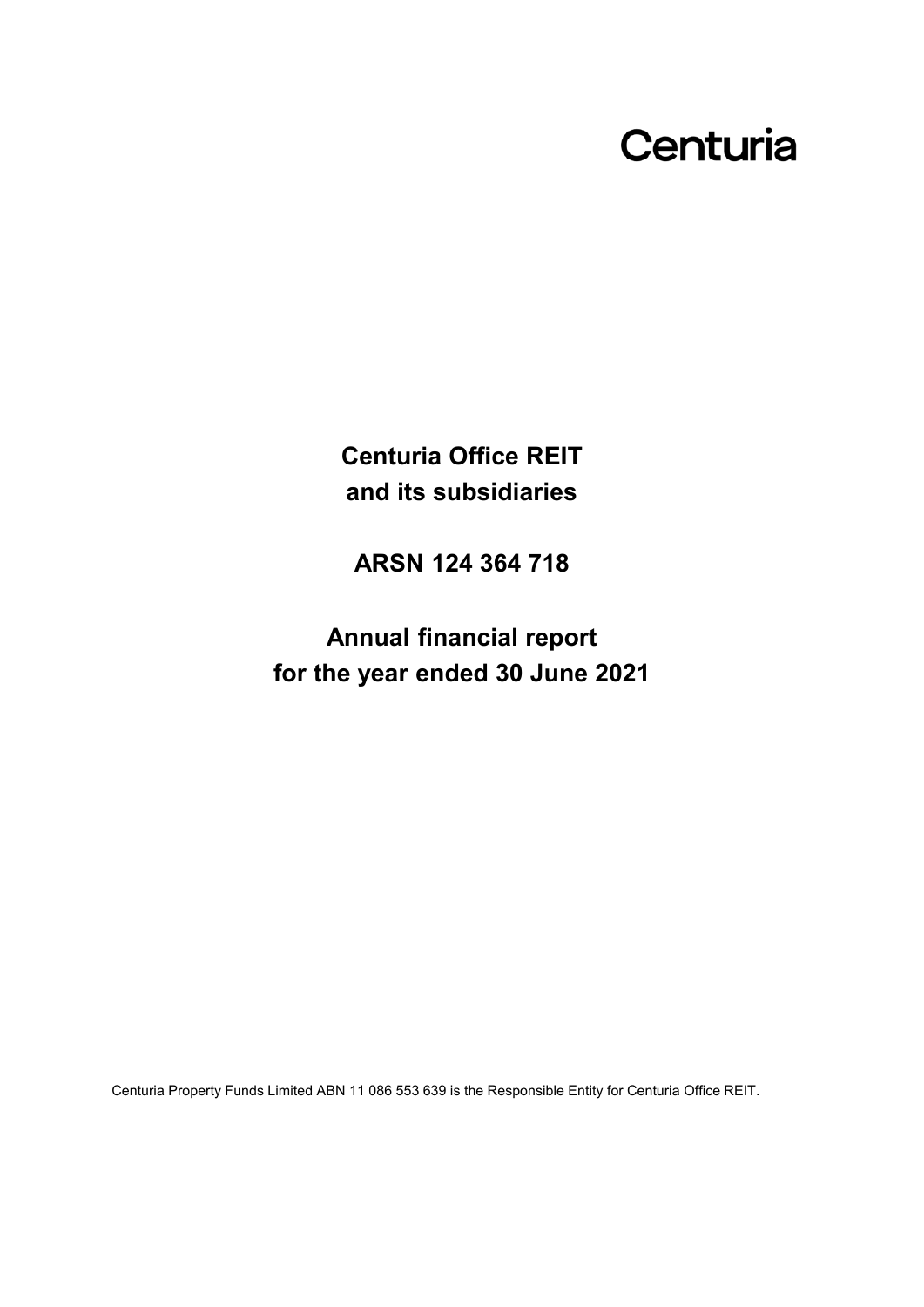# <span id="page-1-0"></span>**Centuria Office REIT Table of contents**

**For the year ended 30 June 2021**

## **Contents**

|                                       | Page |
|---------------------------------------|------|
| Directors' report                     |      |
| Auditor's Independence Declaration    | 6    |
| Annual Financial Report               | 7    |
| Directors' declaration                | 34   |
| Independent auditor's report          | 35   |
| Corporate Governance Statement        | 39   |
| Additional stock exchange information | 40   |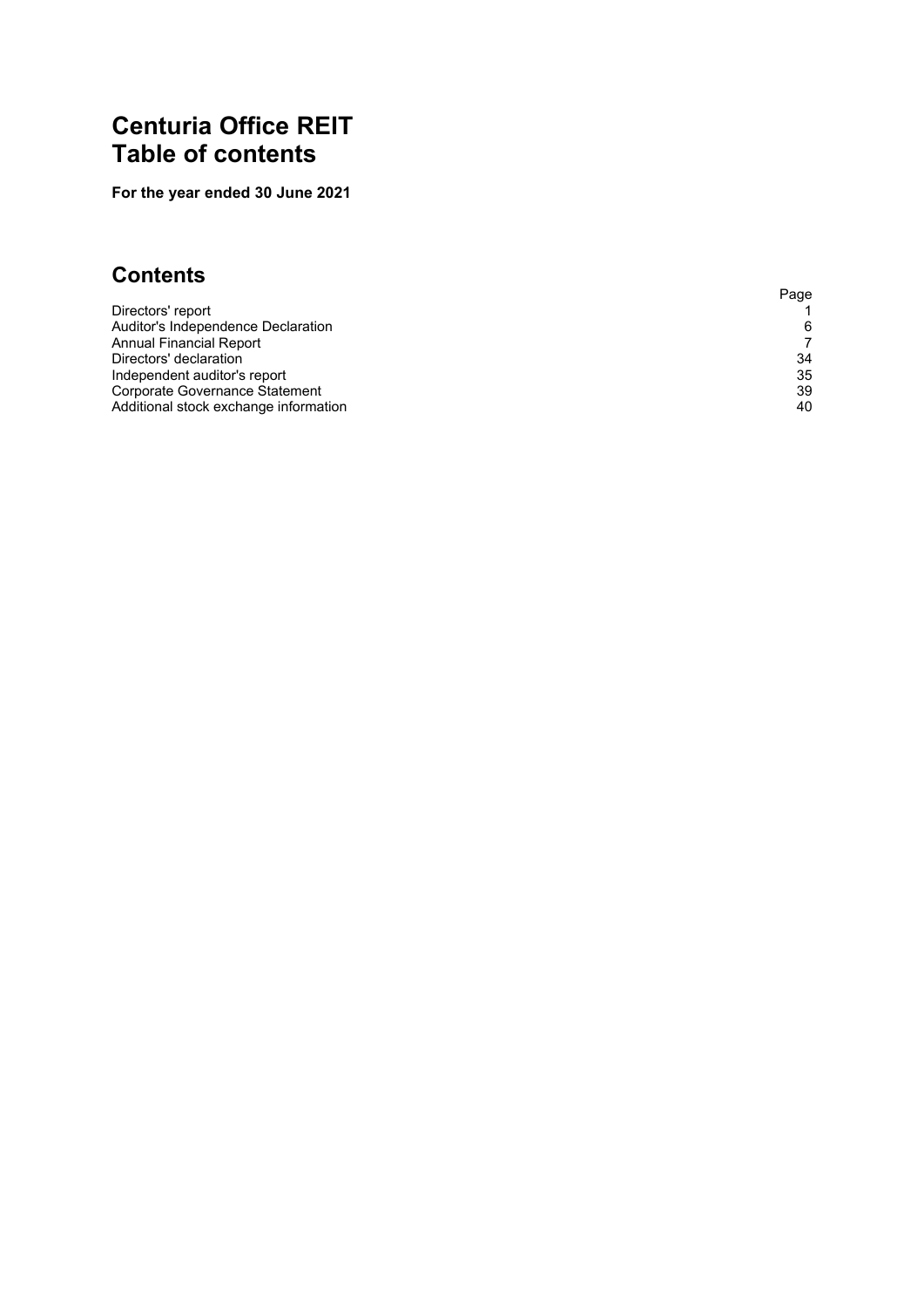# <span id="page-2-0"></span>**Directors' report**

#### **For the year ended 30 June 2021**

The directors of Centuria Property Funds Limited ('CPFL'), the Responsible Entity of Centuria Office REIT ('COF') present their report, together with the consolidated financial statements of the Trust and its subsidiaries ('the Trust') for the year ended 30 June 2021 and the independent auditor's report thereon.

#### **Directors of the Responsible Entity**

The directors of Centuria Property Funds Limited during or since the end of the financial year are:

| <b>Name</b>        | <b>Appointed</b> | <b>Resigned</b> | Directorship of other listed companies |
|--------------------|------------------|-----------------|----------------------------------------|
| Peter Done         | 5 December 2007  |                 | Centuria Capital Limited               |
| Matthew Hardy      | 4 July 2013      |                 |                                        |
| Darren Collins     | 10 March 2015    |                 |                                        |
| Nicholas Collishaw | 1 October 2017   |                 | Centuria Capital Limited,              |
|                    |                  |                 | Redcape Hotel Group Management Ltd     |
| Nicole Green       | 2 July 2021      |                 |                                        |
| Roger Dobson       | 1 October 2017   | 29 July 2020    |                                        |
|                    |                  |                 |                                        |

The company secretary of Centuria Property Funds Limited during or since the end of the financial year is:

| <b>Name</b>  | <b>Appointed</b> |
|--------------|------------------|
| Anna Kovarik | 5 July 2018      |

Roger Dobson resigned from the board of the Responsible Entity, Centuria Property Funds Limited effective 29 July 2020. Nicole Green was appointed to the Board on 2 July 2021.

Refer to Note [D2](#page-28-0) of the annual financial report for directors' unitholdings in the Trust.

No director holds a right or option over interests in the Trust. No options over any issued or unissued units in the Trust have been issued to any director.

There are no contracts to which any director is a party to under which a director is entitled to a benefit and/or confers a right to call for or be delivered interests in the Trust.

#### **Principal activities**

The Trust is a registered managed investment scheme domiciled in Australia.

The principal activity of the Trust is investment in commercial office property within Australia. There have been no significant changes in the nature of the Trust's activities since the date of the Trust's establishment.

The Trust did not have any employees during the financial year.

#### **Significant changes in the state of affairs**

In the opinion of the Responsible Entity there were no significant changes in the state of affairs of the Trust that occurred during the financial year.

#### **Review of operations**

#### *Results*

The results of the operations of the Trust are disclosed in the consolidated statement of profit or loss and other comprehensive income of these financial statements. The Trust's profit from continuing operations for the year ended 30 June 2021 was \$76,936,000 (30 June 2020: \$23,053,000).

As at 30 June 2021, the Trust's Net Tangible Assets ('NTA') was \$2.48 per unit (30 June 2020: \$2.49 per unit). The current period results have been affected by the COVID-19 pandemic. The Trust continued to apply the National Cabinet Mandatory Code of Conduct ('the Code') and where appropriate, granted applicable tenants rent relief packages to alleviate the impacts of the COVID-19 pandemic in the form of rent waivers or deferrals. The COVID-19 impact on the Fund is disclosed in Note [C1](#page-18-0) and [C2.](#page-13-0)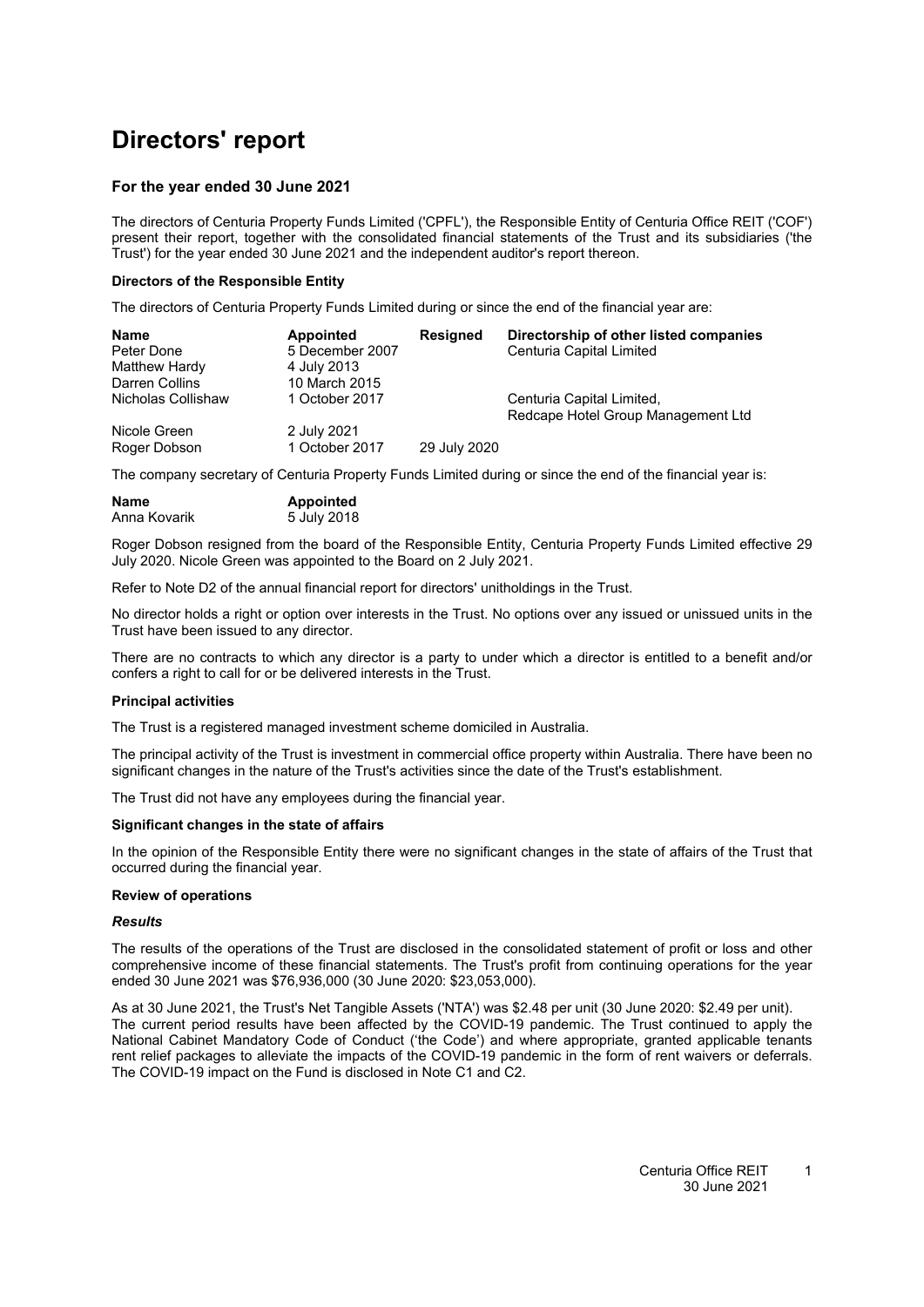#### **Review of operations (continued)**

#### *Investment property valuations*

The total value of the Trust's portfolio as at 30 June 2021 was \$2,046 million (30 June 2020: \$2,086 million), a decrease of 2% from the prior year. During the year, the Trust sold its interest in 465 Victoria Avenue, Chatswood NSW for \$44.7 million, with all the proceeds used to repay debt.

The weighted average capitalisation rate for the portfolio firmed 12 basis points year on year to 5.81% as at 30 June 2021 (30 June 2020: 5.93%).

The COVID-19 pandemic gives rise to uncertainty in the market and which may have an impact on key drivers of property valuations. The Trust engaged external valuers to prepare independent valuations for the entire portfolio of investment properties over the course of the financial year.

#### *Leasing and occupancy*

The Trust secured 61 leases across 52,077 square metres ('sqm') representing 18.1% of the portfolio's Net Lettable Area ('NLA') in the year ended 30 June 2021. This comprised of 33 new leases across 26,388 sqm and 28 renewals across 25,689 sqm.

As at 30 June 2021, the Weighted Average Lease Expiry ('WALE') of the portfolio was 4.3 years (30 June 2020: 4.7 years) and the occupancy rate was 93.1% (30 June 2020: 98.1%).

#### *Capital management*

As at 30 June 2021, the Trust had a multi-bank debt facility totalling \$812.5 million (30 June 2020: \$880.0 million) with a weighted average expiry of 4.2 years (30 June 2020: 3.4 years). Drawn borrowings totalled \$704.3 million (30 June 2020: \$749.0 million), and the all-in interest cost for FY21 was 2.2% (30 June 2020: 2.2%) with 80**%** of the drawn debt hedged (30 June 2020: 75%). The Trust's gearing at 30 June 2021 was 33.5% (30 June 2020: 34.5%).

#### *Outlook*

The Responsible Entity's strategy and ongoing focus remains unchanged. The Responsible Entity's primary focus is on actively managing the Trust's portfolio, with an emphasis on tenant retention to ensure income and occupancy are maximised. The Responsible Entity will also continue to review asset allocation and assess potential acquisition opportunities that are considered complementary to the existing portfolio and the Trust's objective of delivering sustainable income returns to unitholders.

The Trust's FFO guidance for the year ending 30 June 2022 is expected to be 18.0 cpu. The 2022 financial year distribution guidance is 16.6 cpu which will be paid in equal quarterly instalments.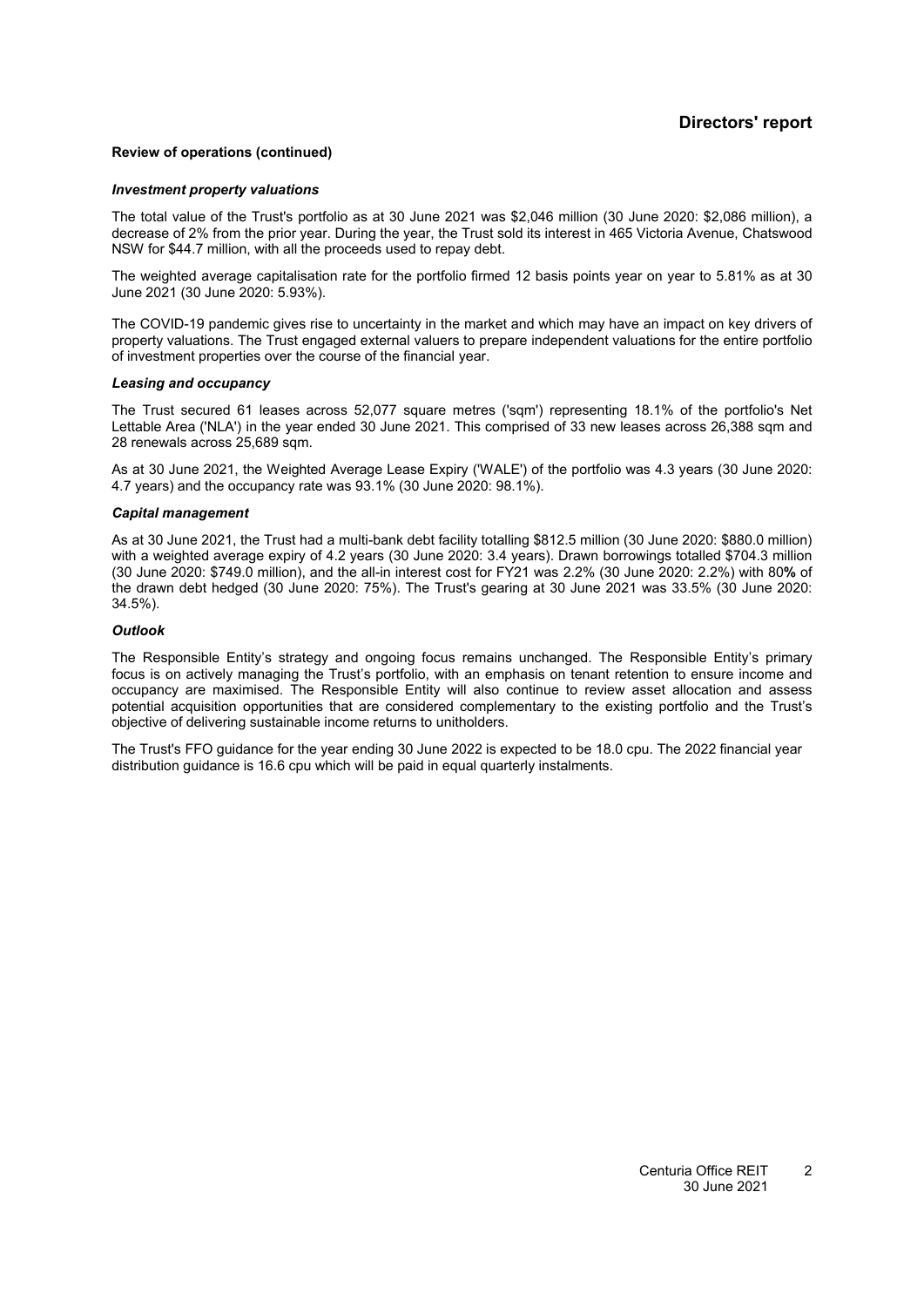#### **Review of operations (continued)**

#### *Distributions*

Distributions paid or payable in respect of the financial year were:

|                   | 30 June 2021   |        | 30 June 2020   |        |
|-------------------|----------------|--------|----------------|--------|
|                   | Cents per unit | \$'000 | Cents per unit | \$'000 |
| September quarter | 4.125          | 21.224 | 4.450          | 15,855 |
| December quarter  | 4.125          | 21,224 | 4.450          | 22.840 |
| March quarter     | 4.125          | 21.224 | 4.450          | 22,896 |
| June quarter      | 4.125          | 21.224 | 4.450          | 22,896 |
| Total             | 16.500         | 84,896 | 17.800         | 84.487 |

Key dates in connection with the 30 June 2021 distribution are:

| Event                     | Date           |
|---------------------------|----------------|
| Ex-distribution date      | 29 June 2021   |
| Record date               | 30 June 2021   |
| Distribution payment date | 10 August 2021 |

The Funds From Operations for the year ended 30 June 2021 was \$102.2 million (30 June 2020: \$85.4 million), representing a 19.7% increase from prior year.

The Trust declared distributions of 16.5 cpu during the 2021 financial year which was in line with guidance provided as part of the June 2020 year end result. The table below provides a reconciliation from the consolidated statement of profit or loss and other comprehensive income to the FFO for the year:

|                                                              | 30 June 2021<br>\$'000 | 30 June 2020<br>\$'000 |
|--------------------------------------------------------------|------------------------|------------------------|
| Net profit for the year                                      | 76,936                 | 23,053                 |
| <b>Adjustments</b>                                           |                        |                        |
| Loss on fair value of investment properties                  | 15,137                 | 38,102                 |
| Rent free and abatement                                      | 10.945                 | 7,397                  |
| Amortisation of incentives and leasing fees                  | 6,227                  | 4,122                  |
| Realised/unrealised loss/(gain) on fair value of derivatives | (4, 816)               | 4,876                  |
| Straight-lining of rental income                             | (2, 133)               | (4, 471)               |
| Adjustments for AASB 16                                      | (61)                   | (57)                   |
| <b>Transaction costs</b>                                     |                        | 48                     |
| Goodwill impairment                                          |                        | 6,356                  |
| Once-off refinancing costs                                   |                        | 5,942                  |
| <b>Funds from operations</b>                                 | 102,235                | 85,368                 |

#### **Distribution reinvestment plan**

The Trust did not activate its Distribution Reinvestment Plan ('DRP') during the year ended 30 June 2021.

#### **Environmental regulation**

The Trust's operations are not subject to any significant environmental regulation under Commonwealth, State or Territory legislation.

#### **Options granted**

No options were granted over unissued units in the Trust during or since the end of the financial year.

No unissued units in the Trust were under option as at the date of this report.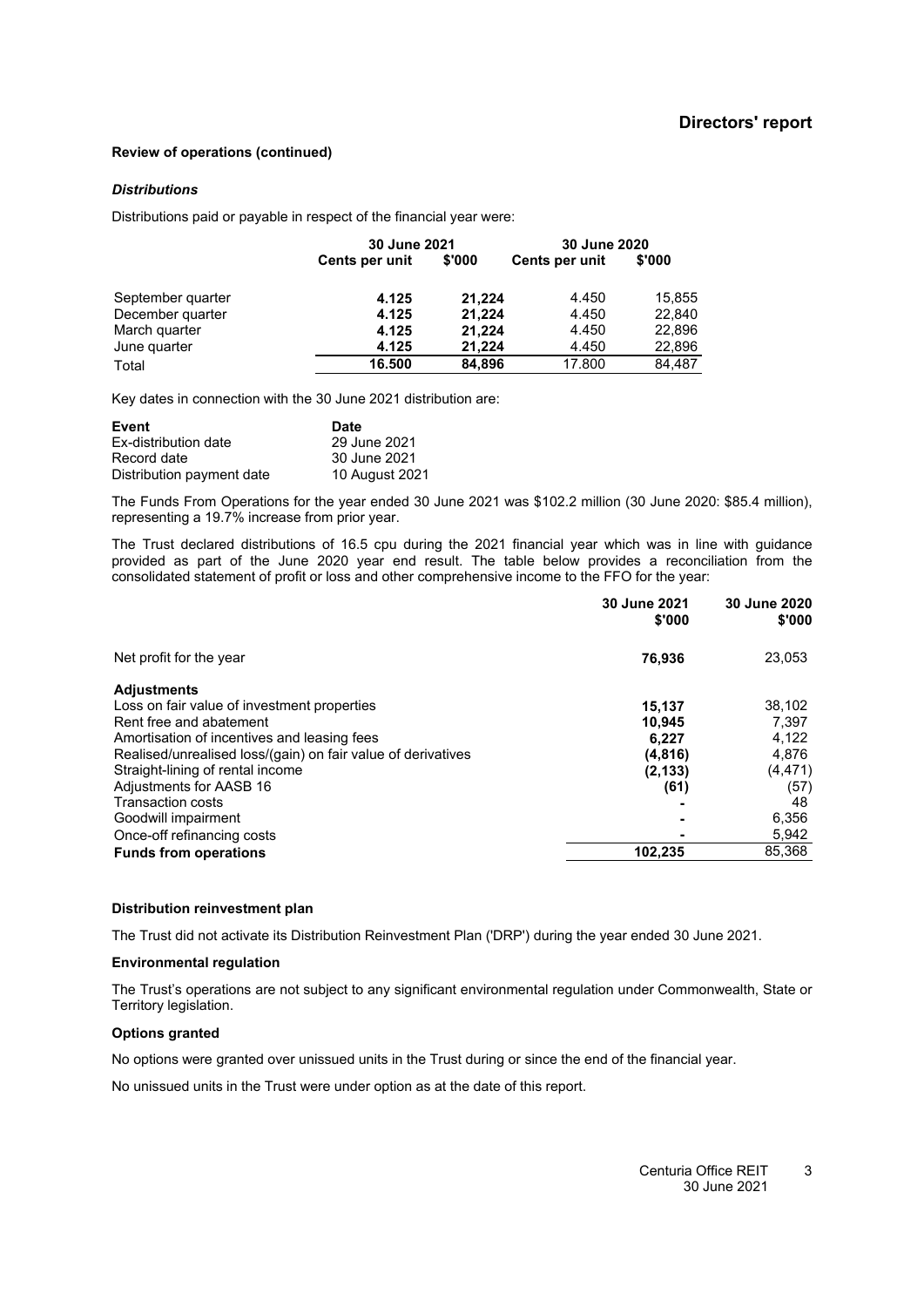#### **Options granted (continued)**

No units were issued in the Trust during or since the end of the financial year as a result of the exercise of an option over unissued units in the Trust.

#### **Events subsequent to balance date**

There are no other matters or circumstances which have arisen since the end of the period to the date of this report, in the opinion of the Responsible Entity, which significantly affect the operations of the Trust, the results of those operations, or the state of affairs of the Trust, in future financial years.

#### **Indemnifying officers or auditors**

#### *Indemnification*

Under the Trust's constitution the Responsible Entity, including its officers and employees, is indemnified out of the Trust's assets for any loss, damage, expense or other liability incurred by it in properly performing or exercising any of its powers, duties or rights in relation to the Trust.

The Responsible Entity has not indemnified or agreed to indemnify any auditor or other officer of the Trust, or any related body corporate.

#### *Insurance premiums*

The Responsible Entity has paid insurance premiums in respect of directors' and officers' liability and legal expense insurance contracts, for current and former directors and officers, including senior executives of the Responsible Entity.

#### **Trust information in the directors' report**

#### *Responsible Entity interests*

The following fees were paid or payable to the Responsible Entity and related parties during the financial year:

|                                | \$'000 | 30 June 2021 30 June 2020<br>\$'000 |
|--------------------------------|--------|-------------------------------------|
| Management fees                | 11.543 | 10,421                              |
| Property management fees       | 2,727  | 3,089                               |
| Leasing fees                   | 1,755  | 799                                 |
| Facility management fees       | 1,632  | 1,799                               |
| Project management fees        | 1,154  | 449                                 |
| Custodian fees                 | 791    | 798                                 |
| Due diligence acquisition fees | 100    | 100                                 |
| Administration fees            | 256    |                                     |
|                                | 19,958 | 17.455                              |

The Responsible Entity and/or its related parties that hold units in the Trust during the financial year are outlined in Note [D2](#page-28-0) to the financial statements.

#### *Other Trust information*

The number of units in the Trust at the end of the financial year are disclosed in Note [C6](#page-26-0) to the financial statements.

The recorded value of the Trust's assets as at the end of the financial year is disclosed in the consolidated statement of financial position as "Total assets" and the basis of recognition and measurement is included in the notes to the financial statements.

#### <span id="page-5-0"></span>**Auditor's independence declaration**

A copy of the auditor's independence declaration as required under section 307C of the *Corporations Act 2001* is set out on page [6.](#page-5-0)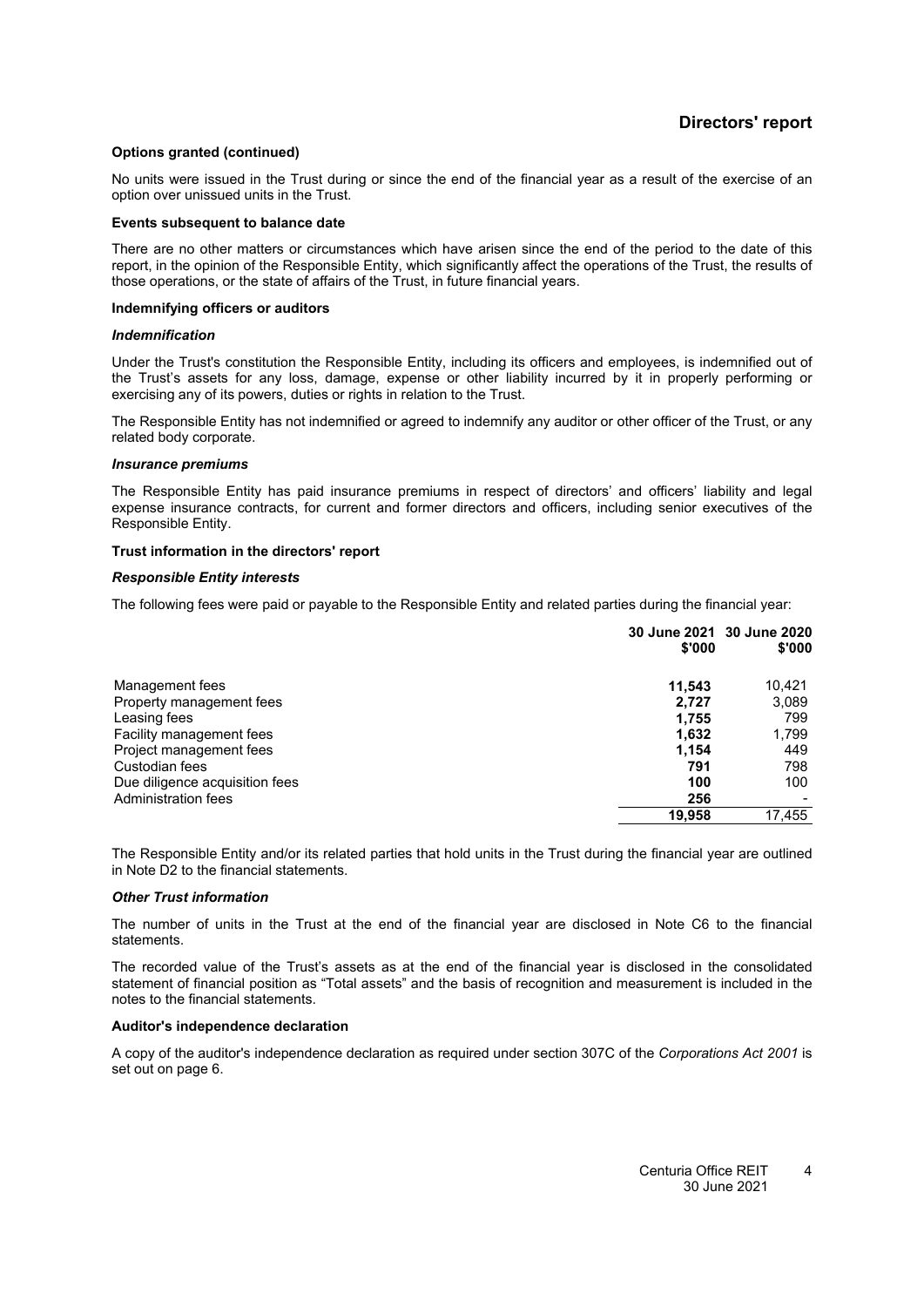#### **Directors' report**

#### **Rounding of amounts**

The Trust is an entity of the kind referred to in ASIC Corporations (Rounding in Financial/Directors' Reports) Instrument 2016/191, related to the 'rounding off' of amounts in the Directors' Report and financial statements. Amounts in the Directors' Report and financial statements have been rounded off, in accordance with the instrument, to the nearest thousand dollars, unless otherwise indicated.

This report is made in accordance with a resolution of Directors.

M S

Matthew Hardy Director

Darren Collins Director

Sydney 3 August 2021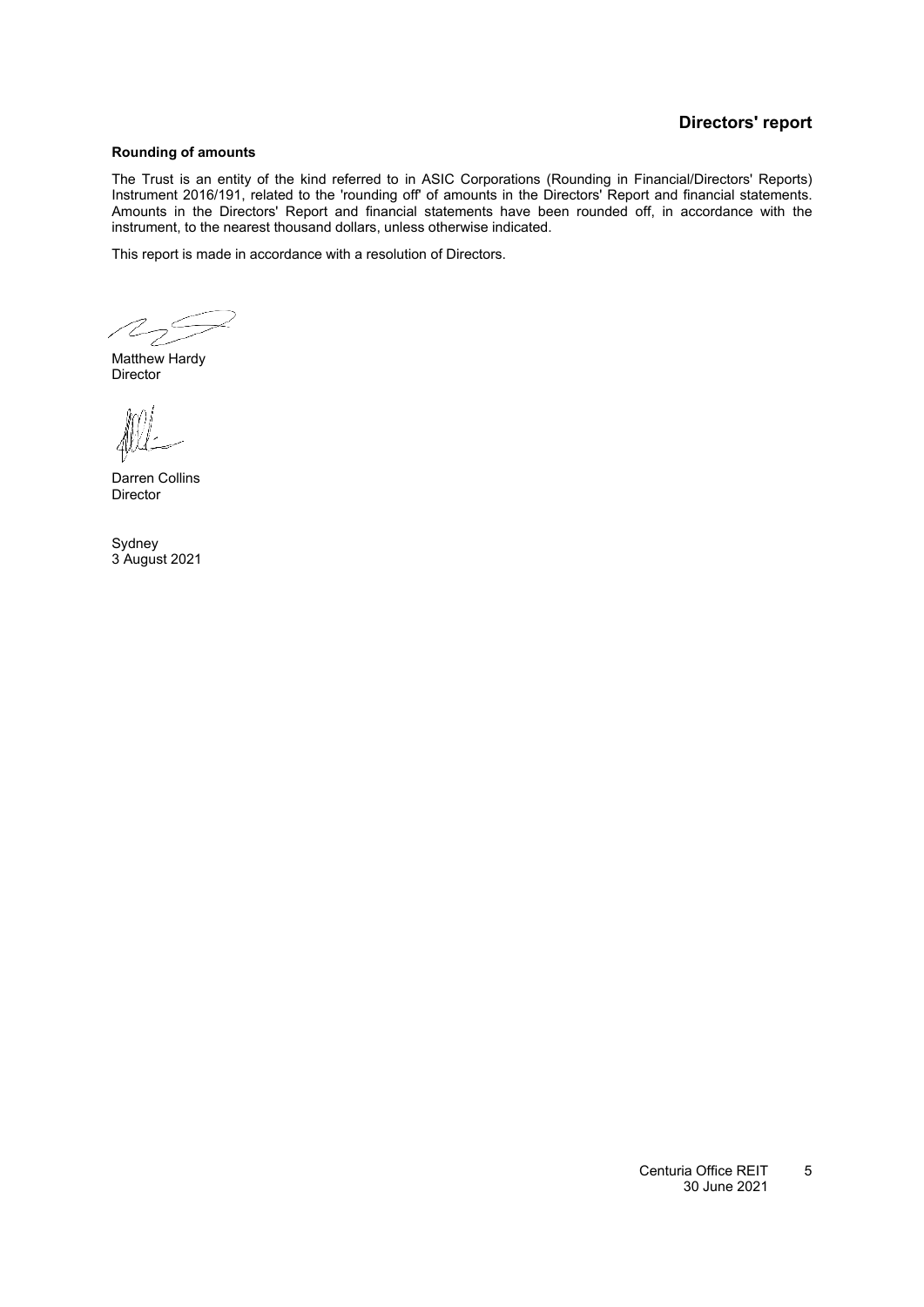

# Lead Auditor's Independence Declaration under Section 307C of the Corporations Act 2001

### To the Directors of Centuria Property Funds Limited, the Responsible Entity of Centuria Office REIT

I declare that, to the best of my knowledge and belief, in relation to the audit of Centuria Office REIT for the financial year ended 30 June 2021 there have been:

- i. no contraventions of the auditor independence requirements as set out in the Corporations Act 2001 in relation to the audit; and
- ii. no contraventions of any applicable code of professional conduct in relation to the audit.

KPMG

KPMG **Peter Zabaks** Partner Sydney 3 August 2021

 $\Omega$ 

KPMG, an Australian partnership and a member firm of the KPMG<br>global organisation of independent member firms affiliated with<br>KPMG International Limited, a private English company limited by<br>guarantee. All rights reserved.

Liability limited by a scheme approved under Professional Standards Legislation.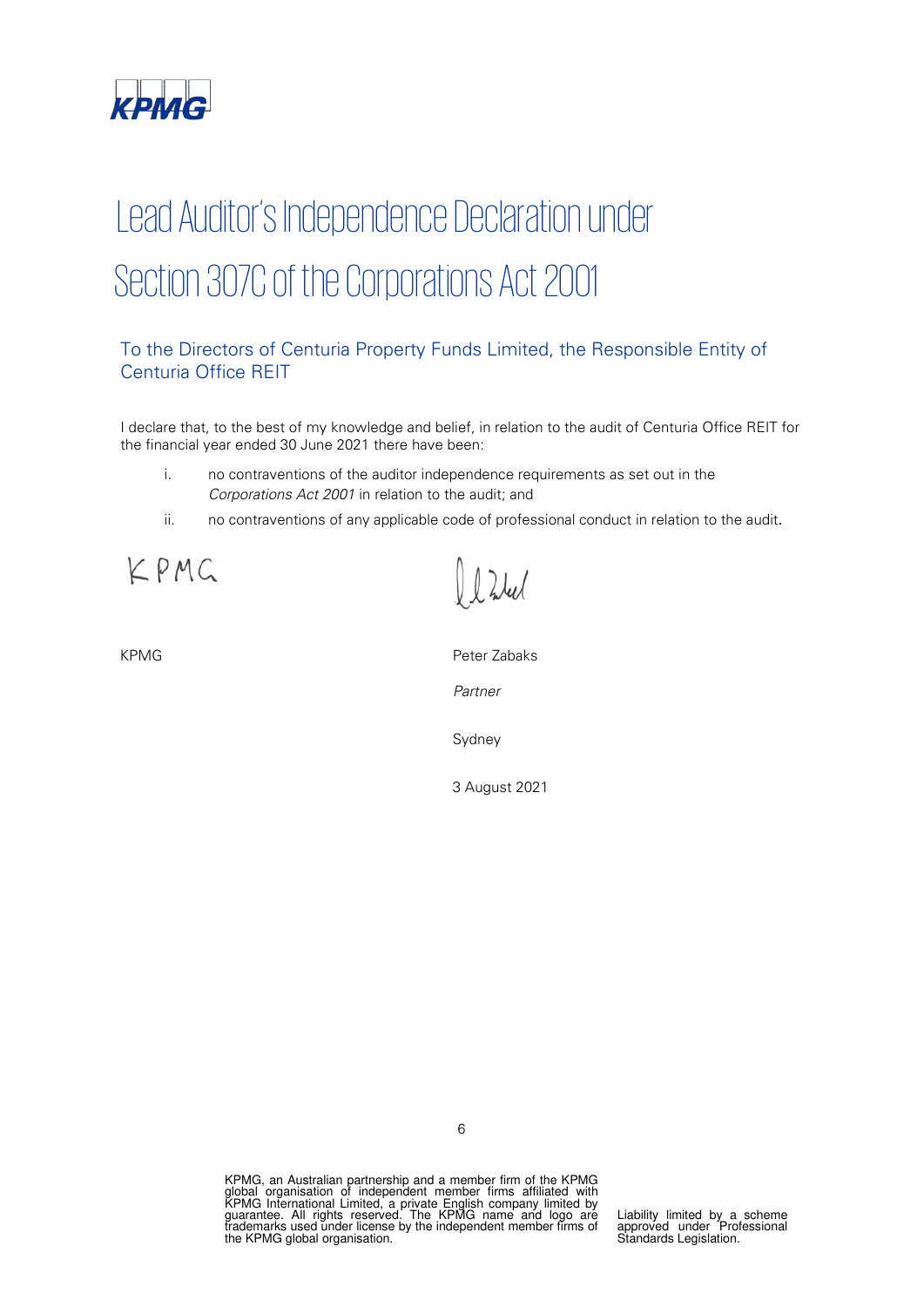# <span id="page-8-0"></span>**Centuria Office REIT Annual Financial Report**

**For the year ended 30 June 2021**

| <b>Contents</b>                                                         | Page |
|-------------------------------------------------------------------------|------|
| Consolidated statement of profit or loss and other comprehensive income | 8    |
| Consolidated statement of financial position                            | 9    |
| Consolidated statement of changes in equity                             | 10   |
| Consolidated statement of cash flows                                    | 11   |
| Note to the financial statements                                        | 12   |
| A About the report                                                      | 12   |
| A1 General information                                                  | 12   |
| A2 Significant accounting policies                                      | 12   |
| <b>B</b> Trust performance                                              | 14   |
| <b>B1 Distribution</b>                                                  | 14   |
| <b>B2 Revenue</b>                                                       | 14   |
| <b>B3 Expenses</b>                                                      | 15   |
| B4 Earnings per unit                                                    | 15   |
| C Trust's assets and liabilities                                        | 17   |
| C1 Trade and other receivables                                          | 17   |
| C2 Investment properties                                                | 18   |
| C3 Trade and other payables                                             | 22   |
| C4 Borrowings                                                           | 23   |
| <b>C5 Derivatives</b>                                                   | 23   |
| C6 Issued capital                                                       | 25   |
| C7 Contingent assets, liabilities and commitments                       | 25   |
| C8 Cash and cash equivalents                                            | 25   |
| D Trust structure                                                       | 26   |
| D1 Interest in material subsidiaries                                    | 26   |
| D <sub>2</sub> Related parties                                          | 27   |
| D3 Parent entity disclosures                                            | 29   |
| E Other notes                                                           | 31   |
| E1 Auditor's remuneration                                               | 31   |
| E2 Financial instruments                                                | 31   |
| E3 Events subsequent to reporting date                                  | 33   |
| E4 Additional information                                               | 33   |
| Directors' declaration                                                  | 34   |
| Independent auditor's report                                            | 35   |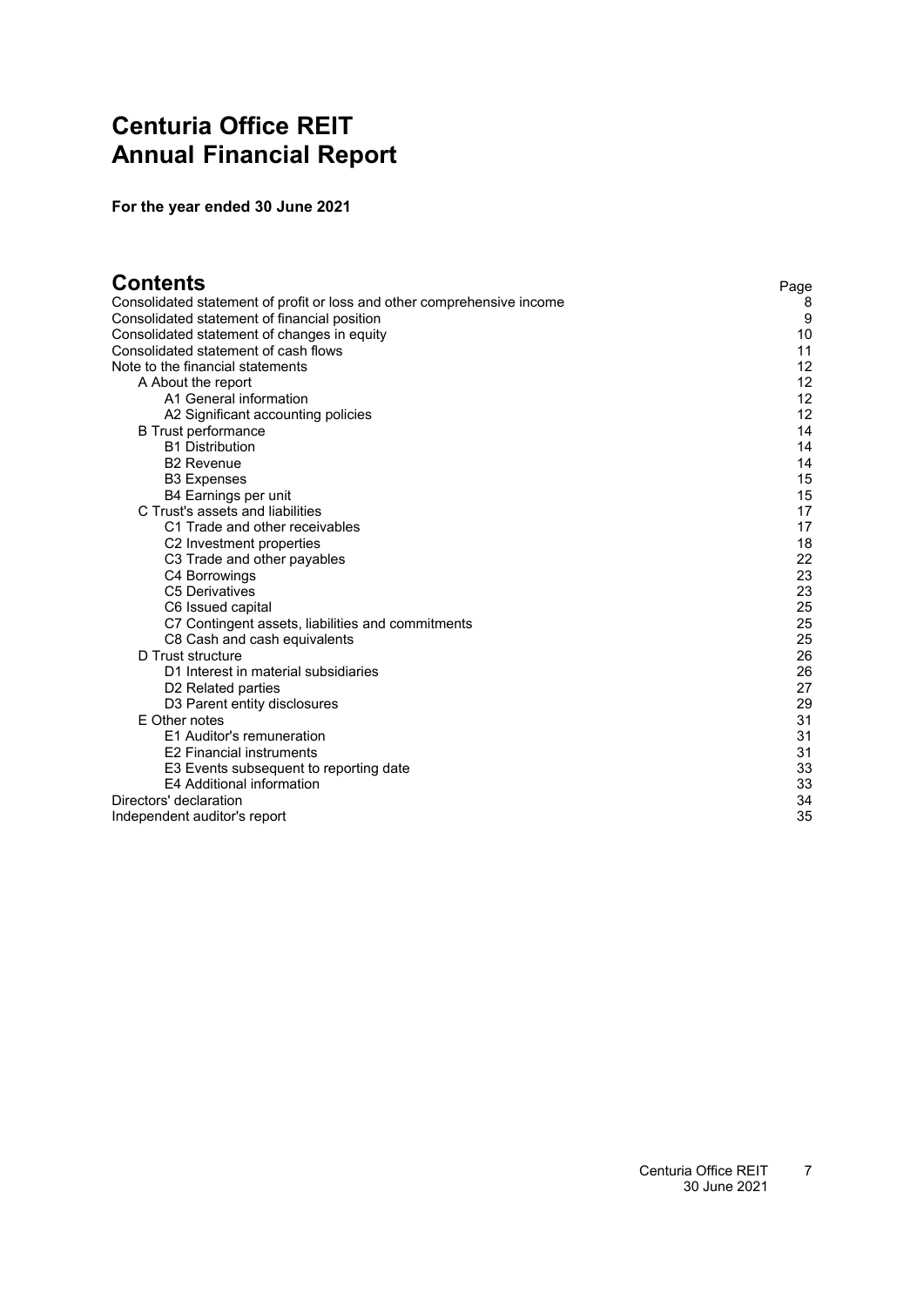# <span id="page-9-0"></span>**Consolidated statement of profit or loss and other comprehensive income**

#### **For the year ended 30 June 2021**

|                                                           | <b>Note</b>    | \$'000  | 30 June 2021 30 June 2020<br>\$'000 |
|-----------------------------------------------------------|----------------|---------|-------------------------------------|
| <b>Revenue</b>                                            |                |         |                                     |
| Rent and recoverable outgoings                            | B <sub>2</sub> | 161,805 | 146,314                             |
| Total revenue from continuing operations                  |                | 161,805 | 146,314                             |
| Other income                                              |                |         |                                     |
| Gain on fair value of derivative financial instruments    |                | 4,816   |                                     |
| Interest income                                           |                | 7       | 106                                 |
| <b>Total other income</b>                                 |                | 4,823   | 106                                 |
| Total revenue from continuing operations and other income |                | 166,628 | 146,420                             |
| <b>Expenses</b>                                           |                |         |                                     |
| Rates, taxes and other property outgoings                 |                | 41,167  | 35,638                              |
| Finance costs                                             | B <sub>3</sub> | 18,418  | 22,719                              |
| Loss/(gain) on fair value of investment properties        | C <sub>2</sub> | 15,137  | 38,102                              |
| Management fees                                           | D <sub>2</sub> | 11,543  | 10,421                              |
| Other expenses                                            |                | 2,251   | 1,975                               |
| Rental waivers expense                                    |                | 942     | 1,538                               |
| Expected credit loss expense                              |                | 234     | 1,694                               |
| Goodwill impairment expense                               |                |         | 6,356                               |
| Loss on fair value of derivative financial instruments    |                |         | 4,876                               |
| <b>Transaction costs</b>                                  |                |         | 48                                  |
| Profit from continuing operations for the year            |                | 76,936  | 23,053                              |
| Net profit for the year                                   |                | 76,936  | 23,053                              |
| Other comprehensive income                                |                |         |                                     |
| Other comprehensive income for the year                   |                |         |                                     |
| Total comprehensive income for the year                   |                | 76,936  | 23,053                              |
| Basic and diluted earnings per unit                       |                |         |                                     |
| Basic earnings per unit (cents per unit)                  | <b>B4</b>      | 15.0    | 5.0                                 |

*The above consolidated statement of profit or loss and other comprehensive income should be read in conjunction with the accompanying notes.*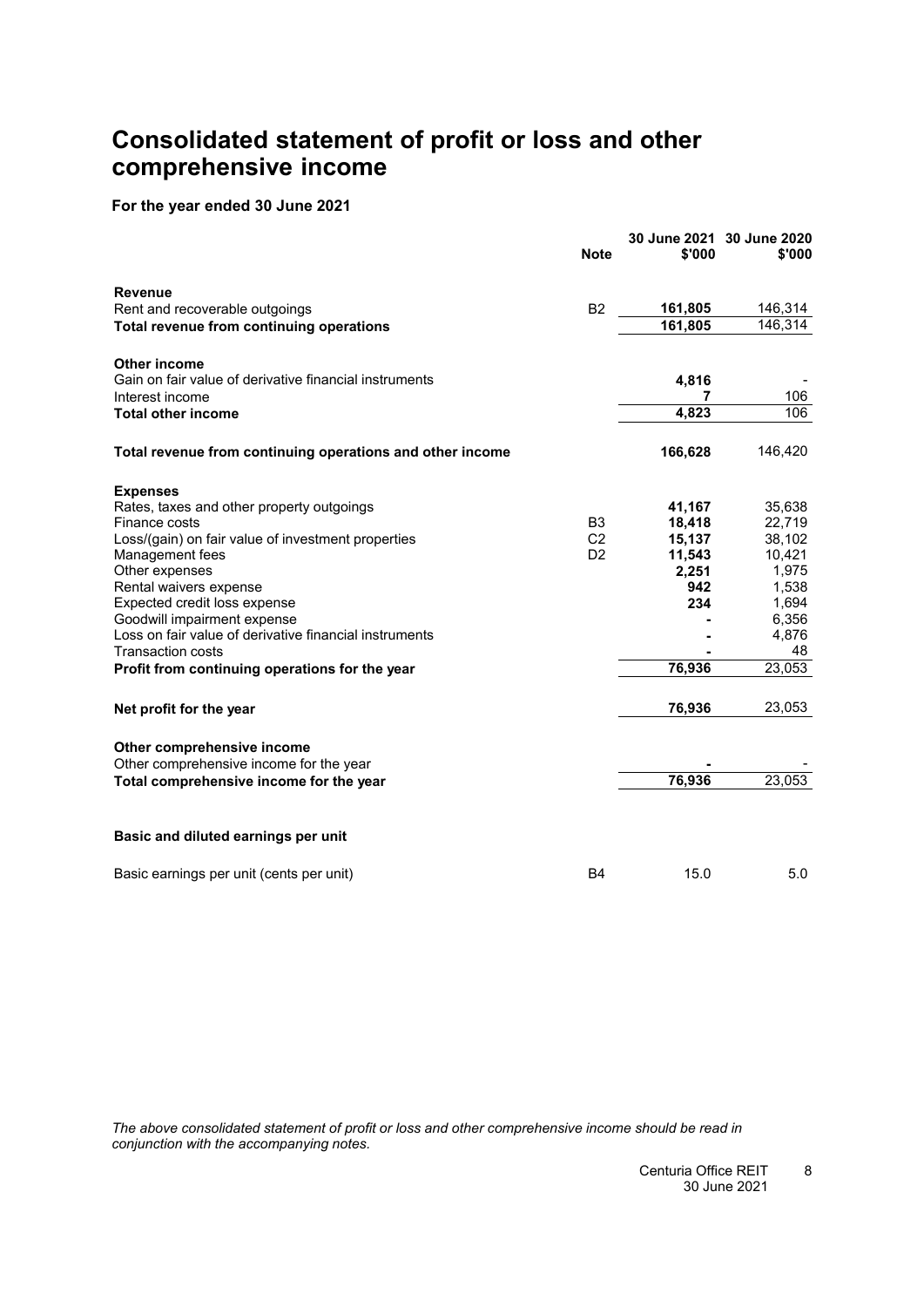# <span id="page-10-0"></span>**Consolidated statement of financial position**

**As at 30 June 2021**

|                                                          | <b>Note</b>                      | \$'000          | 30 June 2021 30 June 2020<br>\$'000 |
|----------------------------------------------------------|----------------------------------|-----------------|-------------------------------------|
| <b>ASSETS</b>                                            |                                  |                 |                                     |
| <b>Current assets</b>                                    |                                  |                 |                                     |
| Cash and cash equivalents<br>Trade and other receivables | C <sub>8</sub><br>C <sub>1</sub> | 15,644          | 28,809                              |
| Other assets                                             |                                  | 5,369<br>1,625  | 3,263<br>1,536                      |
| <b>Total current assets</b>                              |                                  | 22,638          | 33,608                              |
|                                                          |                                  |                 |                                     |
| <b>Non-current assets</b>                                |                                  |                 |                                     |
| Investment properties                                    | C <sub>2</sub>                   | 2,046,221       | 2,085,650                           |
| <b>Total non-current assets</b>                          |                                  | 2,046,221       | 2,085,650                           |
| <b>Total assets</b>                                      |                                  | 2,068,859       | 2,119,258                           |
| <b>LIABILITIES</b>                                       |                                  |                 |                                     |
| <b>Current liabilities</b><br>Trade and other payables   | C <sub>3</sub>                   | 31,943          | 22,260                              |
| Distributions payable                                    | <b>B1</b>                        | 21,224          | 22,896                              |
| <b>Total current liabilities</b>                         |                                  | 53,167          | 45,156                              |
|                                                          |                                  |                 |                                     |
| <b>Non-current liabilities</b>                           |                                  |                 |                                     |
| <b>Borrowings</b><br>Derivative financial instruments    | C <sub>4</sub><br>C <sub>5</sub> | 700,800         | 746,372<br>12,056                   |
| Lease liability                                          | C <sub>2</sub>                   | 7,240<br>32,660 | 32,722                              |
| <b>Total non-current liabilities</b>                     |                                  | 740,700         | 791,150                             |
|                                                          |                                  |                 |                                     |
| <b>Total liabilities</b>                                 |                                  | 793,867         | 836,306                             |
| <b>Net assets</b>                                        |                                  | 1,274,992       | 1,282,952                           |
| <b>EQUITY</b>                                            |                                  |                 |                                     |
| Issued capital                                           | C <sub>6</sub>                   | 1,283,138       | 1,283,138                           |
| <b>Accumulated losses</b>                                |                                  | (8, 146)        | (186)                               |
| <b>Total equity</b>                                      |                                  | 1,274,992       | 1,282,952                           |
|                                                          |                                  |                 |                                     |

*The above consolidated statement of financial position should be read in conjunction with the accompanying notes.*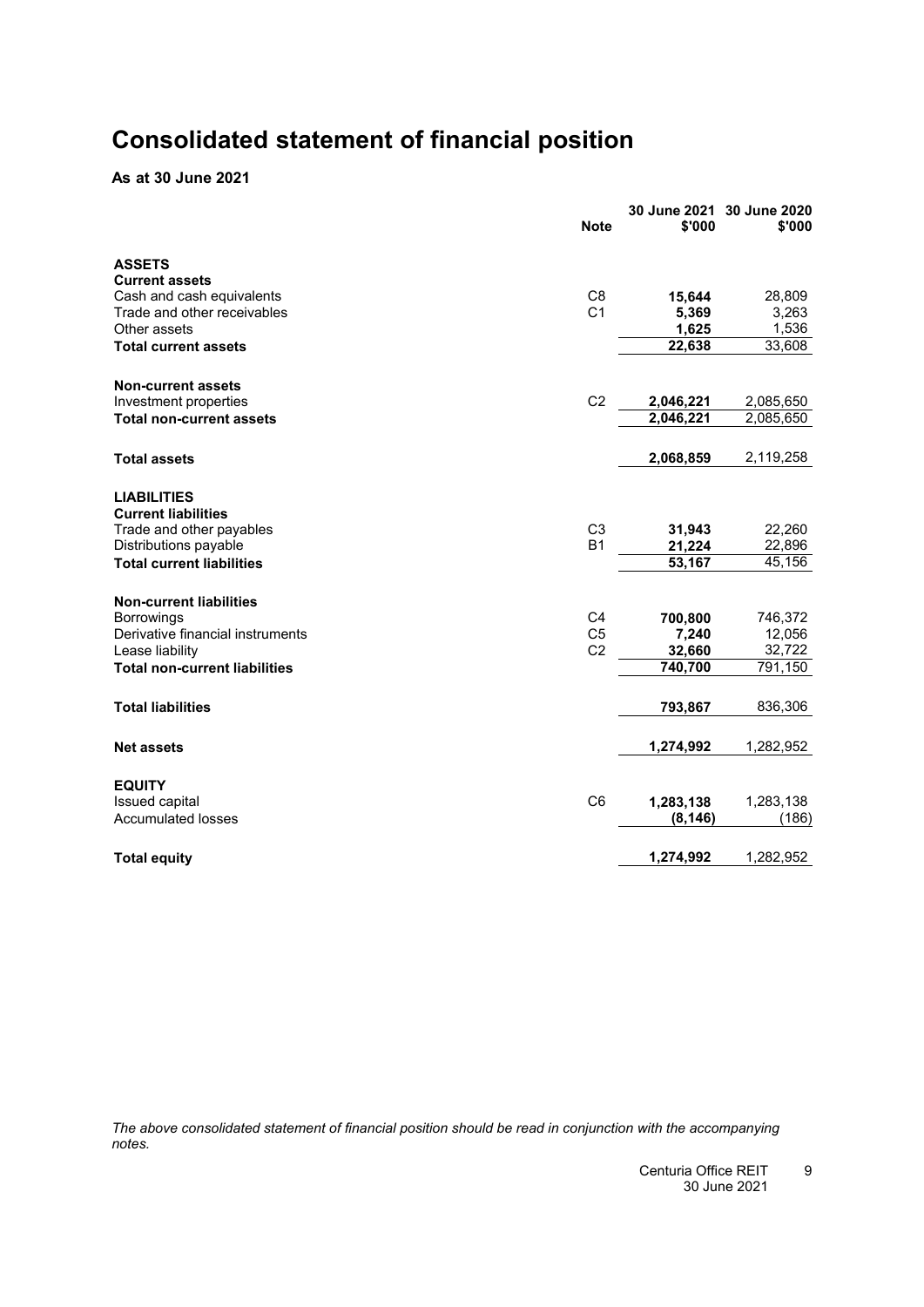# <span id="page-11-0"></span>**Consolidated statement of changes in equity**

### **For the year ended 30 June 2021**

|                                         |             |                                 | <b>Retained</b><br>earnings/<br>(accumulated | Total            |
|-----------------------------------------|-------------|---------------------------------|----------------------------------------------|------------------|
|                                         | <b>Note</b> | <b>Issued capital</b><br>\$'000 | losses)<br>\$'000                            | equity<br>\$'000 |
| Balance at 1 July 2019                  |             | 833,320                         | 61,248                                       | 894,568          |
| Net profit for the year                 |             |                                 | 23,053                                       | 23,053           |
| Total comprehensive income for the year |             | ۰                               | 23,053                                       | 23,053           |
| Units issued                            |             | 461,299                         |                                              | 461,299          |
| Equity raising costs                    |             | (11, 481)                       |                                              | (11, 481)        |
| Distributions provided for or paid      | <b>B1</b>   |                                 | (84, 487)                                    | (84,487)         |
| Balance at 30 June 2020                 |             | 1,283,138                       | (186)                                        | 1,282,952        |
| Balance at 1 July 2020                  |             | 1,283,138                       | (186)                                        | 1,282,952        |
|                                         |             |                                 |                                              |                  |
| Net profit for the year                 |             |                                 | 76,936                                       | 76,936           |
| Total comprehensive income for the year |             |                                 | 76,936                                       | 76,936           |
| Distributions provided for or paid      | <b>B1</b>   |                                 | (84,896)                                     | (84,896)         |
| Balance at 30 June 2021                 |             | 1,283,138                       | (8, 146)                                     | 1,274,992        |

*The above consolidated statement of changes in equity should be read in conjunction with the accompanying notes.*

> Centuria Office REIT 30 June 2021  $10$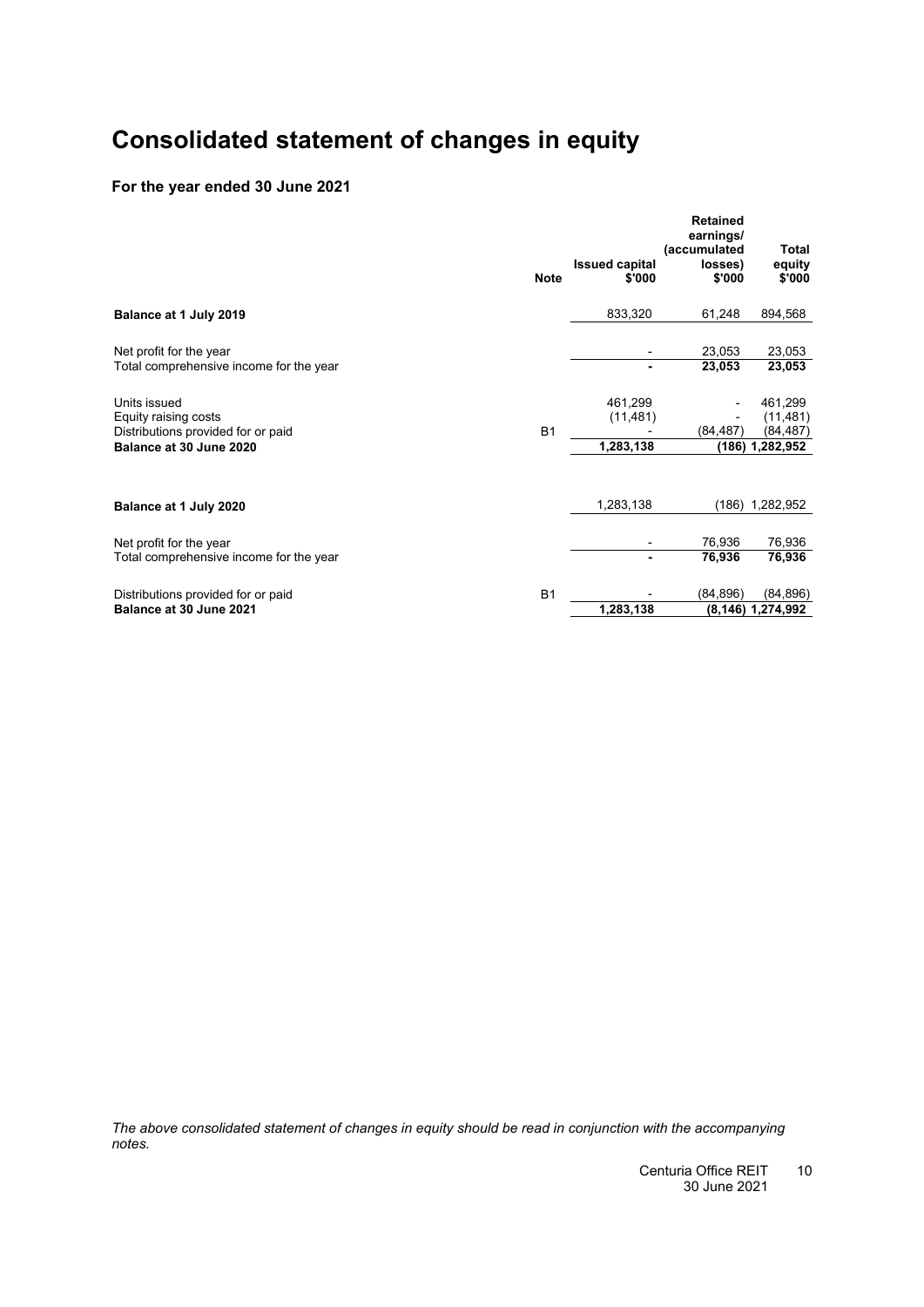# <span id="page-12-0"></span>**Consolidated statement of cash flows**

### **For the year ended 30 June 2021**

|                                                            | <b>Note</b>    | \$'000     | 30 June 2021 30 June 2020<br>\$'000 |
|------------------------------------------------------------|----------------|------------|-------------------------------------|
| Cash flows from operating activities                       |                |            |                                     |
| Receipts from customers                                    |                | 185.778    | 159,963                             |
| Payments to suppliers                                      |                | (63,000)   | (60, 711)                           |
| Interest received                                          |                |            | 106                                 |
| Interest paid                                              |                | (17, 250)  | (14, 582)                           |
| Net cash generated by operating activities                 | C8             | 105,535    | 84,776                              |
| Cash flows from investing activities                       |                |            |                                     |
| Payments for investment properties                         |                | (30, 379)  | (689,007)                           |
| Proceeds from sale of investment properties                |                | 44,516     |                                     |
| Net cash generated by/(used in) investing activities       |                | 14,137     | (689,007)                           |
| Cash flows from financing activities                       |                |            |                                     |
| Distribution paid                                          |                | (86, 568)  | (77, 118)                           |
| Proceeds from borrowings                                   |                | 177,500    | 282,525                             |
| Repayment of borrowings                                    |                | (222, 200) | (32,000)                            |
| Payments for borrowing costs                               |                | (1, 569)   | (1,789)                             |
| Payments for derivative financial instruments              |                |            | (5,942)                             |
| Proceeds from issue of units                               |                |            | 461,299                             |
| Equity issue costs                                         |                |            | (11, 481)                           |
| Net cash (used in)/generated by financing activities       |                | (132, 837) | 615,494                             |
| Net (decrease)/increase in cash and cash equivalents       |                | (13, 165)  | 11,263                              |
| Cash and cash equivalents at beginning of financial period |                | 28,809     | 17,546                              |
| Cash and cash equivalents at end of financial year         | C <sub>8</sub> | 15,644     | 28,809                              |

*The above consolidated statement of cash flows should be read in conjunction with the accompanying notes.*

Centuria Office REIT 30 June 2021  $11$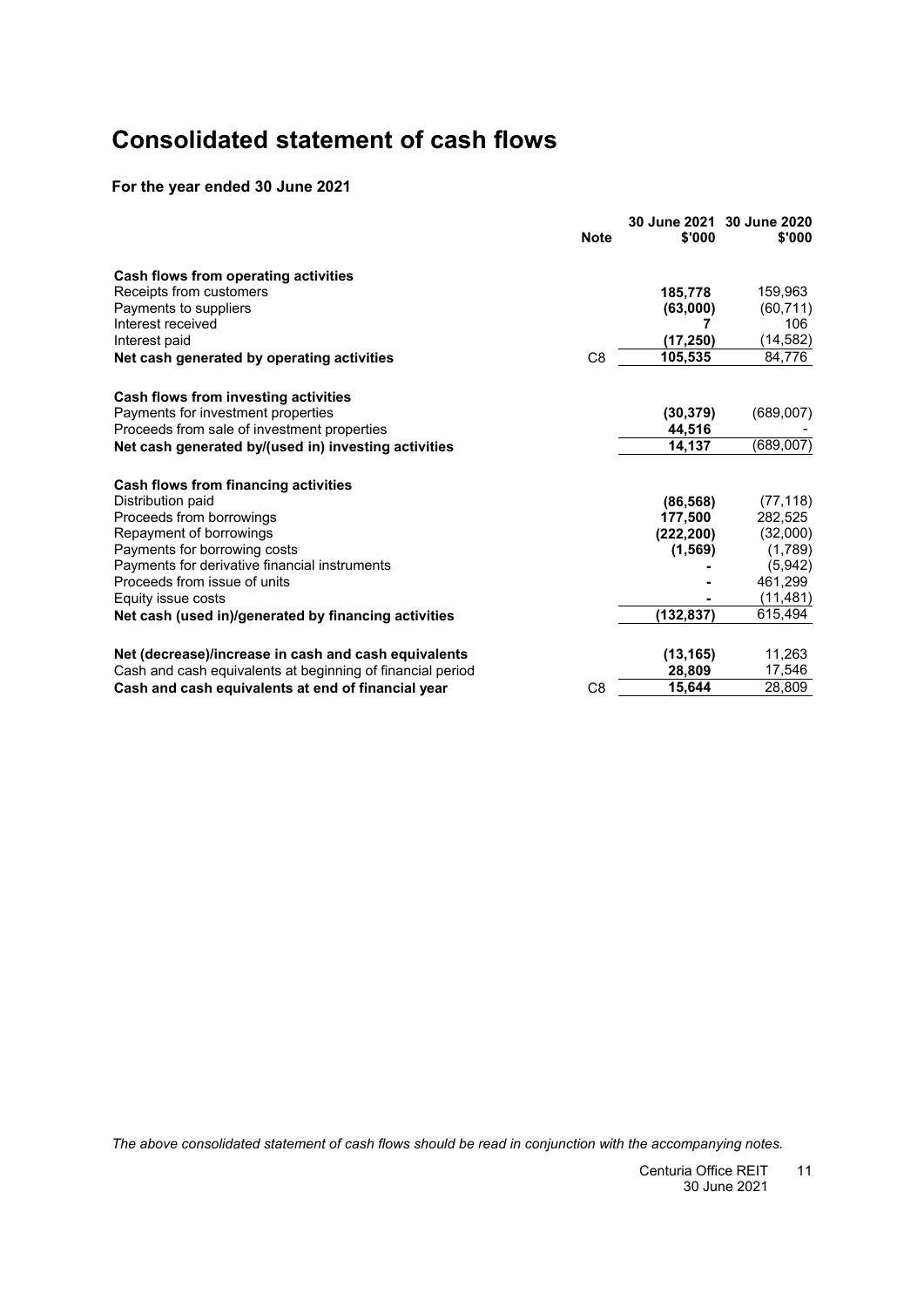## <span id="page-13-4"></span><span id="page-13-0"></span>**Note to the financial statements**

#### <span id="page-13-1"></span>**For the year ended 30 June 2021**

### <span id="page-13-2"></span>**A About the report**

#### **[A1](#page-13-2) General information**

Centuria Office REIT is a registered managed investment scheme under the Corporations Act 2001 and domiciled in Australia. The principal activity of the Trust is disclosed in the directors' report.

#### **Statement of compliance**

The consolidated financial statements are general purpose financial statements which have been prepared in accordance with Australian Accounting Standards adopted by the Australian Accounting Standards Board (AASB) and the Corporations Act 2001. The consolidated financial statements comply with International Financial Reporting Standards (IFRS) adopted by the International Accounting Standards Board (IASB).

For the purposes of preparing the financial statements, the Trust is a for-profit entity.

The financial report was authorised for issue in accordance with a resolution of the board of directors of Centuria Property Funds Limited, the Responsible Entity, on 3 August 2021.

#### **Basis of preparation**

The consolidated financial statements have been prepared on the basis of historical cost, except for investment property and derivative financial instruments which have been measured at fair value at the end of the reporting period. Cost is based on the fair values of the consideration given in exchange for assets. All amounts are presented in Australian dollars, which is the Trust's functional currency, unless otherwise noted.

#### *(i) Going concern*

The financial report has been prepared on a going concern basis, which assumes continuity of normal business activities and the realisation of assets and the settlement of liabilities in the ordinary course of business.

The COVID-19 pandemic has created uncertainty on the global financial markets and has affected the ability of impacted tenants to meet their rental obligations. The Trust has completed an extensive assessment on trade receivables and the directors remain confident that the Trust will be able to continue as a going concern.

The principal accounting policies adopted in the preparation of the interim financial report are consistent with those of the previous financial year and corresponding interim reporting period. Refer to Note [C1.](#page-18-0)

#### *(ii) Net current liability position*

The directors of the Responsible Entity note that the Trust is in a net current liability position of \$30.5 million as at 30 June 2021. Given the Trust has the headroom in existing loan covenants and the ability to draw from the \$106.7 million of available funds in the facility to fund working capital requirements, has a 4.2 year weighted average debt expiry, and the future cash generating potential of the Trust, the directors of the Responsible Entity expect the Trust will be able to pay its debts as and when they fall due.

After taking into account all available information, the directors of the Responsible Entity have concluded that there are reasonable grounds to believe the basis of preparation of the financial report on a going concern basis is appropriate.

#### **Rounding of amounts**

The Trust is a scheme of a kind referred to in ASIC Legislative Instrument 2016/191, related to the 'rounding off' of amounts in the Directors' Report and financial statements. Amounts in the Directors' Report and financial statements have been rounded off, in accordance with the instrument to the nearest thousand dollars, unless otherwise indicated.

#### <span id="page-13-3"></span>**[A2](#page-13-3) Significant accounting policies**

The accounting policies and methods of computation in the preparation of the consolidated financial statements are consistent with those adopted in the previous financial year ended 30 June 2020 unless specifically outlined below or in the relevant notes to the consolidated financial statements.

When the presentation or classification of items in the consolidated financial statements has been amended, comparative amounts are also reclassified, unless it is impractical.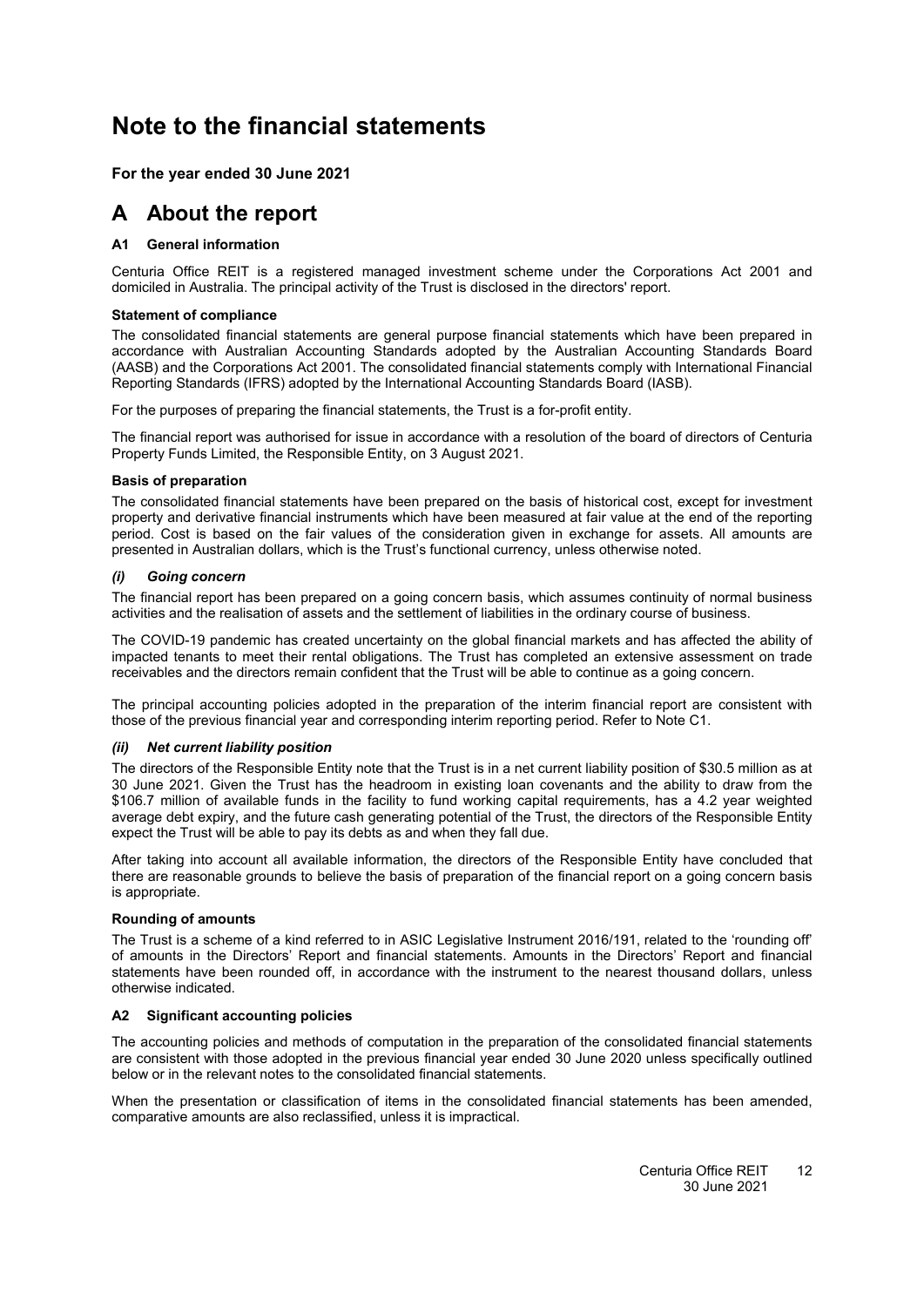### **About the report**

#### **[A2](#page-13-3) Significant accounting policies (continued)**

Accounting policies are selected and applied in a manner that ensures that the resulting financial information satisfies the concepts of relevance and reliability, thereby ensuring that the substance of the underlying transactions or other events are reported.

These financial statements contain all significant accounting policies that summarise the recognition and measurement basis used and which are relevant to provide an understanding of the financial statements. Accounting policies that are specific to a note to the financial statements are described in the note to which they relate.

#### **Use of estimates and judgements**

In the application of the Trust's accounting policies, the Responsible Entity is required to make judgements, estimates and assumptions about carrying values of assets and liabilities that are not readily apparent from other sources. The judgements, estimates and associated assumptions are based on historical experience and various other factors that are believed to be reasonable under the circumstances, the results of which form the basis of making judgements. Actual results may differ from these estimates.

The estimates and underlying assumptions are reviewed on an ongoing basis. Revisions to accounting estimates are recognised in the period in which the estimate is revised if the revision affects only that period; or in the period of the revision and future periods if the revision affects both current and future periods. The key estimates and judgements in the financial report relate to the valuation of investment properties (Note [C2\)](#page-13-0) and derivative financial instruments (Note [E2\)](#page-32-2).

Judgements made by the Responsible Entity that have significant effects on the financial statements and estimates with significant risk of material adjustments in the next year are disclosed, where applicable, in the relevant notes to the financial statements.

#### **Segment reporting**

The Trust operates in one segment, being investments in Australian office property. The Trust has determined its one operating segment based on the internal information that is provided to the chief operating decision maker and which is used in making strategic decisions. The Responsible Entity has been identified as the Trust's chief operating decision maker.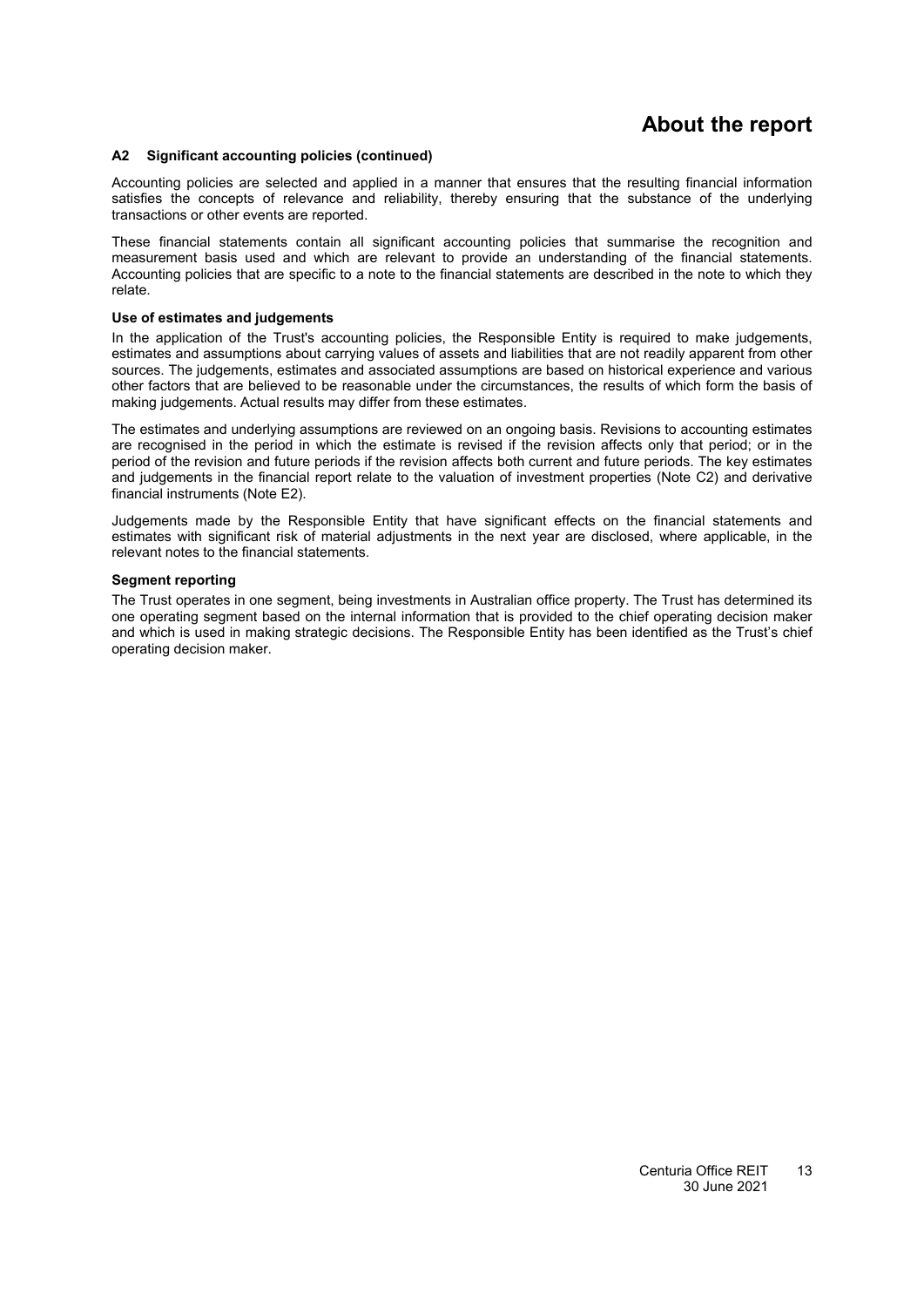### <span id="page-15-1"></span><span id="page-15-0"></span>**B Trust performance**

#### **[B1](#page-15-1) Distribution**

|                   | 30 June 2021   |        | 30 June 2020   |        |
|-------------------|----------------|--------|----------------|--------|
|                   | Cents per unit | \$'000 | Cents per unit | \$'000 |
| September quarter | 4.125          | 21.224 | 4.450          | 15.855 |
| December quarter  | 4.125          | 21,224 | 4.450          | 22,840 |
| March quarter     | 4.125          | 21.224 | 4.450          | 22,896 |
| June quarter      | 4.125          | 21.224 | 4.450          | 22,896 |
| Total             | 16.500         | 84.896 | 17.800         | 84.487 |

Key dates in connection with the 30 June 2021 distribution are:

| Event                     | Date           |
|---------------------------|----------------|
| Ex-distribution date      | 29 June 2021   |
| Record date               | 30 June 2021   |
| Distribution payment date | 10 August 2021 |

#### **Distribution and taxation**

Under current Australian income tax legislation, the Trust is not liable for income tax for the financial year as the Trust has fully distributed its distributable income as determined under the Trust's constitution, whilst its unitholders are presently entitled to the income.

Distributions paid and payable are recognised as distributions within equity. A liability is recognised where distributions have been declared but have not been paid. Distributions paid are included in cash flows from financing activities in the consolidated statement of cash flows.

#### <span id="page-15-2"></span>**[B2](#page-15-2) Revenue**

|                                  | \$'000  | 30 June 2021 30 June 2020<br>\$'000 |
|----------------------------------|---------|-------------------------------------|
| Rental income                    | 134.498 | 118,384                             |
| Recoverable outgoings            | 25.174  | 23,459                              |
| Straight-lining of lease revenue | 2.133   | 4.471                               |
|                                  | 161,805 | 146.314                             |

#### **Recognition and measurement**

Revenue is measured at the fair value of the consideration received or receivable to the extent it is probable that the economic benefits will flow to the Trust and the revenue can be reliably measured.

#### *(i) Rental income*

Rental income from investment property is recognised in profit or loss on a straight line basis over the term of the lease. Rental income not received at reporting date is reflected in the consolidated statement of financial position as a receivable. If rents are paid in advance these amounts are recorded as payables in the consolidated statement of financial position.

Lease incentives granted are recognised as an integral part of the net consideration agreed for the use of the leased premises, irrespective of the incentive's nature or form or the timing of payments. The aggregate cost of lease incentives are recognised as a reduction of rental income on a straight-line basis over the lease term.

Contingent rents based on the future amount of a factor that changes other than with the passage of time are only recognised when charged.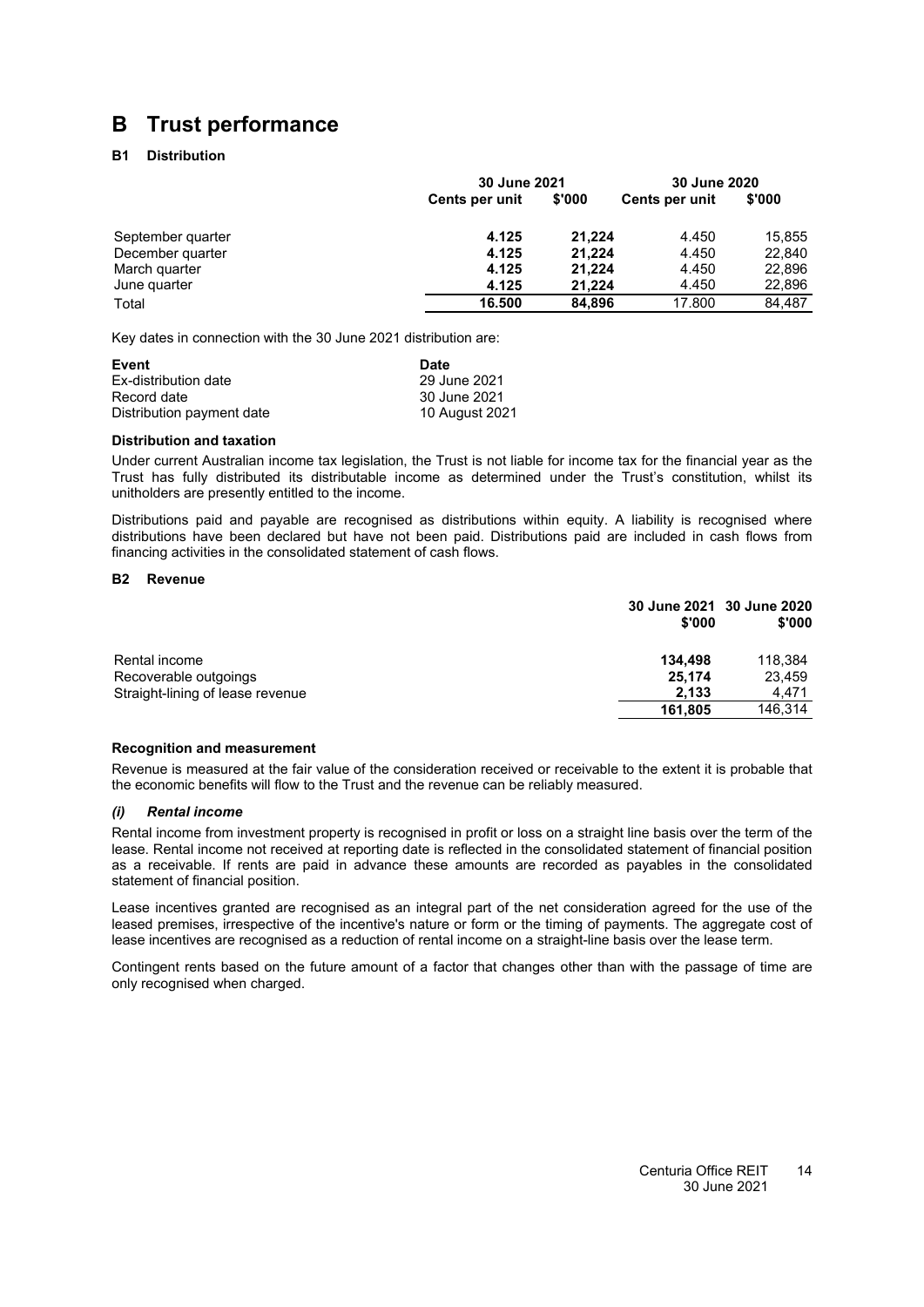### **Trust performance**

#### **[B2](#page-15-2) Revenue (continued)**

#### **Recognition and measurement (continued)**

#### *(ii) Recoverable outgoings*

The Trust recovers the costs associated with general building and tenancy operation from lessees in accordance with specific clauses within lease agreements. These are invoiced monthly based on an annual estimate. The consideration is due 30 days from the invoice date. Should any adjustment be required based on actual costs incurred, this is recognised in the statement of profit or loss and other comprehensive income within the same reporting period and billed annually.

#### *(iii) Interest revenue*

Interest revenue is accrued on a time basis, by reference to the principal outstanding using the effective interest rate method.

#### *(iv) Sale of properties*

<span id="page-16-0"></span>Any gain or loss arising on the sale of an investment property is recognised when the control of the asset is passed on to the buyer, which normally coincides with the settlement of the contract for sale.

#### **[B3](#page-16-0) Expenses**

#### **Recognition and measurement**

Finance costs are recognised in the profit or loss statement as they accrue. Finance costs are recognised using the effective interest rate applicable to the financial liability.

#### *(i) Finance costs*

Finance costs include interest expense and amortised borrowing costs.

|                                  | \$'000 | 30 June 2021 30 June 2020<br>\$'000 |
|----------------------------------|--------|-------------------------------------|
| Interest expense                 | 17.722 | 16,362                              |
| Derivative instrument break cost |        | 5.942                               |
| Amortisation of borrowing costs  | 696    | 415                                 |
|                                  | 18.418 | 22.719                              |

#### *(ii) Other expenses*

All other expenses, including rates, taxes and other property outgoings and management fees are recognised in profit or loss on an accruals basis. Other operating expenses include legal, accounting and audit fees.

#### *(iii) Goods and services tax*

Revenues, expenses and assets are recognised exclusive of goods and services tax ('GST') which is recoverable from the Australian Taxation Office ('ATO') as an input tax credit ('ITC').

Receivables and payables are stated with the amount of GST included. The net amount of GST recoverable from, or payable to, the ATO is included in receivables or payables in the consolidated statement of financial position.

Cash flows are included in the consolidated statement of cash flows with the amount of GST included. The GST component of cash flows arising from investing and financing activities which is recoverable from, or payable to, the ATO is classified as operating cash flows.

#### <span id="page-16-1"></span>**[B4](#page-16-1) Earnings per unit**

**30 June 2021 30 June 2020**

Basic earnings per COF unit (cents per unit) **15.00 5.00**

Centuria Office REIT 30 June 2021 15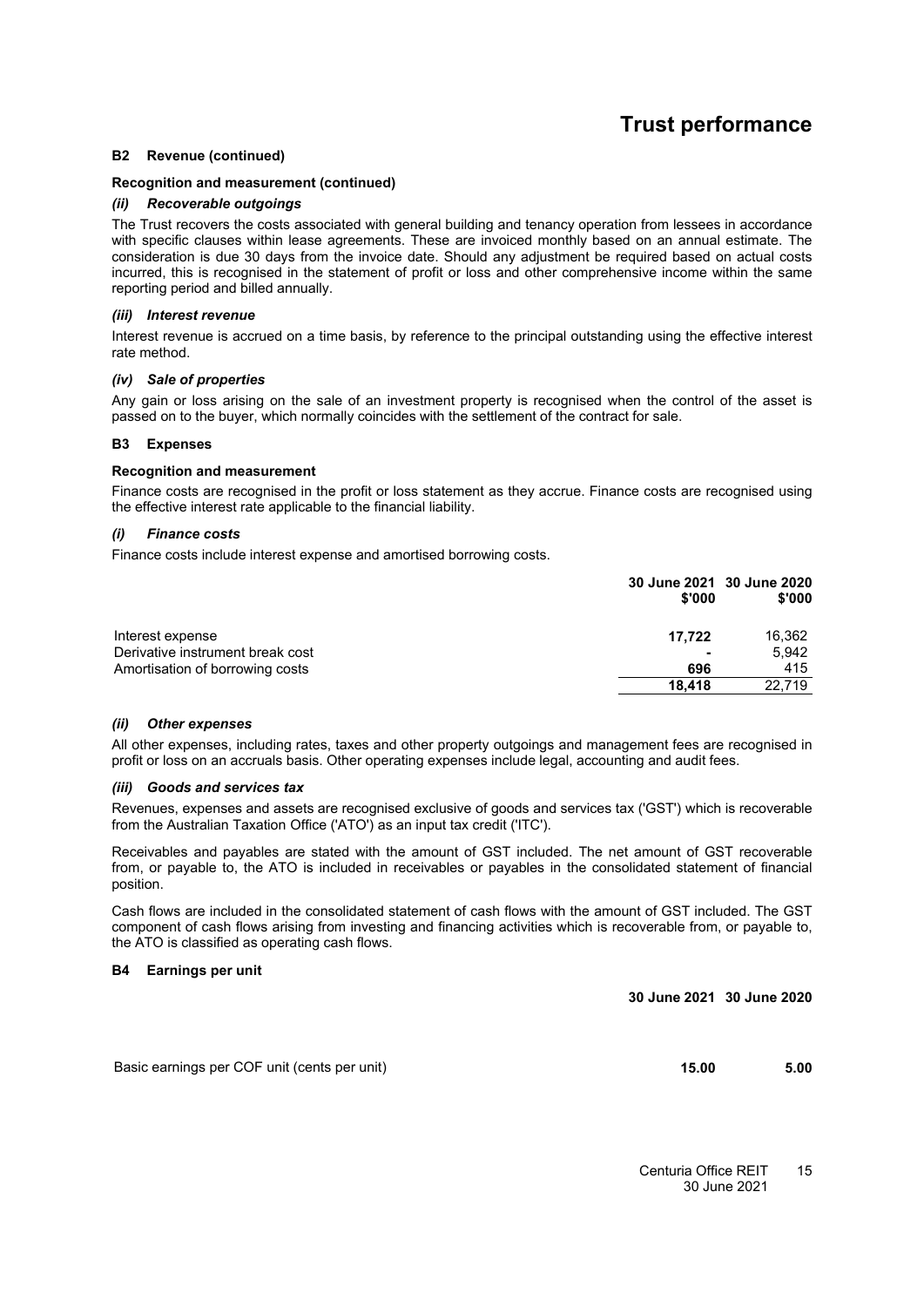# **Trust performance**

#### **[B4](#page-16-1) Earnings per unit (continued)**

Earnings used in calculating basic earnings per unit (\$'000) **76,936** 23,053 Weighted average number of COF units ('000) **514,522** 459,257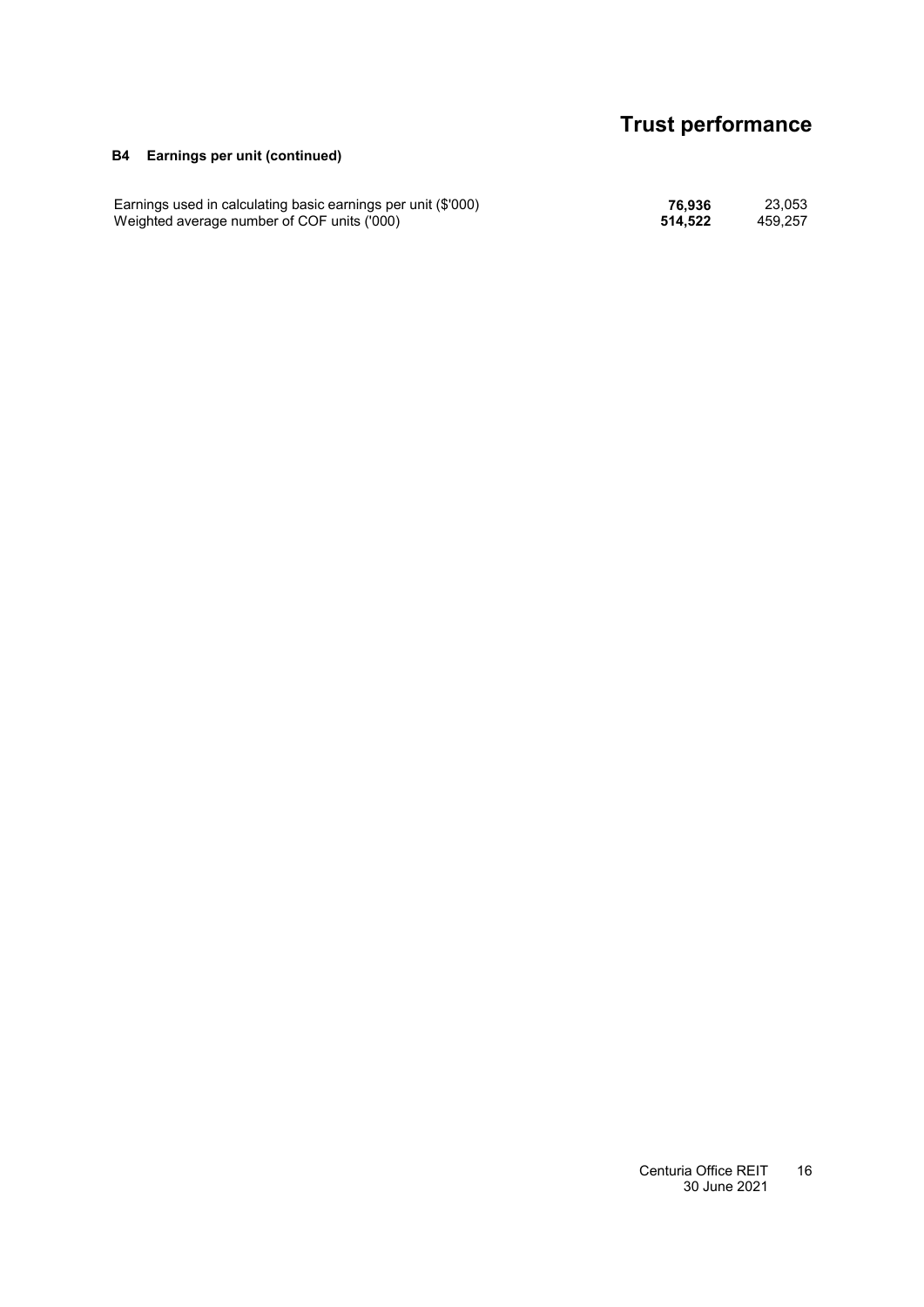#### <span id="page-18-0"></span>**[C1](#page-18-0) Trade and other receivables**

|                                | \$'000  | 30 June 2021 30 June 2020<br>\$'000 |
|--------------------------------|---------|-------------------------------------|
| Current                        |         |                                     |
| Trade receivables              | 3.804   | 1,898                               |
| Expected credit loss provision | (1,929) | (1,694)                             |
| Other receivables              | 3.494   | 3,059                               |
|                                | 5,369   | 3,263                               |
|                                |         |                                     |

Refer to Note [E2](#page-32-2) for details on fair value measurement and the Trust's exposure to risks associated with financial assets (other receivables are not considered to be financial assets).

#### **Recognition and measurement**

Loans and receivables are initially recognised at fair value and subsequently amortised cost using the effective interest rate method less any allowance under the expected credit loss ('ECL') model.

Refer to the policy application below for further details.

#### **Recoverability of loans and receivables**

At each reporting period, the Trust assesses whether financial assets carried at amortised cost are 'credit-impaired'. A financial asset is 'credit-impaired' when one or more events that has a detrimental impact on the estimated future cash flows of the financial asset have occurred.

The Trust recognises loss allowances at an amount equal to lifetime ECL on trade and other receivables. Loss allowances for financial assets measured at amortised cost are deducted from the gross carrying amount of the assets.

Lifetime ECLs are the ECLs that result from all possible default events over the expected life of the trade receivables and are a probability-weighted estimate of credit losses. Credit losses are measured as the difference between cash flows due to the Trust in accordance with the contract and the cash flows that the Trust expects to receive.

The COVID-19 pandemic has created volatility in the global and local financial market and some impacted tenants may not be able to meet their rental obligations. On 7 April 2020, the National Cabinet announced the Mandatory Code of Conduct for Commercial Tenancies (the 'Code') which was implemented by each of the States and Territories during the financial year. The Trust applied the Code across all assets and granted applicable tenants relief packages to alleviate the impacts of COVID-19 in the form of rent waivers or deferrals during the mandated period until the Code ceased to apply.

The Trust followed the Code in determining which tenants were applicable for rent relief. The criteria included:

- Eligibility for and receipt of JobKeeper
- Annual turnover up to \$50 million
- Revenue impacted by greater than 30%

Rent relief has been provided in the form of rent waivers and deferrals. Waivers granted relating to the 2021 financial year which were agreed with the tenant retrospectively have been expensed during the year. Rental deferrals have been negotiated with tenants and is spread over the remaining lease term and recognised on a straight line basis.

During the 2021 financial year, the Trust had granted \$1.9m of rent relief made up of \$0.9 million in rental waivers and \$1.0 million of deferrals to applicable tenants. As at 30 June 2021, an ECL provision of \$1.9 million was recognised for the trade receivables in relation to rental income receivable and tenant outgoing recoveries.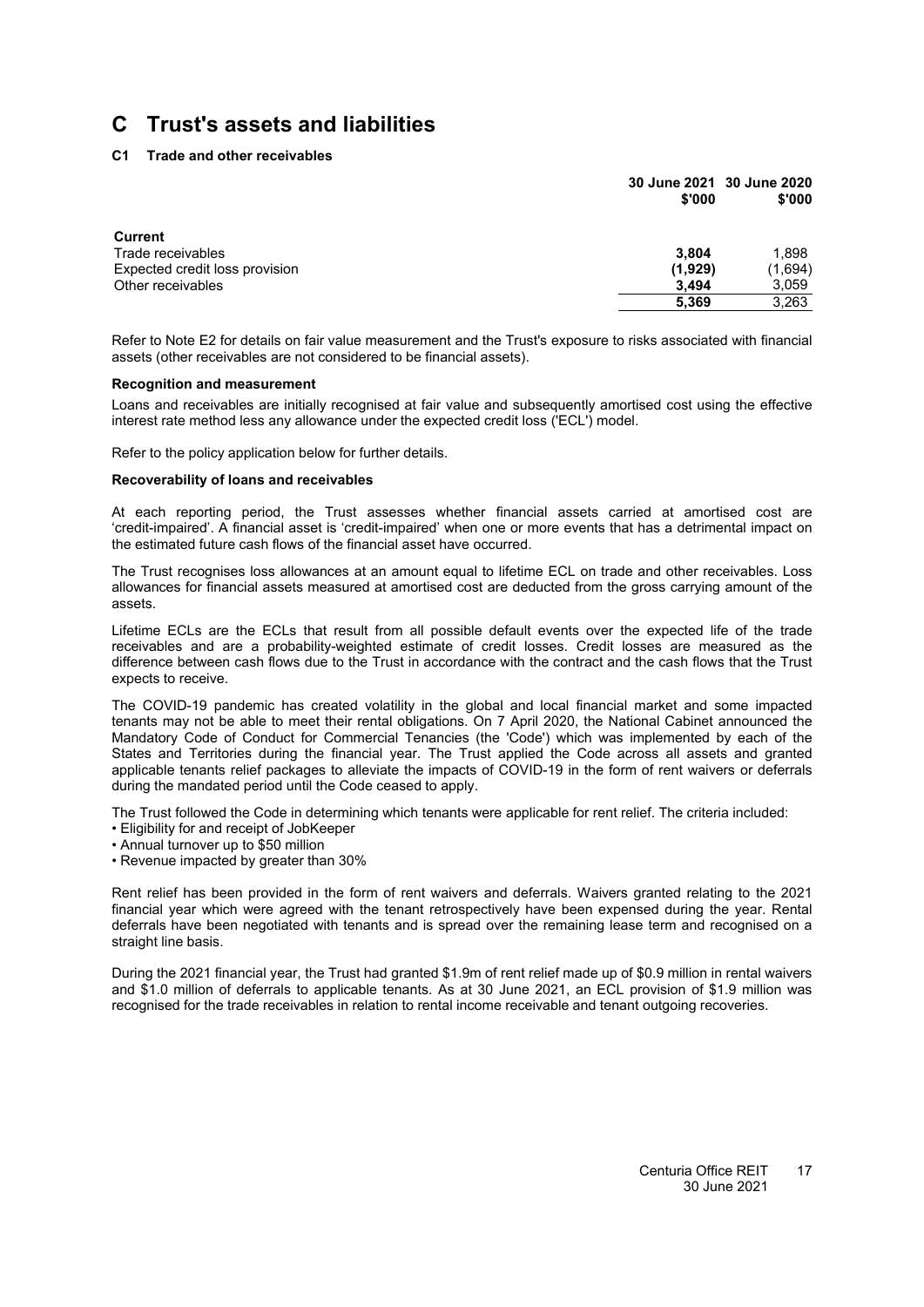#### **[C1](#page-18-0) Trade and other receivables (continued)**

Given that COVID-19 is an ongoing situation, the Responsible Entity has continued to analyse the age of outstanding receivable balances post balance sheet date and applied estimated percentages of recoverability by tenant adjusted for waivers and deferrals granted, other current observable data as a means to estimate ECL, as well as the financial stress of counterparties and their ability to operate as a going concern. Debts that are known to be uncollectible are written off when identified.

#### **[C2](#page-13-0) Investment properties**

|                                                                                                              | \$'000                      | 30 June 2021 30 June 2020<br>\$'000 |
|--------------------------------------------------------------------------------------------------------------|-----------------------------|-------------------------------------|
| <b>Opening balance</b>                                                                                       | 2,085,650                   | 1,321,475                           |
| Purchase price of investment properties<br>Stamp duty and other transaction costs                            |                             | 624,527<br>33,412                   |
| Capital improvements and associated costs                                                                    | 15,357<br>15,357            | 13,259<br>671.198                   |
| (Loss)/gain on fair value                                                                                    | (15, 137)                   | (38, 102)                           |
| Change in deferred rent and lease incentives<br>Change in capitalised leasing fees<br>Disposal at fair value | 1.992<br>3,065<br>(44, 706) | 19,415<br>385                       |
| Initial recognition of right of use asset<br>Transfers from/(to) held for sale                               |                             | 32,779<br>78,500                    |
| Closing balance <sup>^</sup>                                                                                 | 2,046,221                   | 2,085,650                           |

^ The carrying amount of investment properties includes components related to deferred rent, capitalised lease incentives and leasing fees amounting to \$46,139,000 (30 June 2020: \$41,804,000) and a right of use asset of \$31,971,000 (30 June 2020: \$32,375,000).

#### **Leases as lessor**

The Trust leases out its investment properties under operating leases. The future minimum lease payments receivable under non-cancellable leases are as follows:

|                            | \$'000  | 30 June 2021 30 June 2020<br>\$'000 |
|----------------------------|---------|-------------------------------------|
| Less than one year         | 120.407 | 115.016                             |
| Between one and five years | 340.369 | 342.855                             |
| More than five years       | 156.511 | 176.829                             |
|                            | 617.287 | 634,700                             |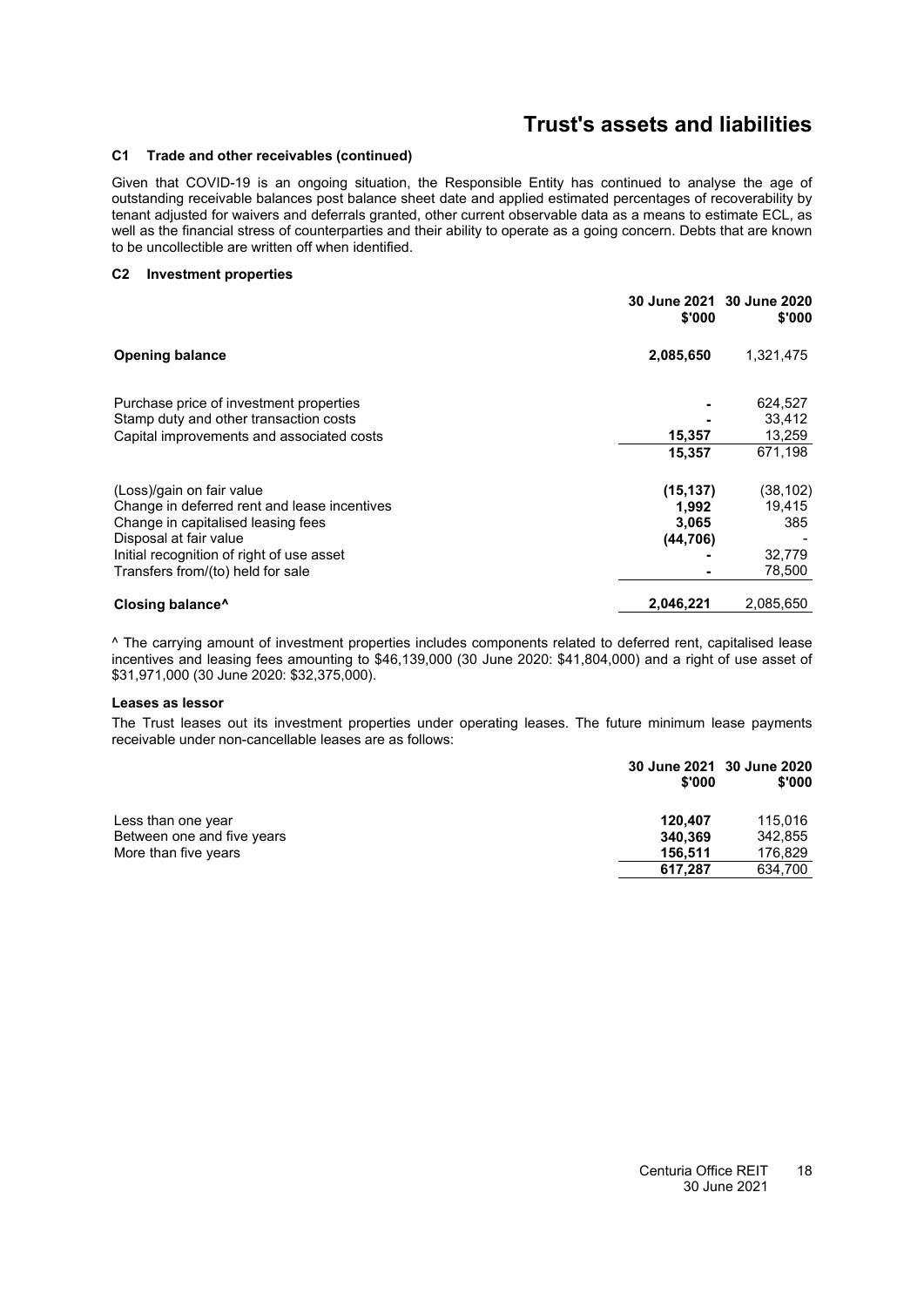#### **[C2](#page-13-4) Investment properties (continued)**

|                                          | <b>Fair value</b> |         | <b>Capitalisation rate</b> |                                                                                            | <b>Discount rate</b> |      |                  |                              |
|------------------------------------------|-------------------|---------|----------------------------|--------------------------------------------------------------------------------------------|----------------------|------|------------------|------------------------------|
| <b>Property</b>                          |                   |         |                            | 30 June 2021 30 June 2020 30 June 2021 30 June 2020 30 June 2021 30 June 2020 30 June 2021 |                      |      |                  | Last<br>independent          |
|                                          | \$'000            | \$'000  | %                          | %                                                                                          | %                    | %    |                  | <b>Valuer</b> valuation date |
| <b>NSW</b>                               |                   |         |                            |                                                                                            |                      |      |                  |                              |
| 8 Central Ave, Eveleigh NSW*             | 200.000           | 189,000 | 5.13                       | 5.38                                                                                       | 6.13                 | 6.75 | <b>CBRE</b>      | Jun 2021                     |
| 201 Pacific Hwy, St Leonards NSW*        | 107,000           | 106,500 | 5.63                       | 5.63                                                                                       | 6.38                 | 6.63 | <b>Directors</b> | Dec 2020                     |
| 9 Help St, Chatswood NSW                 | 92,500            | 86,000  | 5.38                       | 5.75                                                                                       | 6.38                 | 6.75 | <b>Colliers</b>  | Jun 2021                     |
| 203 Pacific Hwy, St Leonards NSW*^       | 68,000            | 69,500  | 5.75                       | 5.88                                                                                       | 6.63                 | 6.75 | JLL              | Jun 2021                     |
| 465 Victoria Ave, Chatswood NSW**        |                   | 41,875  |                            | 5.75                                                                                       |                      | 6.75 |                  |                              |
| 77 Market St, Wollongong NSW             | 36,000            | 35,500  | 6.75                       | 7.25                                                                                       | 7.75                 | 7.75 | MMJ              | Jun 2021                     |
| <b>ACT</b>                               |                   |         |                            |                                                                                            |                      |      |                  |                              |
| 2 Phillip Law St, NewActon ACT^          | 252,000           | 253,000 | 5.00                       | 5.13                                                                                       | 5.75                 | 6.00 | Colliers         | Jun 2021                     |
| 60 Marcus Clarke St, Canberra ACT^       | 61,000            | 62,250  | 6.75                       | 7.00                                                                                       | 7.00                 | 7.50 | <b>Directors</b> | Dec2020                      |
| 54 Marcus Clarke St, Canberra ACT^       | 22,800            | 20,900  | 7.25                       | 7.50                                                                                       | 7.00                 | 7.00 | M <sub>3</sub>   | Jun 2021                     |
| <b>QLD</b>                               |                   |         |                            |                                                                                            |                      |      |                  |                              |
| 825 Ann St, Fortitude Valley QLD         | 155,000           | 163,000 | 6.00                       | 6.00                                                                                       | 6.75                 | 7.00 | <b>Directors</b> | Dec2020                      |
| 154 Melbourne St, South Brisbane QLD     | 80,500            | 88,000  | 6.00                       | 6.00                                                                                       | 6.50                 | 7.00 | Savills          | Jun 2021                     |
| 100 Brookes St, Fortitude Valley QLD     | 82,000            | 78,500  | 6.00                       | 6.25                                                                                       | 6.50                 | 7.00 | Savills          | Jun 2021                     |
| 438-517 Kingsford Smith Dr, Hamilton QLD | 77,000            | 77,500  | 6.25                       | 6.13                                                                                       | 7.00                 | 7.00 | <b>Directors</b> | Dec2020                      |
| 35 Robina Town Ctr Dr, Robina QLD#       | 42,000            | 52,000  | 7.50                       | 7.25                                                                                       | 7.75                 | 6.75 | JLL              | Jun 2021                     |
| 555 Coronation Dr, Brisbane QLD          | 39,000            | 34,500  | 6.75                       | 7.00                                                                                       | 7.25                 | 7.50 | <b>Directors</b> | Dec2020                      |
| <b>VIC</b>                               |                   |         |                            |                                                                                            |                      |      |                  |                              |
| 818 Bourke St, Docklands VIC             | 220,000           | 223,000 | 5.13                       | 5.13                                                                                       | 6.00                 | 6.25 | <b>Directors</b> | Dec2020                      |
| 576 Swan St, Richmond VIC                | 65,500            | 66,500  | 5.50                       | 5.50                                                                                       | 6.50                 | 6.50 | <b>Directors</b> | Dec2020                      |
| 2 Kendall St, Williams Landing VIC       | 69,000            | 64,500  | 5.75                       | 6.00                                                                                       | 6.75                 | 7.00 | C&W              | Jun 2021                     |
| <b>WA</b>                                |                   |         |                            |                                                                                            |                      |      |                  |                              |
| 235 William St, Northbridge WA           | 181,750           | 188,000 | 6.50                       | 6.50                                                                                       | 6.75                 | 7.00 | JLL              | Jun 2021                     |
| 46 Colin St, Perth WA^~                  | 66,971            | 67,375  | 7.00                       | 7.25                                                                                       | 7.00                 | 7.25 | JLL              | Jun 2021                     |
| 144 Stirling St, Perth WA                | 70,000            | 65,000  | 6.00                       | 6.25                                                                                       | 6.75                 | 7.00 | <b>Directors</b> | Dec2020                      |

Centuria Office REIT 30 June 2021 19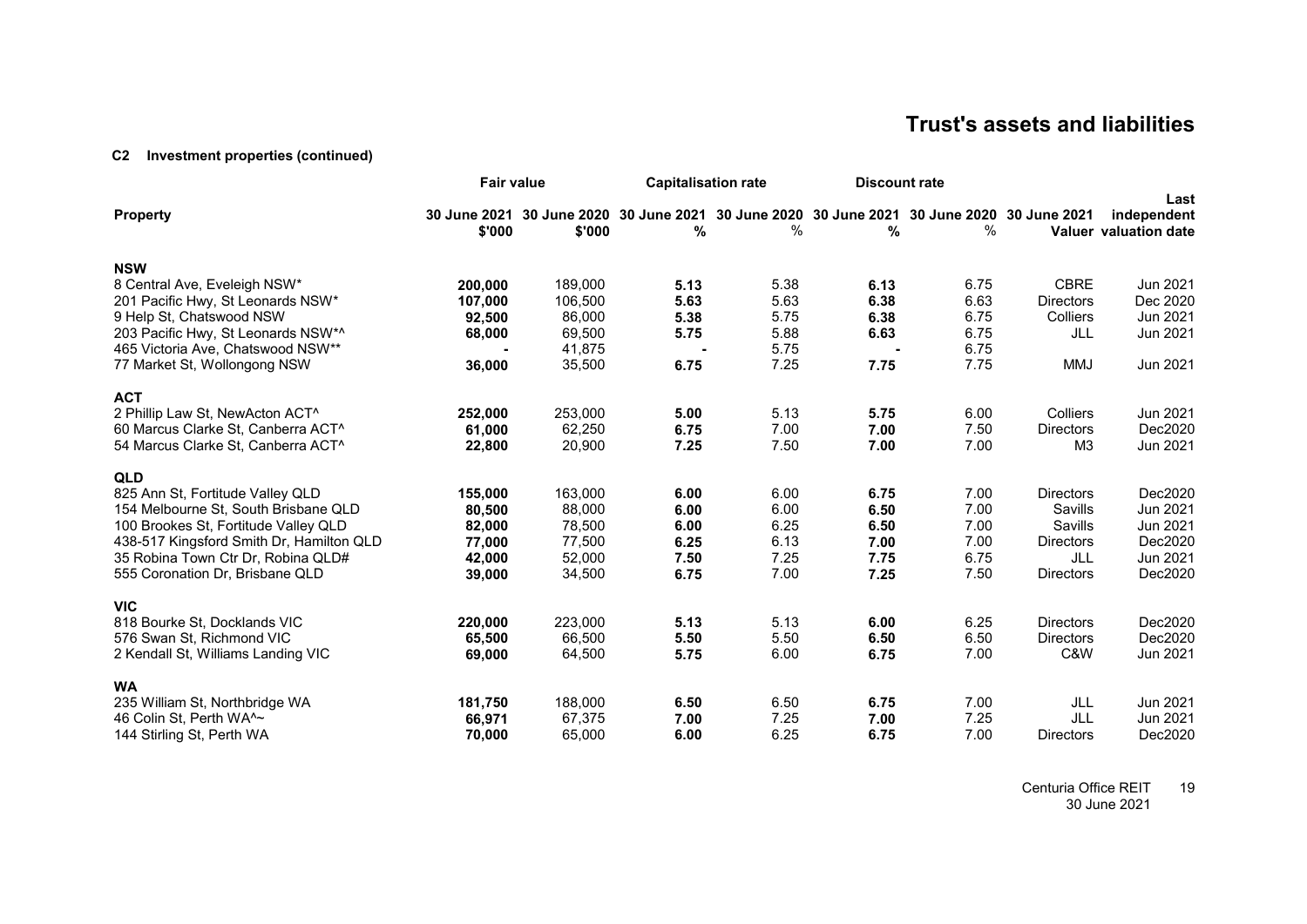#### **[C2](#page-13-4) Investment properties (continued)**

|                                                                            | <b>Fair value</b> |                                                                                                      | <b>Capitalisation rate</b> |              | Discount rate |              |                                 |                                              |
|----------------------------------------------------------------------------|-------------------|------------------------------------------------------------------------------------------------------|----------------------------|--------------|---------------|--------------|---------------------------------|----------------------------------------------|
| <b>Property</b>                                                            | \$'000            | 30 June 2021 30 June 2020 30 June 2021 30 June 2020 30 June 2021 30 June 2020 30 June 2021<br>\$'000 | %                          | %            | %             | %            |                                 | Last<br>independent<br>Valuer valuation date |
| <b>SA</b><br>1 Richmond Rd. Keswick SA<br>131-139 Grenfell St. Adelaide SA | 39.200<br>19.000  | 36,000<br>17.250                                                                                     | 7.00<br>7.00               | 7.25<br>7.75 | 7.75<br>6.50  | 8.00<br>8.00 | Knight Frank<br><b>Colliers</b> | Jun 2021<br>Jun 2021                         |
|                                                                            | 2.046.221         | 2,085,650                                                                                            |                            |              |               |              |                                 |                                              |

\* The Trust owns 50% of these properties.

\*\*\* The Trust owned 25% of 425 Victoria Avenue, Chatswood NSW which was sold on 1 February 2021 for \$44.7m.

^ The Trust holds a leasehold interest in these properties.

~ A right of use asset on the ground lease at 46 Colin St is included in the fair value of the property. The carrying value of the lease liability as at 30 June 2021 was \$32,660,000 (30 June 2020: \$32,722,000).

# The Trust executed a deed of surrender with Foxtel, tenant at 35 Robina Town Centre Drive, Robina QLD. As part of the agreement, COF received a surrender payment equivalent to the present value of the rent payable under the remaining Foxtel lease term.

The Trust's weighted average capitalisation rate for the year is 5.81% (2020: 5.93%).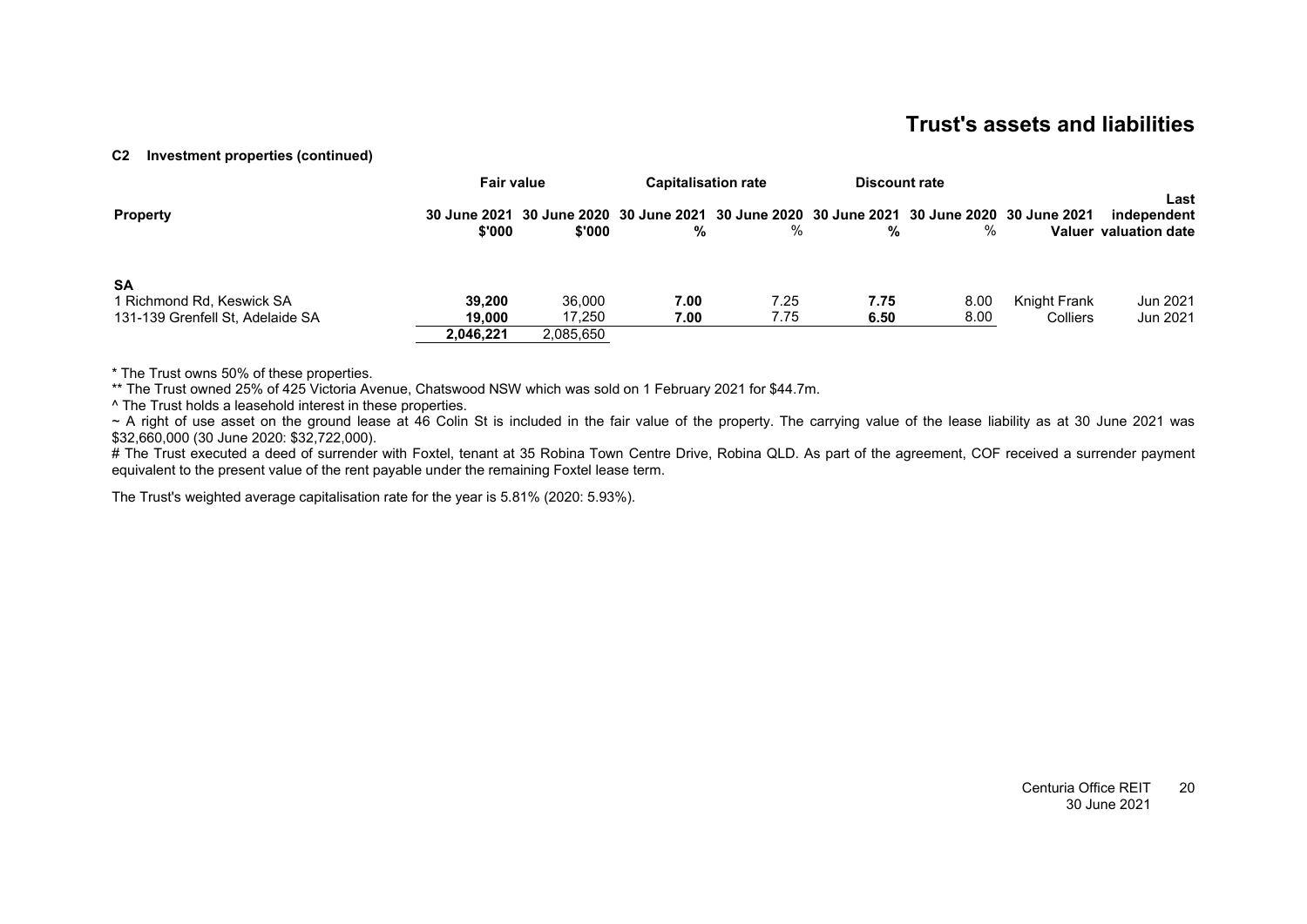#### **[C2](#page-13-0) Investment properties (continued)**

#### **Recognition and measurement**

Investment properties are properties held either to earn rental income or for capital appreciation or for both. Investment properties are initially recorded at cost which includes stamp duty and other transaction costs. Subsequently, the investment properties are measured at fair value with any change in value recognised in profit or loss. The carrying amount of investment properties includes components relating to deferred rent, lease incentives and leasing fees.

An investment property is derecognised upon disposal. Any gain or loss arising on derecognition of the property (calculated as the difference between the net disposal proceeds and the carrying amount of the asset) is included in profit or loss in the period in which the property is derecognised.

#### **Valuation techniques and significant unobservable inputs**

The fair values of the investment properties were determined by the directors of the Responsible Entity or by an external, independent valuation company having an appropriate recognised professional qualification and recent experience in the location and category of the properties being valued. Fair value is based on market values, being the estimated amount for which a property could be exchanged on the date of valuation between a willing buyer and willing seller in an arm's length transaction after proper marketing wherein the parties had each acted knowledgeably, prudently and without compulsion.

Transactional volumes in the office markets reduced during the COVID-19 pandemic driven by the uncertainties around what the potential impact of Government mandated restrictions would be on cash flow and valuations. However, office yields in metropolitan areas have remained stable compared to other markets given these types of properties offer more affordable rents. Office buildings with minimal vacancy, strong tenant base and long WALE have remained strong performers with stable or tightening capitalisation rates.

The valuations were prepared by considering the following valuation methodologies:

- Capitalisation Approach: the annual net rental income is capitalised at an appropriate market yield to arrive at the property's market value. Appropriate capital adjustments are then made where necessary to reflect the specific cash flow profile and the general characteristics of the property.
- Discounted Cash Flow Approach: this approach incorporates the estimation of future annual cash flows over a 10 year period by reference to expected rental growth rates, ongoing capital expenditure, terminal sale value and acquisition and disposal costs. The present value of future cash flows is then determined by the application of an appropriate discount rate to derive a net present value for the property.
- Direct Comparison Approach: this approach identifies comparable sales on a dollar per square metre of lettable area basis and compares the equivalent rates to the property being valued to determine the property's market value.

The valuations reflect, when appropriate, the type of tenants actually in occupation or responsible for meeting lease commitments or likely to be in occupation after letting of vacant accommodation and the market's general perception of their credit-worthiness; the allocation of maintenance and insurance responsibilities between the lessor and lessee; and the remaining economic life of the property. It has been assumed that whenever rent reviews or lease renewals are pending with anticipated reversionary increases, all notices and, where appropriate, counter notices have been served validly and within the appropriate time.

#### **Fair value measurement**

The fair value measurement of investment property has been categorised as a Level 3 fair value as it is derived from valuation techniques that include inputs that are not based on observable market data (unobservable inputs).

| <b>Significant</b><br>unobservable<br>inputs | sensitivity to significant<br>increase in input | Fair value measurement Fair value measurement<br>sensitivity to significant<br>decrease in input |                     | Range of inputs     |
|----------------------------------------------|-------------------------------------------------|--------------------------------------------------------------------------------------------------|---------------------|---------------------|
|                                              |                                                 |                                                                                                  | 30 June 2021        | <b>30 June 2020</b> |
| Net market rent                              | Increase                                        | Decrease                                                                                         | \$267 - \$788       | \$258 - \$667       |
| Capitalisation rate                          | Decrease                                        | Increase                                                                                         | $5.00\%$ - $7.50\%$ | $5.13\% - 7.75\%$   |
| Discount rate                                | Decrease                                        | Increase                                                                                         | $5.75\% - 7.75\%$   | $6.00\% - 8.00\%$   |

Centuria Office REIT 30 June 2021  $21$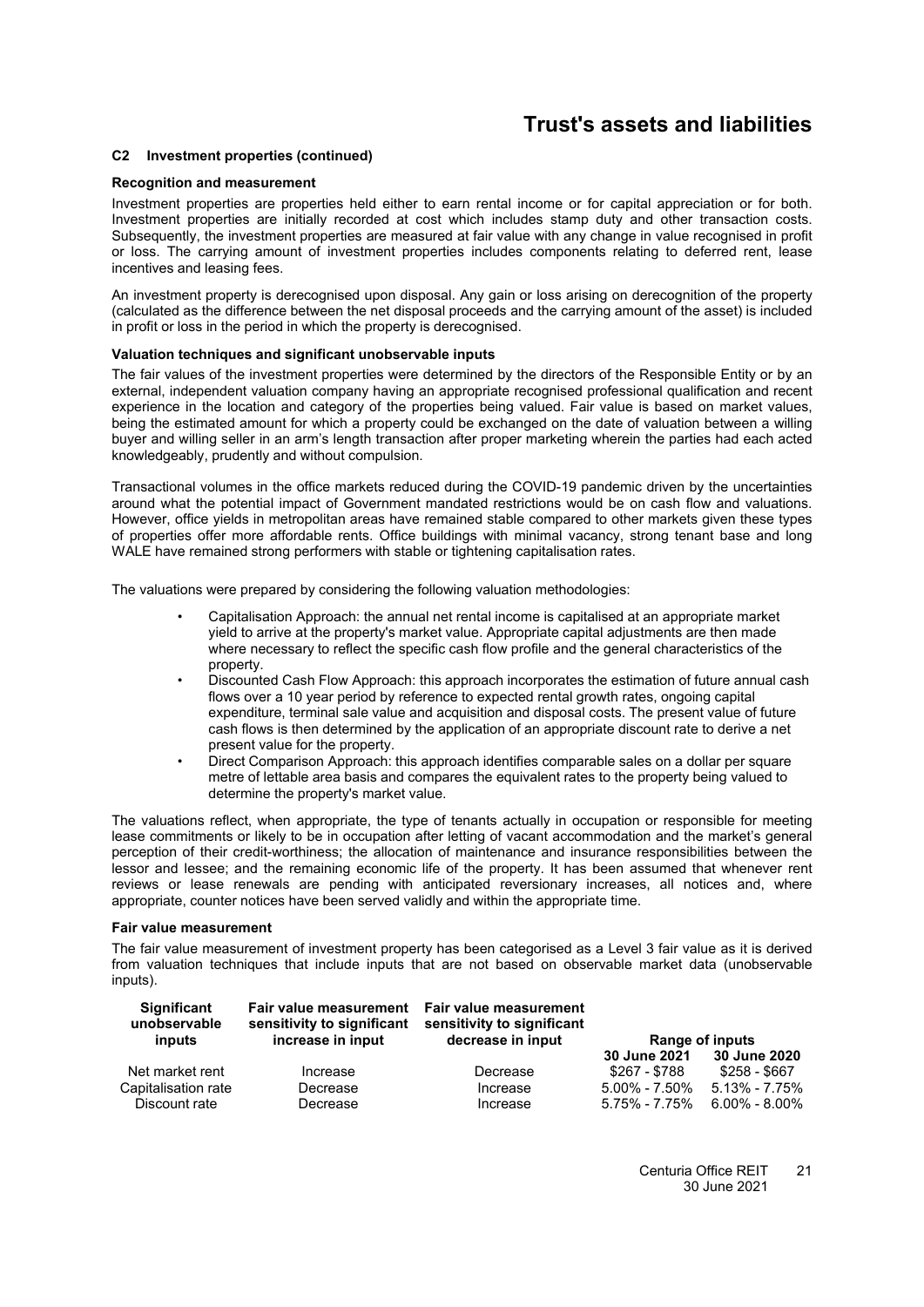#### **[C2](#page-13-0) Investment properties (continued)**

#### **Fair value measurement (continued)**

Capitalisation and discount rates are considered significant Level 3 inputs. Refer to Note [E2](#page-32-2) for further information.

A further sensitivity analysis was undertaken by the Trust to assess the fair value of investment properties given the uncertain impact of the COVID-19 pandemic on property values. The table below illustrates the impact on valuation of movements in capitalisation rates and discount rates:

| <b>Fair Value</b> | Capitalisation rate impact |           |  |  |
|-------------------|----------------------------|-----------|--|--|
| at 30 June 2021   | $-0.25\%$                  | $+0.25%$  |  |  |
| \$'000            | \$'000                     | \$'000    |  |  |
| 2.046.221         | 90.608                     | (83, 130) |  |  |

#### <span id="page-23-0"></span>**[C3](#page-23-0) Trade and other payables**

|                                      | \$'000 | 30 June 2021 30 June 2020<br>\$'000 |
|--------------------------------------|--------|-------------------------------------|
| <b>Current</b>                       |        |                                     |
| Trade creditors and expenses payable | 15.436 | 4.775                               |
| Other current creditors and accruals | 16.507 | 17,485                              |
|                                      | 31.943 | 22,260                              |

Refer to Note [D2](#page-28-0) for amounts payable to related parties.

#### **Recognition and measurement**

Trade payables and other accounts payable are recognised when the Trust becomes obliged to make future payments resulting from the purchase of goods and services and are recorded initially at fair value, net of any attributable transaction costs. Subsequent to initial recognition they are measured at amortised cost.

Distributions paid and payable are recognised as distributions within equity. A liability is recognised where distributions have been declared but have not been paid. Distributions paid are included in cash flows from financing activities in the consolidated statement of cash flows.

A provision is recognised if, as a result of a past event, the Trust has a present legal or constructive obligation that can be estimated reliably, and it is probable that an outflow of economic benefits will be required to settle the obligation. The amount recognised as a provision is the best estimate of the consideration required to settle the present obligation at the end of the reporting period, taking into account the risks and uncertainties surrounding the obligation. When a provision is measured using the cash flows estimated to settle the present obligation, its carrying amount is the present value of those cash flows (where the effect of the time value of money is material).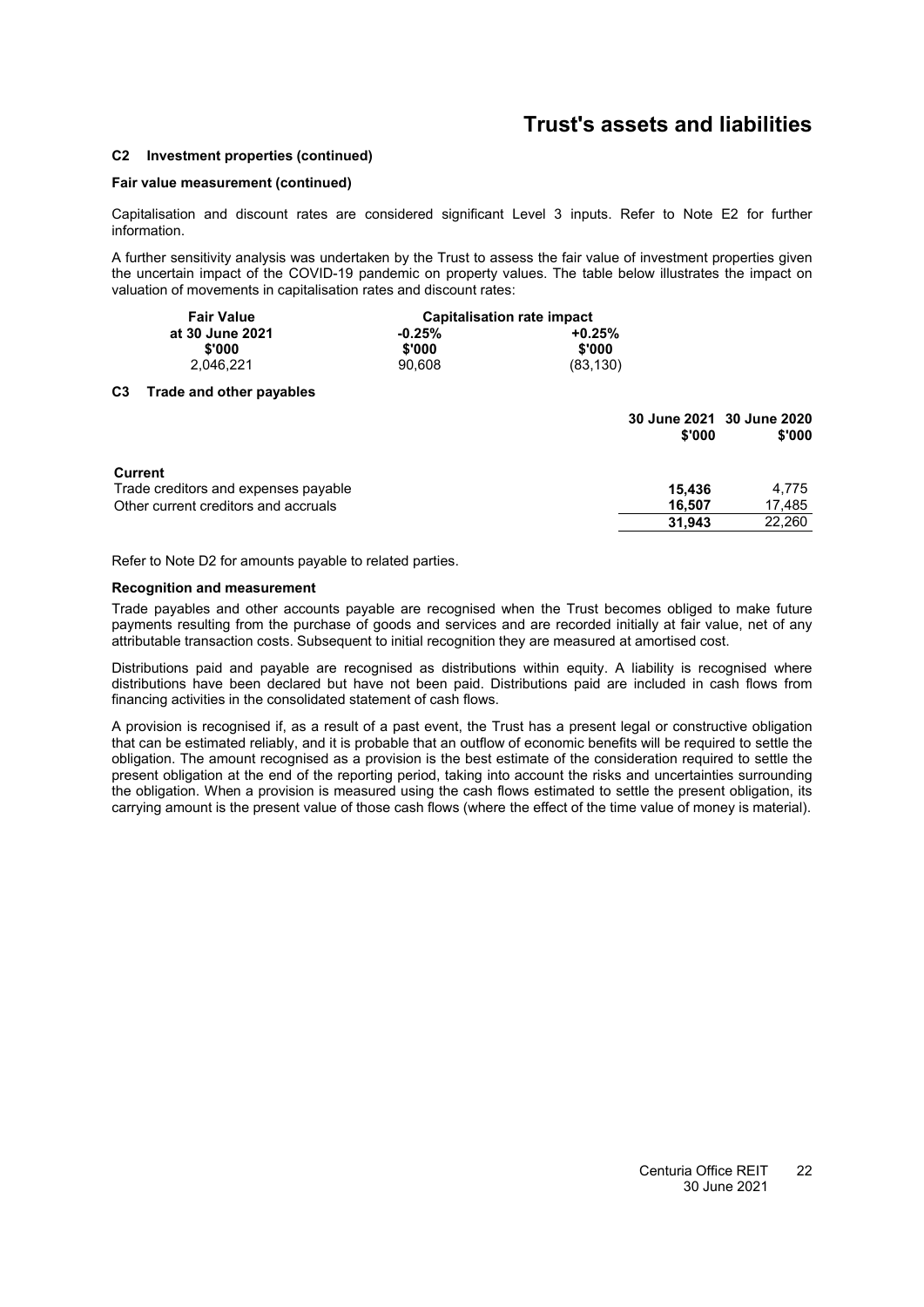<span id="page-24-0"></span>**[C4](#page-24-0) Borrowings**

|                                                                       | 30 June 2021 30 June 2020<br>\$'000 | \$'000  |
|-----------------------------------------------------------------------|-------------------------------------|---------|
| Non-current                                                           |                                     |         |
| Secured Ioan                                                          | 704.329                             | 749,029 |
| Borrowing costs                                                       | (3,529)                             | (2,657) |
|                                                                       | 700,800                             | 746,372 |
| At 30 June 2021, the Trust had the following secured debt facilities: |                                     |         |

|                                  | 30 June 2021 30 June 2020 |            |
|----------------------------------|---------------------------|------------|
|                                  | \$'000                    | \$'000     |
| Secured Ioan facility            |                           |            |
| <b>Facility limit</b>            | 812.500                   | 880.000    |
| Facilities used - bank loans     | (704, 329)                | (749, 029) |
| Facilities used - bank quarantee | (1.496)                   | (1,496)    |
| <b>Facilities unused</b>         | 106.675                   | 129.475    |

As at 30 June 2021, the Trust had \$565.0 million (2020: \$565.0 million) of interest rate swaps hedged against its drawn debt. Refer to Note [C5](#page-24-1) for further details on interest rate swap contracts held at 30 June 2021.

The debt facilities are secured by first mortgages over the Trust's investment properties and a first ranking fixed and floating charge over all assets of the Trust.

The secured loan has covenants in relation to Loan to Value Ratio ('LVR') and Interest Coverage Ratio ('ICR') which the Trust has complied with during the year.

#### **Recognition and measurement**

Borrowings are recorded initially at fair value, net of any attributable transaction costs. Subsequent to initial recognition they are measured at amortised cost using the effective interest rate method with any difference between the initial and recognised amount and redemption value being recognised in profit or loss over the period of borrowing and are derecognised when the contractual obligations are discharged, cancelled or expire.

<span id="page-24-1"></span>Refer to Note [E2](#page-32-2) for details on the Trust's exposure to risks associated with financial liabilities.

#### **[C5](#page-24-1) Derivatives**

#### **Interest rate swap contracts**

Under interest rate swap contracts, the Trust agrees to exchange the difference between fixed and floating rate interest amounts calculated on agreed notional principal amounts. Such contracts enable the Trust to mitigate the risk of changing interest rates on the cash flow exposures on the variable rate debt held. The following table details the specific instruments held at reporting date, showing the notional principal amounts and contracted fixed interest rate of each contract: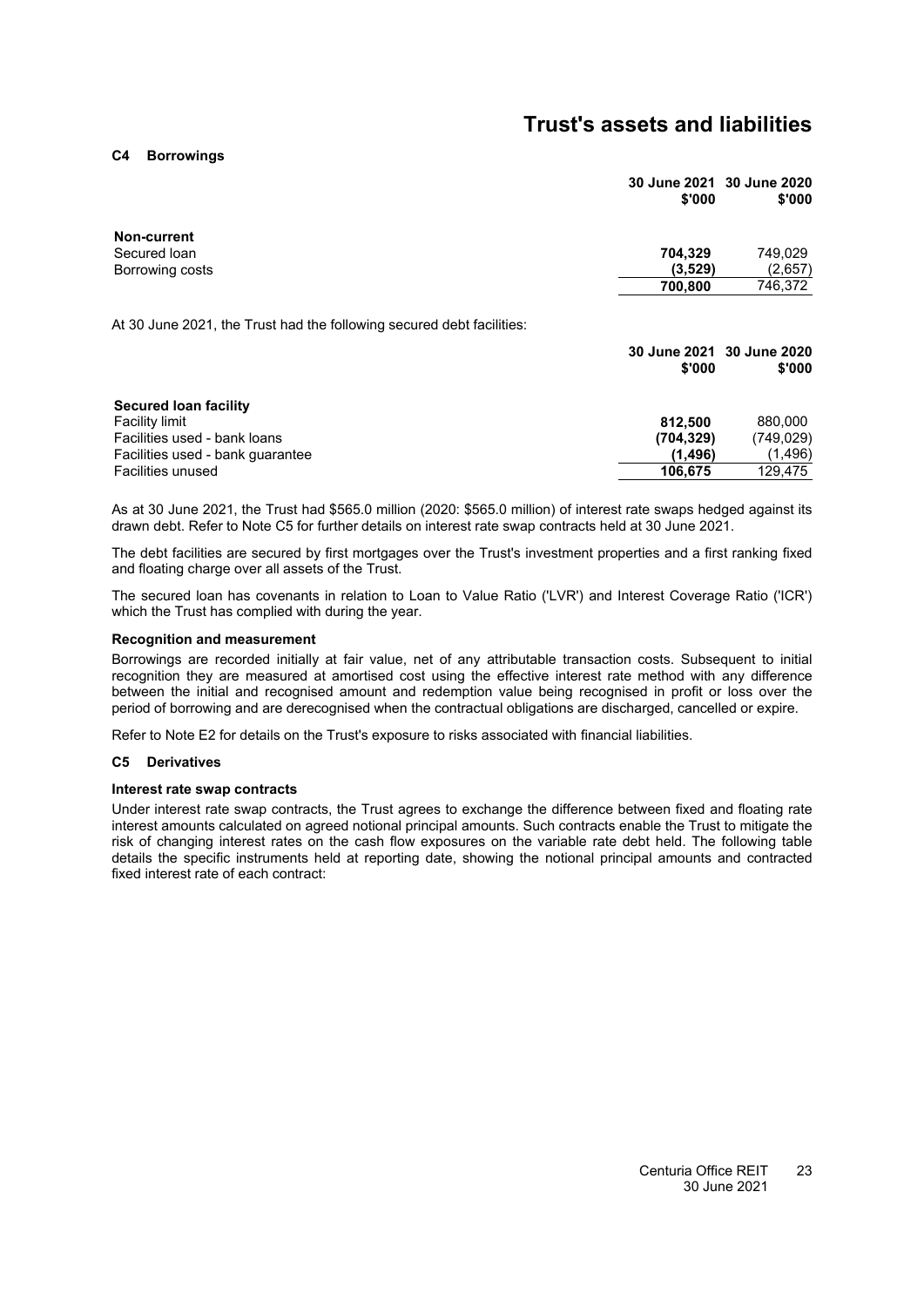#### **[C5](#page-24-1) Derivatives (continued)**

#### **Interest rate swap contracts (continued)**

|                               |                      | <b>Contracted</b>      | <b>Notional</b>                 |                                               |
|-------------------------------|----------------------|------------------------|---------------------------------|-----------------------------------------------|
| <b>Type of contract</b>       | <b>Maturity date</b> | fixed interest<br>rate | amount of<br>contract<br>\$'000 | Fair value of<br><b>liabilities</b><br>\$'000 |
| 30 June 2021                  |                      |                        |                                 |                                               |
| Extendable interest rate swap | 16 May 2024          | 1.27%                  | 60,000                          | (1,401)                                       |
| Extendable interest rate swap | 30 May 2022          | 1.15%                  | 70.000                          | (726)                                         |
| Extendable interest rate swap | 25 Sep 2021          | 0.70%                  | 50,000                          | (302)                                         |
| Extendable interest rate swap | 20 Nov 2021          | 0.68%                  | 50,000                          | (317)                                         |
| Extendable interest rate swap | 22 Nov 2021          | 0.69%                  | 75,000                          | (583)                                         |
| Extendable interest rate swap | 16 May 2022          | 1.33%                  | 60,000                          | (1,550)                                       |
| Extendable interest rate swap | 26 Sep 2022          | 0.93%                  | 50,000                          | (748)                                         |
| Extendable interest rate swap | 20 Nov 2022          | 0.75%                  | 50,000                          | (610)                                         |
| Extendable interest rate swap | 24 Feb 2023          | 0.64%                  | 100,000                         | (1,003)                                       |
|                               |                      |                        | 565,000                         | (7, 240)                                      |
|                               |                      |                        |                                 |                                               |
| 30 June 2020                  |                      |                        |                                 |                                               |
| Extendable interest rate swap | 17 May 2021          | 1.27%                  | 60,000                          | (2, 216)                                      |
| Extendable interest rate swap | 28 May 2021          | 1.15%                  | 70.000                          | (1,288)                                       |
| Extendable interest rate swap | 25 Sep 2021          | 0.70%                  | 50,000                          | (754)                                         |
| Extendable interest rate swap | 20 Nov 2021          | 0.68%                  | 50,000                          | (791)                                         |
| Extendable interest rate swap | 22 Nov 2021          | 0.69%                  | 75,000                          | (851)                                         |
| Extendable interest rate swap | 16 May 2022          | 1.33%                  | 60,000                          | (2,378)                                       |
| Extendable interest rate swap | 26 Sep 2022          | 0.93%                  | 50,000                          | (1, 206)                                      |
| Extendable interest rate swap | 20 Nov 2022          | 0.75%                  | 50,000                          | (978)                                         |
| Extendable interest rate swap | 24 Feb 2023          | 0.64%                  | 100,000                         | (1, 594)                                      |
|                               |                      |                        | 565,000                         | (12,056)                                      |

#### **Recognition and measurement**

Derivatives are initially recognised at fair value and attributable transaction costs are recognised in profit or loss when incurred. Subsequent to initial recognition, derivatives are measured at fair value, and the resulting gain or loss is recognised in profit or loss.

The fair value of interest rate swaps is the estimated amount that the entity would receive or pay to transfer the swap at reporting date, taking into account current interest rates and the current creditworthiness of the swap counterparties.

The Trust has not applied hedge accounting to its derivative financial instruments.

Refer to Note [E2](#page-32-2) for details on the Trust's exposure to risks associated with financial liabilities.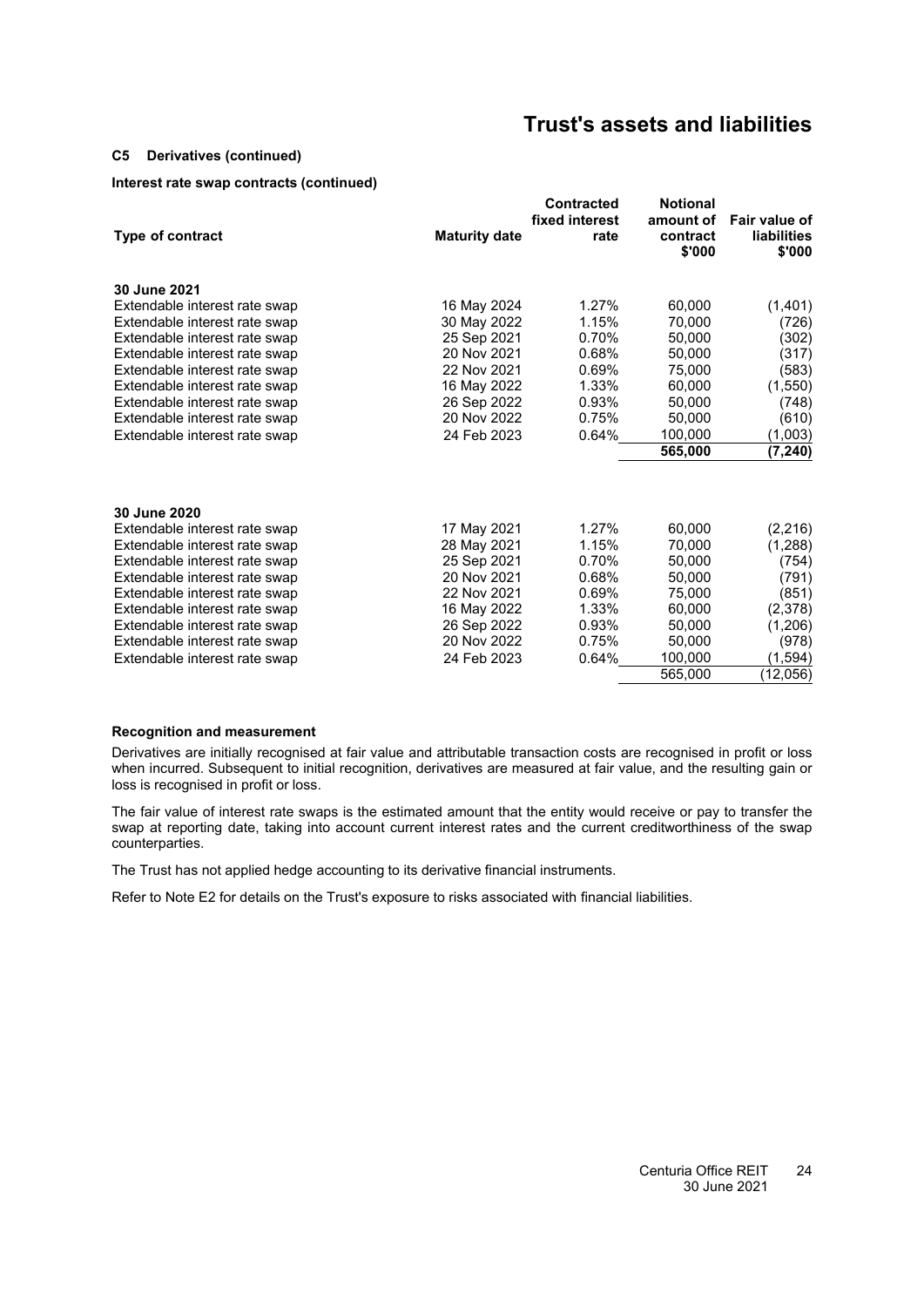#### <span id="page-26-0"></span>**[C6](#page-26-0) Issued capital**

|                      | 30 June 2021      |           | 30 June 2020      |           |
|----------------------|-------------------|-----------|-------------------|-----------|
|                      | <b>Units '000</b> | \$'000    | <b>Units '000</b> | \$'000    |
| Opening balance      | 514.522           | 1.283.138 | 356,291           | 833,320   |
| Units issued         |                   | -         | 158,231           | 461,299   |
| Equity raising costs |                   | -         | $\blacksquare$    | (11,481)  |
| Closing balance      | 514.522           | 1,283,138 | 514.522           | 1,283,138 |

All units in the Trust are of the same class and carry equal rights to capital and income distributions.

An equity instrument is any contract that evidences a residual interest in the assets of a Trust after deducting all of its liabilities. Equity instruments issued by the Trust are recognised at the proceeds received, net of direct issue costs.

#### <span id="page-26-1"></span>**[C7](#page-26-1) Contingent assets, liabilities and commitments**

<span id="page-26-2"></span>Unless otherwise stated in this report, the Trust has no contingent assets, liabilities or commitments as at 30 June 2021.

#### **[C8](#page-26-2) Cash and cash equivalents**

|                        | 30 June 2021 30 June 2020<br>\$'000 | \$'000 |
|------------------------|-------------------------------------|--------|
| Cash and bank balances | 15.644                              | 28,809 |
|                        | 15.644                              | 28,809 |

#### **Reconciliation of profit for the year to net cash flows from operating activities:**

| Net profit for the year                                | 76,936   | 23,053    |
|--------------------------------------------------------|----------|-----------|
| <b>Adjustments:</b>                                    |          |           |
| Net loss/(gain) on fair value of investment properties | 15,137   | 38,102    |
| Goodwill impairment                                    |          | 6,356     |
| Derivative break costs                                 |          | 5,942     |
| (Gain)/loss on fair value of derivatives               | (4,816)  | 4,876     |
| Change in deferred rent and lease incentives           | 4,708    | 3,024     |
| Change in capitalised leasing fees                     | 1,520    | 1,099     |
| Borrowing cost amortisation                            | 696      | 415       |
| Changes in operating assets and liabilities:           |          |           |
| (Increase)/decrease in receivables                     | (2, 106) | 835       |
| Decrease/(increase) in other assets                    | 314      | (32, 446) |
| Increase in payables                                   | 13,146   | 33,520    |
| Net cash generated by operating activities             | 105,535  | 84.776    |

Cash and cash equivalents comprise of cash on hand and cash in banks.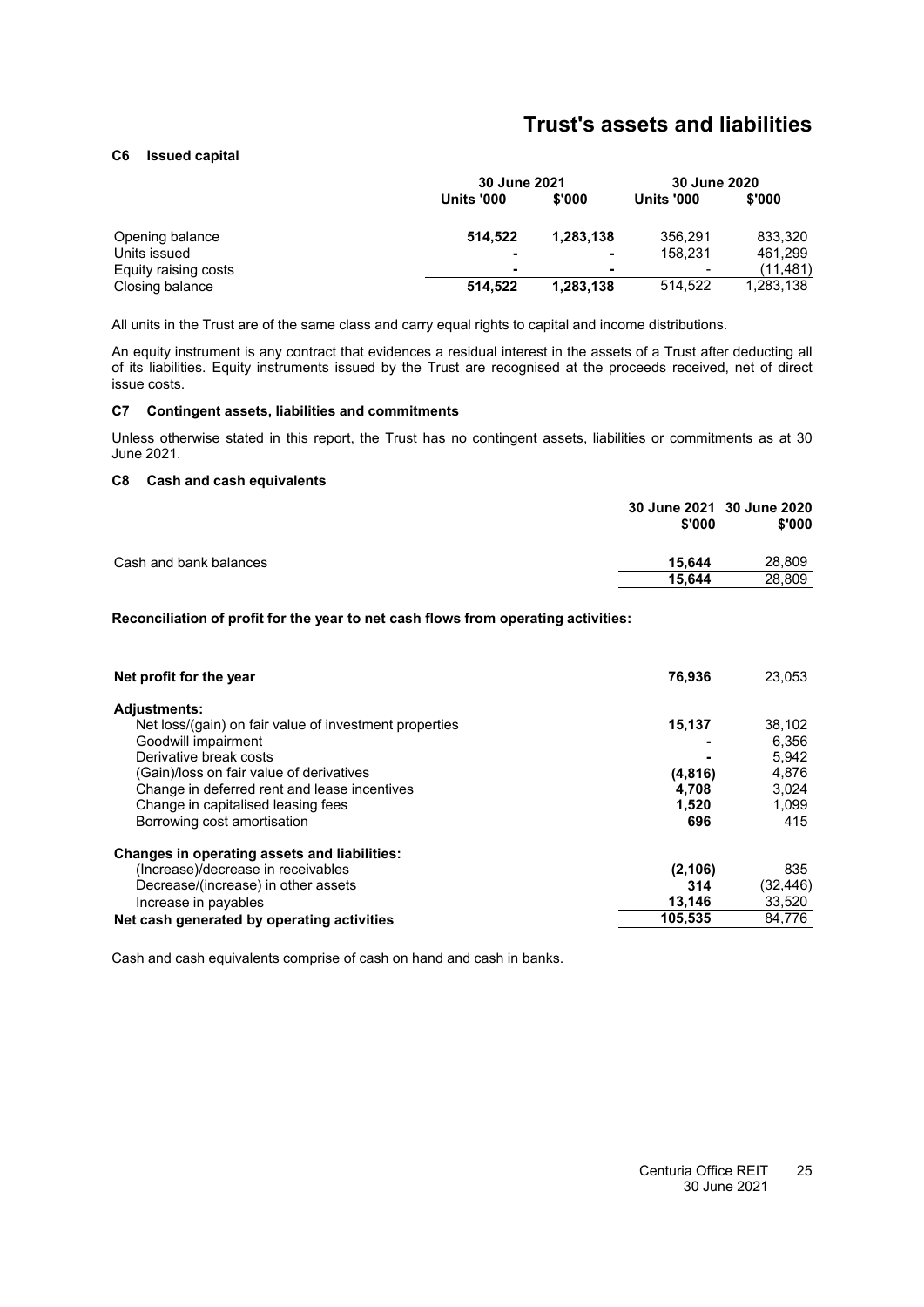#### <span id="page-27-1"></span><span id="page-27-0"></span>**[D1](#page-27-1) Interest in material subsidiaries**

#### **Recognition and measurement**

#### *(i) Business combination*

Business combinations are accounted for using the acquisition method. The cost of an acquisition is measured as the aggregate of the consideration transferred measured at acquisition date fair value and the amount of any non-controlling interests in the acquiree. For each business combination, the Trust elects whether to measure the non-controlling interests in the acquiree at fair value or at the proportionate share of the acquiree's identifiable net assets. Acquisition-related costs are expensed as incurred.

When the Trust acquires a business, it assesses the financial assets and liabilities assumed for appropriate classification and designation in accordance with the contractual terms, economic circumstances and pertinent conditions as at the acquisition date.

If the business combination is achieved in stages, any previously held equity interest is remeasured at its acquisition date fair value and any resulting gain or loss is recognised in profit or loss.

#### *(ii) Basis of consolidation*

The consolidated financial statements incorporate the financial statements of the Trust and entities controlled by the Trust. Control is achieved where the Trust is exposed to, or has rights to, the variable returns from its involvement with an entity and has the ability to affect these returns through its power over the entity.

The Trust accounts for business combinations using the acquisition method when control is transferred to the Trust. The consideration transferred in the acquisition is generally measured at fair value, as are the identifiable net assets acquired. When the Trust loses control over a subsidiary, it derecognises the assets and liabilities of the subsidiary, and any related non-controlling interests and other components of equity. Any resulting gain or loss is recognised in profit or loss. Any interest retained in the former subsidiary is measured at fair value when control is lost.

The results of subsidiaries acquired or disposed of during the year are included in the consolidated statement of comprehensive income from the date on which control commences until the date on which control ceases.

Where necessary, adjustments are made to the financial statements of subsidiaries to bring their accounting policies into line with those used by other members of the consolidated group. All intra-group transactions, balances, income and expenses are eliminated in full on consolidation.

Non-controlling interests in the net assets attributable to unit holders of consolidated subsidiaries are identified separately from the Trust's unit holders. Non-controlling interests are measured at their proportionate share of the acquiree's identifiable net assets at the date of acquisition.

#### *(iii) Subsidiaries*

The consolidated financial statements include the assets, liabilities and results of Centuria Office REIT and the subsidiaries it controls. Subsidiaries are entities controlled by the Trust in accordance with AASB 10. Control exists when an investor is exposed, or has rights, to variable returns from its involvement with the investee and has the ability to affect those returns through its power over the investee. The financial statements of subsidiaries are included in the financial report from the date that control commences until the date that control ceases.

The Trust uses the purchase method of accounting to account for the acquisition of subsidiaries. Intercompany transactions, balances and recognised gains on transactions between Trust entities are eliminated. Unrealised losses are also eliminated unless the transaction provides evidence of the impairment of the asset transferred. Accounting policies of subsidiaries have been changed where necessary to ensure consistency with the policies adopted by the Trust.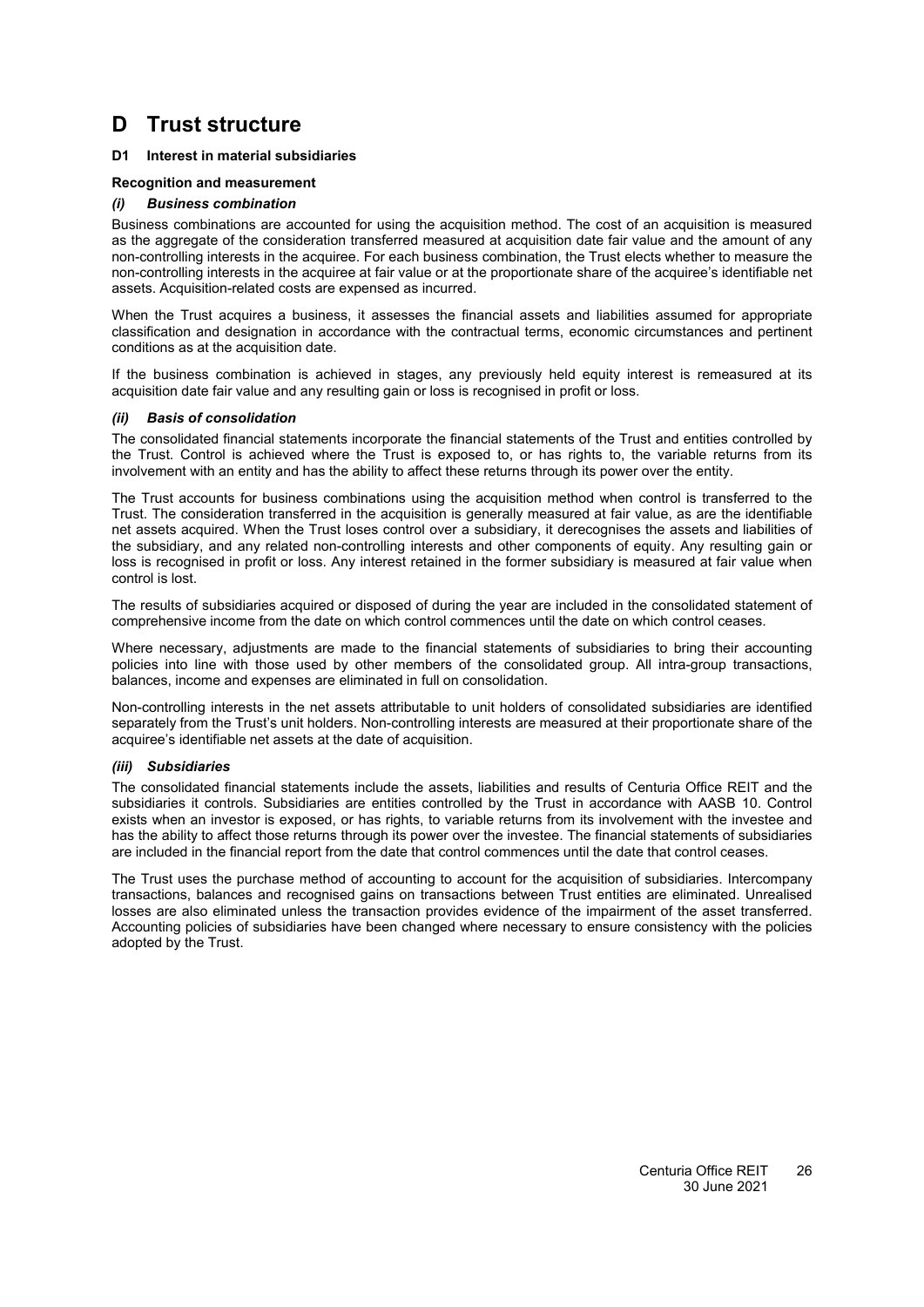#### **[D1](#page-27-1) Interest in material subsidiaries (continued)**

#### **Recognition and measurement (continued)**

#### *(iii) Subsidiaries (continued)*

| Name of entity                       | Country of domicile Class of units |          | <b>Equity interest</b> |              |
|--------------------------------------|------------------------------------|----------|------------------------|--------------|
|                                      |                                    |          | 30 June 2021           | 30 June 2020 |
|                                      |                                    |          | %                      | %            |
| Centuria Urban REIT                  | Australia                          | Ordinary | 100                    | 100          |
| Centuria Urban REIT Sub Trust        | Australia                          | Ordinary | 100                    | 100          |
| Centuria Urban REIT Sub Trust No. 2  | Australia                          | Ordinary | 100                    | 100          |
| Centuria Metropolitan REIT No. 2     | Australia                          | Ordinary | 100                    | 100          |
| Centuria Metropolitan Property Trust | Australia                          | Ordinary | 100                    | 100          |

#### <span id="page-28-0"></span>**[D2](#page-28-0) Related parties**

#### **Key management personnel**

The Trust does not employ personnel in its own right. However it is required to have an incorporated Responsible Entity to manage the activities of the Trust and this is considered the key management personnel. The directors of the Responsible Entity are key management personnel of that entity and their names are:

Peter Done Matthew Hardy Darren Collins Nicholas Collishaw<br>Nicole Green Nicole Green **Appointed 2 July 2021**<br>Roger Dobson Resigned 29 July 2020 Resigned 29 July 2020

No compensation is paid directly by the Trust to any of the directors or key management personnel of the Responsible Entity.

#### **Key management personnel loan disclosures**

The Trust has not made, guaranteed or secured, directly or indirectly, any loans to the key management personnel or their personally related entities at any time during the reporting period.

#### **Responsible entity fees and other transactions**

The Responsible Entity is entitled to a management fee which is calculated at 0.60% of the gross value of assets held plus GST, however, the Responsible Entity has elected to charge a management fee calculated at 0.55% of the gross value of assets held plus GST.

Custodian fees are paid to the custodians. Custody fees paid to Centuria Property Funds Limited are calculated in relation to some of the Trust's assets and in accordance with the constitution at a rate of 0.05% of the Fund's gross assets.

At reporting date, an amount of \$2,107,940 (2020: \$779,046) owing to the Responsible Entity and its related parties was included in trade and other payables. The payables are non-interest bearing with payment terms and conditions consistent with normal commercial practices. The following fees were paid and/or payable to the Responsible Entity and its related parties from the Trust and all subsidiaries during the financial year:

| Management fees                | 11,543,457 | 10.421.000 |
|--------------------------------|------------|------------|
| Property management fees       | 2,726,904  | 3,088,924  |
| Leasing fees                   | 1,755,223  | 798.898    |
| Facility management fees       | 1.632.280  | 1,799,498  |
| Project management fees        | 1,154,135  | 448.518    |
| Custodian fees                 | 790.934    | 798,000    |
| Due diligence acquisition fees | 100.000    | 100.000    |
| Administration fees            | 256,307    |            |
|                                | 19,959,240 | 17,454,838 |

**30 June 2021 30 June 2020**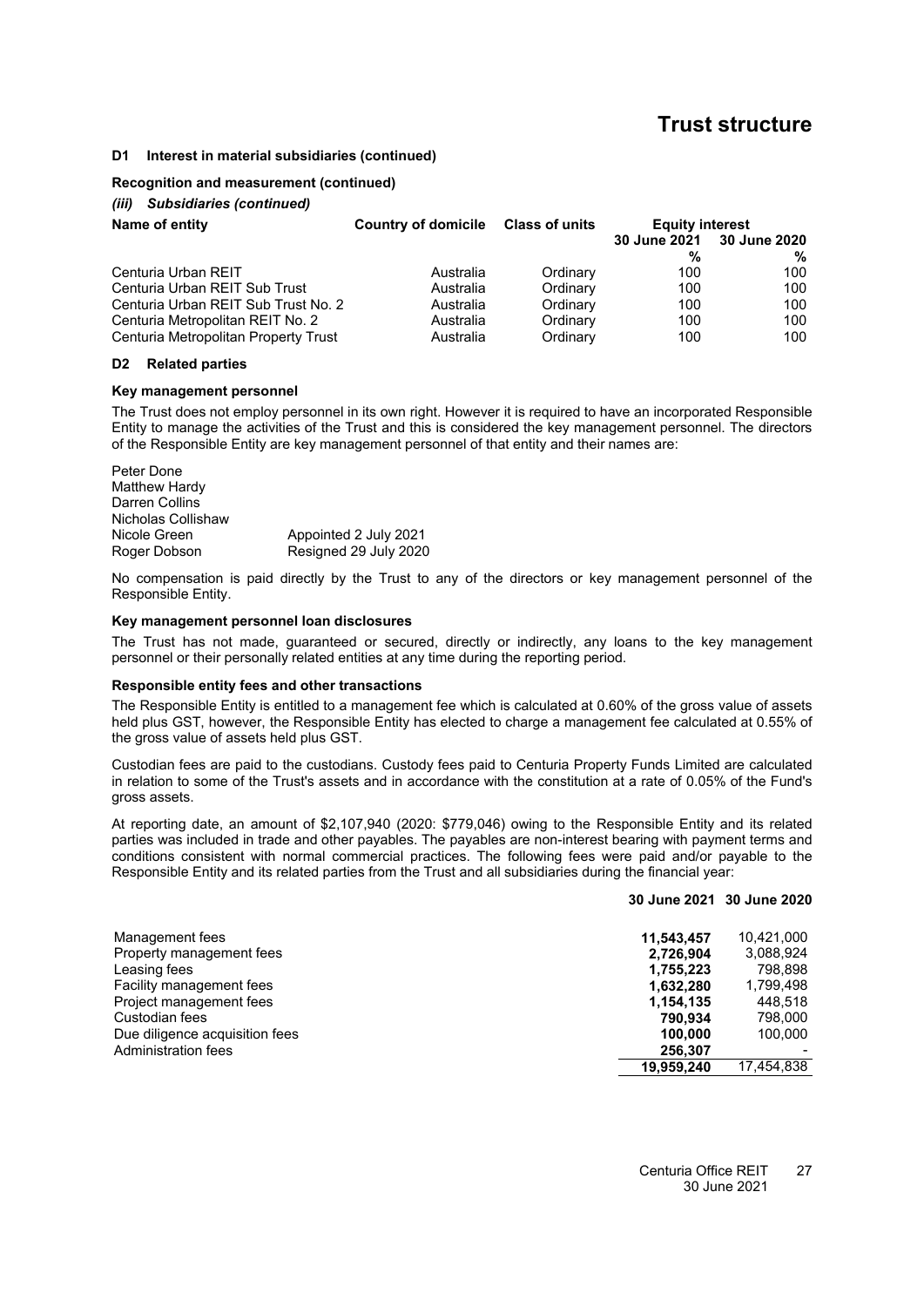#### **[D2](#page-28-0) Related parties (continued)**

#### **Responsible entity fees and other transactions (continued)**

All transactions with related parties are conducted on normal commercial terms and conditions. From time to time Centuria Property Funds Limited, its directors or its director-related entities may buy or sell units in the Trust. These transactions are on the same terms and conditions as those entered into by other Trust investors.

#### **Related party investments held by the Fund**

At 30 June 2021, the Fund did not hold any units in related parties to the Responsible Entity (30 June 2020: nil).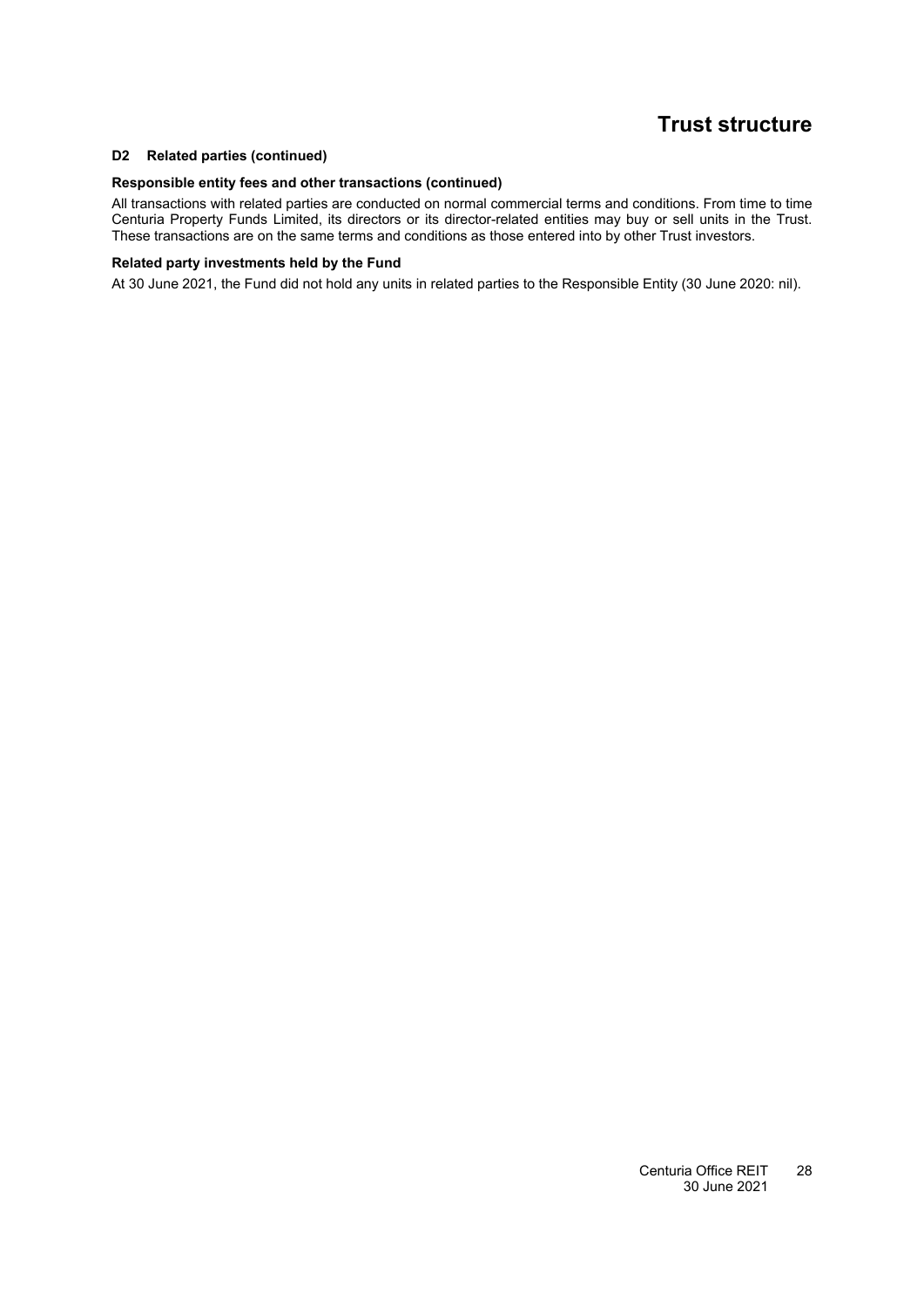#### **[D2](#page-28-0) Related parties (continued)**

#### **Units in the Trust held by related parties**

At 30 June 2021, the following related parties of the Responsible Entity hold units in the Trust:

|                                              | <b>Closing units</b><br>held | <b>Closing</b><br>interest held |
|----------------------------------------------|------------------------------|---------------------------------|
| 30 June 2021                                 |                              |                                 |
| Centuria Capital No. 2 Office Fund           | 75,233,773                   | 14.62%                          |
| Over Fifty Guardian Friendly Society Limited | 14,861,980                   | 2.89%                           |
| Centuria Growth Bond Fund                    | 5,808,906                    | 1.13%                           |
| Centuria Capital No. 2 Fund                  | 3,396,219                    | 0.66%                           |
| Centuria Property Funds No. 2 Limited        | 2,263,375                    | 0.44%                           |
| Centuria Balanced Bond Fund                  | 975,493                      | 0.19%                           |
| Roger Dobson                                 | 205,128                      | 0.04%                           |
| Peter Done                                   | 202,044                      | 0.04%                           |
| Nicholas Collishaw                           | 153,217                      | 0.03%                           |
| John McBain                                  | 73,027                       | 0.01%                           |
| <b>Darren Collins</b>                        | 34,500                       | 0.01%                           |
| Matthew Hardy                                | 32,316                       | 0.01%                           |
| Jason Huljich                                | 3,896                        | 0.01%                           |
| Total                                        | 103,243,874                  | 20.08%                          |
|                                              |                              |                                 |
| 30 June 2020                                 |                              |                                 |
| Centuria Capital No. 2 Office Fund           | 72,633,773                   | 14.12%                          |
| Over Fifty Guardian Friendly Society Limited | 14,861,980                   | 2.89%                           |
| Centuria Growth Bond Fund                    | 8,408,906                    | 1.63%                           |
| Centuria Capital No. 2 Fund                  | 3,396,219                    | 0.66%                           |
| Centuria Property Funds No. 2 Limited        | 2,263,375                    | 0.44%                           |
| Centuria Balanced Bond Fund                  | 975,493                      | 0.19%                           |
| Roger Dobson                                 | 135,828                      | 0.03%                           |
| Peter Done                                   | 152,044                      | 0.03%                           |
| Nicholas Collishaw                           | 153,217                      | 0.03%                           |
| John McBain                                  | 75,260                       | 0.01%                           |
| Darren Collins                               | 34,500                       | 0.01%                           |
| <b>Matthew Hardy</b>                         | 32,316                       | 0.01%                           |
| Jason Huljich                                | 3,896                        | 0.01%                           |
| Total                                        | 103,126,807                  | 20.06%                          |

No other related parties of the Responsible Entity held units in the Trust.

#### **Other transactions within the Trust**

No director has entered into a material contract with the Trust since the end of the previous year and there were no material contracts involving directors' interests subsisting at year end.

Since balance date, the COVID-19 pandemic has continued to evolve and may have an impact on specific areas of judgement required for preparing these financial statements.

The Trust has continued to re-evaluate the significant inputs used to drive property valuations and recoverability of tenant arrears on a regular basis as detailed in Note C1. Based on these evaluations, the Trust has determined there are no material events which would give rise to an adjustment.

#### <span id="page-30-0"></span>**[D3](#page-30-0) Parent entity disclosures**

As at, and throughout the current and previous financial year, the parent entity of the Trust was Centuria Office REIT. The amounts reflected below do not include the performance and financial position of its subsidiaries.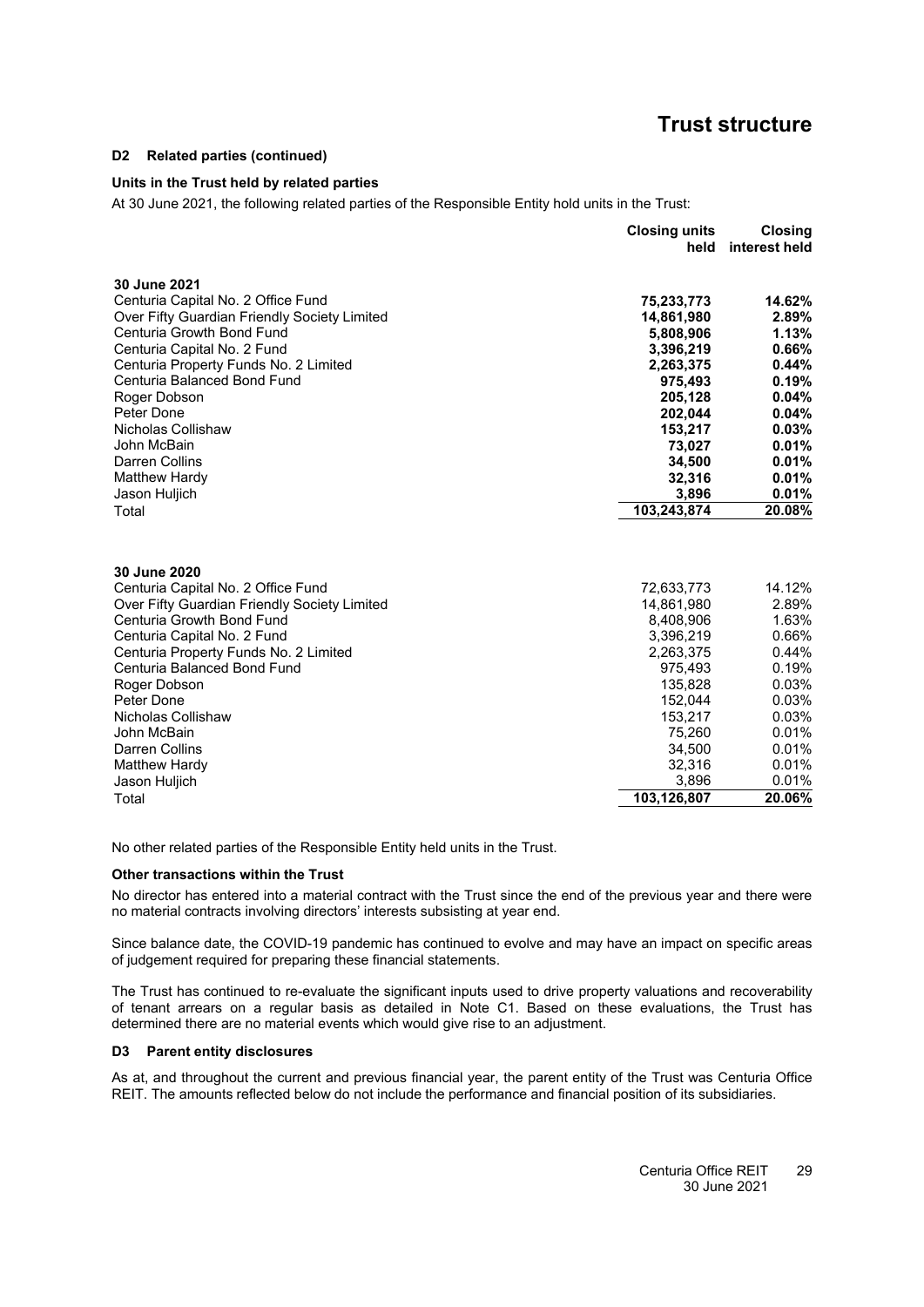**[D3](#page-30-0) Parent entity disclosures (continued)**

|                                         | 30 June 2021 30 June 2020<br>\$'000 | \$'000 |
|-----------------------------------------|-------------------------------------|--------|
| <b>Results of parent entity</b>         |                                     |        |
| Profit for the year                     | 76.936                              | 23,053 |
| Total comprehensive income for the year | 76.936                              | 23,053 |

At reporting date, Centuria Office REIT has not entered into any guarantees or commitments to purchase property plant and equipment.

The accounting policy for measuring the parent entity's investment in underlying subsidiaries was changed during the year from measuring at cost to fair value. This change has also been applied retrospectively to prior year comparative information.

|                                                                  | \$'000    | 30 June 2021 30 June 2020<br>\$'000 |
|------------------------------------------------------------------|-----------|-------------------------------------|
| Financial position of parent entity at year end<br><b>Assets</b> |           |                                     |
| <b>Current assets</b>                                            | 221       | 5,884                               |
| Non-current assets                                               | 1,313,820 | 1,315,926                           |
| Total assets                                                     | 1,314,041 | 1,321,810                           |
| Liabilities                                                      |           |                                     |
| <b>Current liabilities</b>                                       | 2,096     | 1,843                               |
| Non-current liabilities                                          | 36,954    | 37,015                              |
| Total liabilities                                                | 39,050    | 38,858                              |
| <b>Equity</b>                                                    |           |                                     |
| Issued capital                                                   | 1,283,138 | 1,283,138                           |
| Retained earnings                                                | (8, 146)  | (186)                               |
| Total equity                                                     | 1,274,992 | 1,282,952                           |
|                                                                  |           |                                     |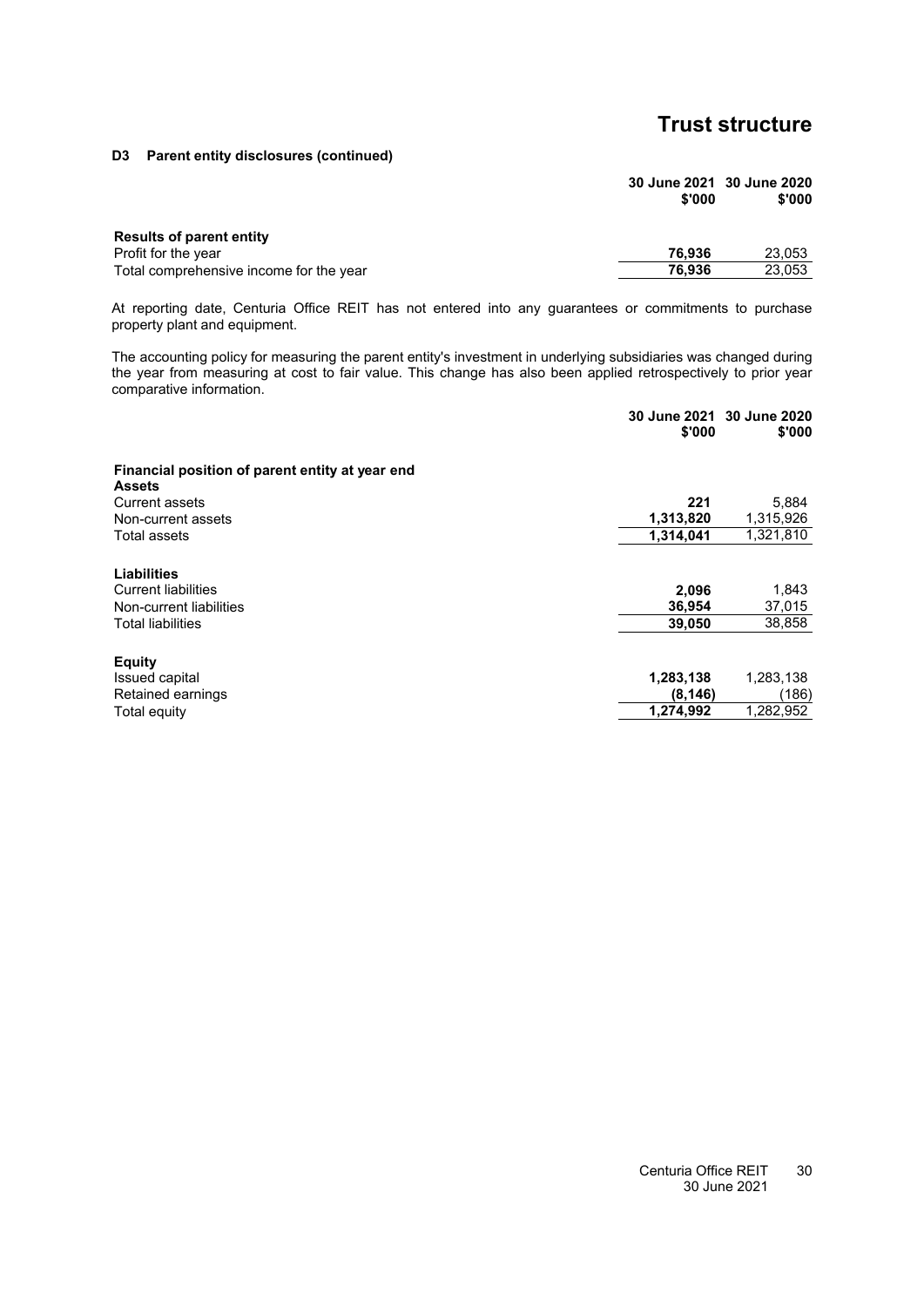### <span id="page-32-1"></span><span id="page-32-0"></span>**E Other notes**

#### **[E1](#page-32-1) Auditor's remuneration**

|                                                | \$'000 | 30 June 2021 30 June 2020<br>\$'000 |
|------------------------------------------------|--------|-------------------------------------|
| <b>KPMG:</b><br>Audit and review of financials | 138    | 151                                 |

#### <span id="page-32-2"></span>**[E2](#page-32-2) Financial instruments**

The directors of the Responsible Entity consider that the carrying amount of the financial assets and financial liabilities approximate their fair value in the financial statements. All financial instruments are measured at amortised cost with the exception of the derivative financial instruments. Derivative financial instruments are measured at fair value and have a level 2 designation in the fair value hierarchy. There were no transfers between levels of the fair value hierarchy during the period.

Independent valuations are obtained from third parties to support the fair value measurement of financial instruments at each reporting date to meet the requirements of International Financial Reporting Standards.

#### *Valuation techniques*

The fair value of financial assets and financial liabilities are determined as follows:

• The fair value of interest rate swaps are determined using a discounted cash flow analysis. The future cash flows are estimated based on forward interest rates (from observable yield curves at the end of the reporting period) and contracted interest rates, discounted at a rate that reflects the credit risk of various counterparties.

The Trust classifies fair value measurements using a fair value hierarchy that reflects the subjectivity of the inputs used in making the measurements. The fair value hierarchy has the following levels:

- Level 1: derived from quoted prices (unadjusted) in active markets for identical assets or liabilities that the Trust can access at the measurement date.
- Level 2: derived from inputs other than quoted prices included within Level 1 that are observable for the asset or liability, either directly (i.e. as prices) or indirectly (i.e. derived from prices).
- Level 3: derived from valuation techniques that include inputs for the asset or liability that are not based on observable market data (unobservable inputs).

The level in the fair value hierarchy within which the fair value measurement is categorised in its entirety is determined on the basis of the lowest level input that is significant to the fair value measurement in its entirety. For this purpose, the significance of an input is assessed against the fair value measurement in its entirety. If a fair value measurement uses observable inputs that require significant adjustment based on unobservable inputs, that measurement is a level 3 measurement. Assessing the significance of a particular input to the fair value measurement in its entirety requires judgement, considering factors specific to the asset or liability.

The determination of what constitutes 'observable' requires significant judgement by the Responsible Entity. The Responsible Entity considers observable data to be that market data that is readily available, regularly distributed or updated, reliable and verifiable, not proprietary, and provided by independent sources that are actively involved in the relevant market.

#### **Capital management**

The capital structure of the Trust consists of cash and cash equivalents and the proceeds from the issue of the units of the Trust.

The Trust's overall investment strategy remains unchanged from the prior year.

#### **Financial risk management objectives**

The Trust is exposed to a variety of financial risks as a result of its activities. These potential risks include market risk (interest rate risk), credit risk and liquidity risk. The Trust's risk management and investment policies seek to minimise the potential adverse effects of these risks on the Trust's financial performance.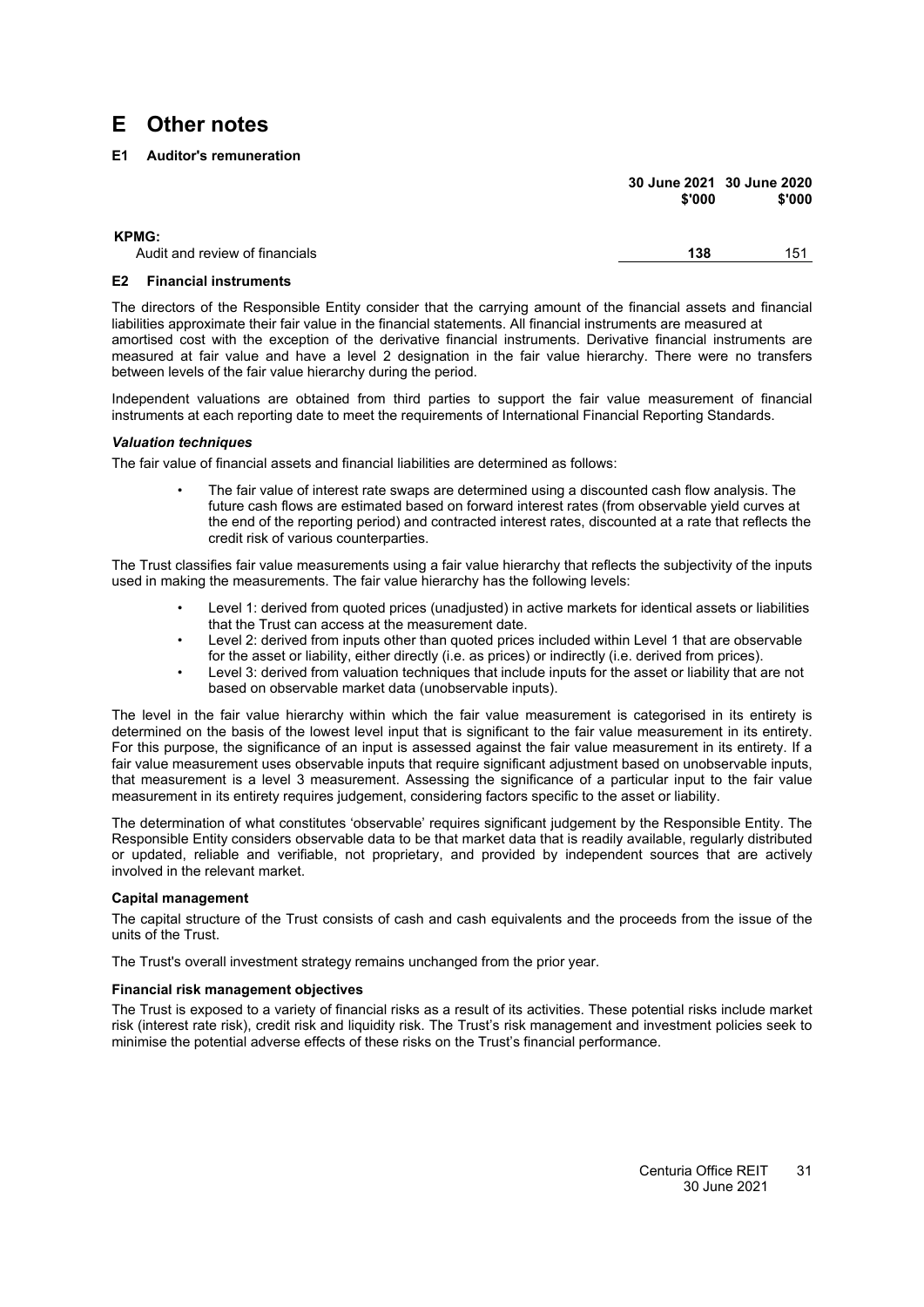#### **[E2](#page-32-2) Financial instruments (continued)**

#### **Market risk**

Market risk is the risk that the fair value of future cash flows of a financial instrument will fluctuate because of changes in market prices. The Trust's activities expose it primarily to the financial risks of changes in interest rates. The Trust enters into derivative financial instruments to manage its exposure to interest rate risk and these include interest rate swaps that the Trust has entered into to mitigate the risk of rising interest rates.

There has been no change to the Trust's exposure to market risks or the manner in which it manages and measures the risk from the previous year.

#### *Interest rate risk management*

In respect of income-earning financial assets and interest-bearing financial liabilities, the following table indicates their effective interest rates at reporting date:

|                                                                 |             | 30 June 2021                      |                 | 30 June 2020                      |                 |
|-----------------------------------------------------------------|-------------|-----------------------------------|-----------------|-----------------------------------|-----------------|
|                                                                 | <b>Note</b> | <b>Effective</b><br>interest rate | Total<br>\$'000 | <b>Effective</b><br>interest rate | Total<br>\$'000 |
| <b>Financial assets</b>                                         |             |                                   |                 |                                   |                 |
| Cash and cash equivalents                                       |             | 0.01%                             | 15.644          | 0.01%                             | 28,809          |
| Trade and other receivables                                     |             | -%                                | 5,369           | -%                                | 3,263           |
|                                                                 |             |                                   | 21,013          |                                   | 32,072          |
| <b>Financial liabilities</b><br>Borrowings (excluding borrowing |             |                                   |                 |                                   |                 |
| costs)                                                          |             | 1.60%                             | 704.329         | 1.58%                             | 749,029         |
| Interest rate swaps                                             |             | 0.80%                             | 7,240           | 0.82%                             | 12,056          |
|                                                                 |             |                                   | 711,569         |                                   | 761,085         |

#### *Interest rate sensitivity*

The sensitivity analysis below has been determined based on the Trust's exposure to interest rates at the reporting date and the stipulated change taking place at the beginning of the financial year and held constant throughout the reporting period, in the case of financial assets and financial liabilities that have variable interest rates.

At reporting date, if variable interest rates had been 100 (2020: 100) basis points higher or lower and all other variables were held constant, the impact to the Trust would have been as follows:

|                                   |                          | <b>Sensitivity impact</b> |                                       |  |
|-----------------------------------|--------------------------|---------------------------|---------------------------------------|--|
|                                   | <b>Variable</b><br>$+1-$ | \$'000                    | Rate increase Rate decrease<br>\$'000 |  |
| 30 June 2021<br>Net profit/(loss) | $100$ bps                | 7,681                     | (12, 911)                             |  |
|                                   |                          | 7,681                     | (12, 911)                             |  |
| 30 June 2020                      |                          |                           |                                       |  |
| Net profit/(loss)                 | $100$ bps                | 13,904                    | (19, 560)                             |  |
|                                   |                          | 13,904                    | (19,560)                              |  |

The Trust's sensitivity to interest rates calculated above is after taking into account the impact of interest rate changes on the interest rate swap fair values. The methods and assumptions used to prepare the sensitivity analysis have not changed during the year.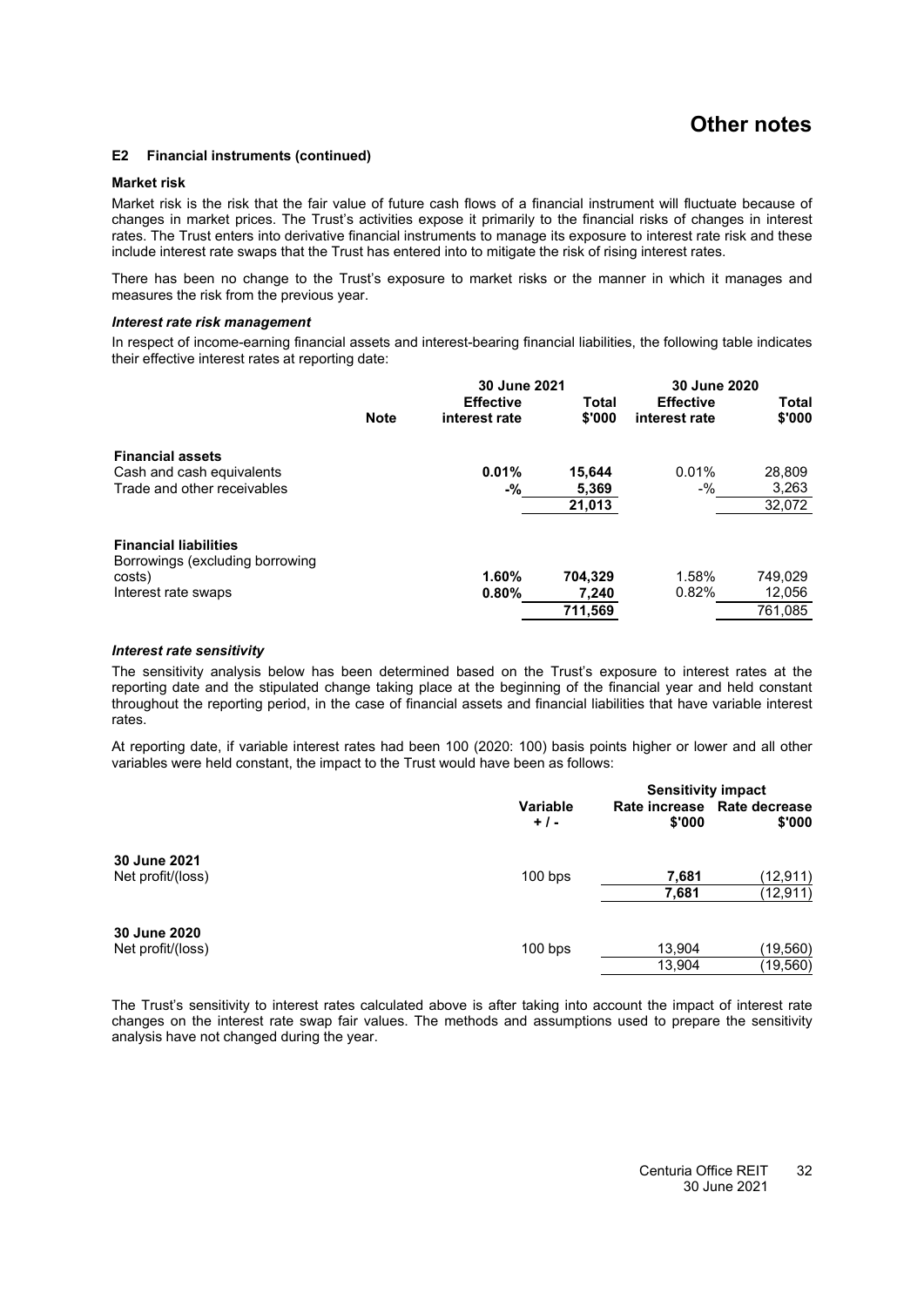### **Other notes**

#### **[E2](#page-32-2) Financial instruments (continued)**

#### **Credit risk**

The Trust has adopted the policy of dealing with creditworthy counterparties and obtaining sufficient collateral or other security where appropriate, as a means of mitigating the financial risk of financial loss from default. The Trust's exposure and the credit ratings of its counterparties are continuously monitored by the Responsible Entity.

At 30 June 2021, the main financial assets exposed to credit risk are trade receivables. There were no significant concentrations of credit risk to counterparties at 30 June 2021. Refer to Note [C1](#page-18-0) for details of trade receivables.

The credit risk on receivables is minimal because of the proven remittance history of the counterparties. Credit risk from balances with banks and financial institutions is managed by the Responsible Entity in accordance with the Trust's investment policy. Cash investments are made only with approved counterparties.

The carrying amounts of financial assets best represent the maximum credit risk exposure at the reporting date.

The Trust assessed the collectibility of trade receivables impacted by the COVID-19 pandemic, refer to Note [C1](#page-18-0) for the details of testing.

#### **Liquidity risk**

The Trust's strategy of managing liquidity risk is in accordance with the Trust's investment strategy. The Trust manages liquidity risk by maintaining adequate banking facilities and through the continuous monitoring of forecast and actual cash flows and aligning the profiles of financial assets and liabilities.

The following tables summarise the maturity profile of the Trust's financial liabilities. The tables have been drawn up based on the undiscounted cash flows of financial liabilities based on the earliest date on which the Trust can be required to pay. The tables include both interest and principal cash flows:

|                                  | <b>Effective</b><br>interest rate | Total<br>principal and<br>interest<br>\$'000 | Less than 1<br>vear<br>\$'000 | 1 to 5 years<br>\$'000 | 5+ years<br>\$'000 |
|----------------------------------|-----------------------------------|----------------------------------------------|-------------------------------|------------------------|--------------------|
| 30 June 2021                     |                                   |                                              |                               |                        |                    |
| Trade and other payables         | -%                                | 15.436                                       | 15,436                        |                        |                    |
| <b>Borrowings</b>                | 1.60%                             | 752,430                                      | 11,288                        | 447,458                | 293,684            |
| Derivative financial instruments | 0.80%                             | 3,929                                        | 2,008                         | 1,921                  |                    |
|                                  |                                   | 771,795                                      | 28.732                        | 449.379                | 293,684            |
| <b>30 June 2020</b>              |                                   |                                              |                               |                        |                    |
| Trade and other payables         | $-$ %                             | 4,775                                        | 4,775                         |                        |                    |
| <b>Borrowings</b>                | 1.58%                             | 814.863                                      | 12.265                        | 767.485                | 35,113             |
| Derivative financial instruments | 0.82%                             | 5,787                                        | 2,847                         | 2,940                  |                    |
|                                  |                                   | 825,425                                      | 19,887                        | 770,425                | 35,113             |

<span id="page-34-0"></span>The principal amounts included in the above borrowings is \$704 million (2020: \$749 million).

#### **[E3](#page-34-0) Events subsequent to reporting date**

<span id="page-34-1"></span>There are no other matters or circumstances which have arisen since the end of the period and the date of this report, in the opinion of the Responsible Entity, which significantly affect the operations of the Trust, the results of those operations, or the state of affairs of the Trust, in future financial years.

#### **[E4](#page-34-1) Additional information**

The registered office and principal place of business of the Trust and the Responsible Entity are as follows:

Registered office: Principal place of business: Level 41, Chifley Tower, 2 Chifley Square Level 41, Chifley Tower, 2 Chifley Square Sydney NSW 2000 Sydney NSW 2000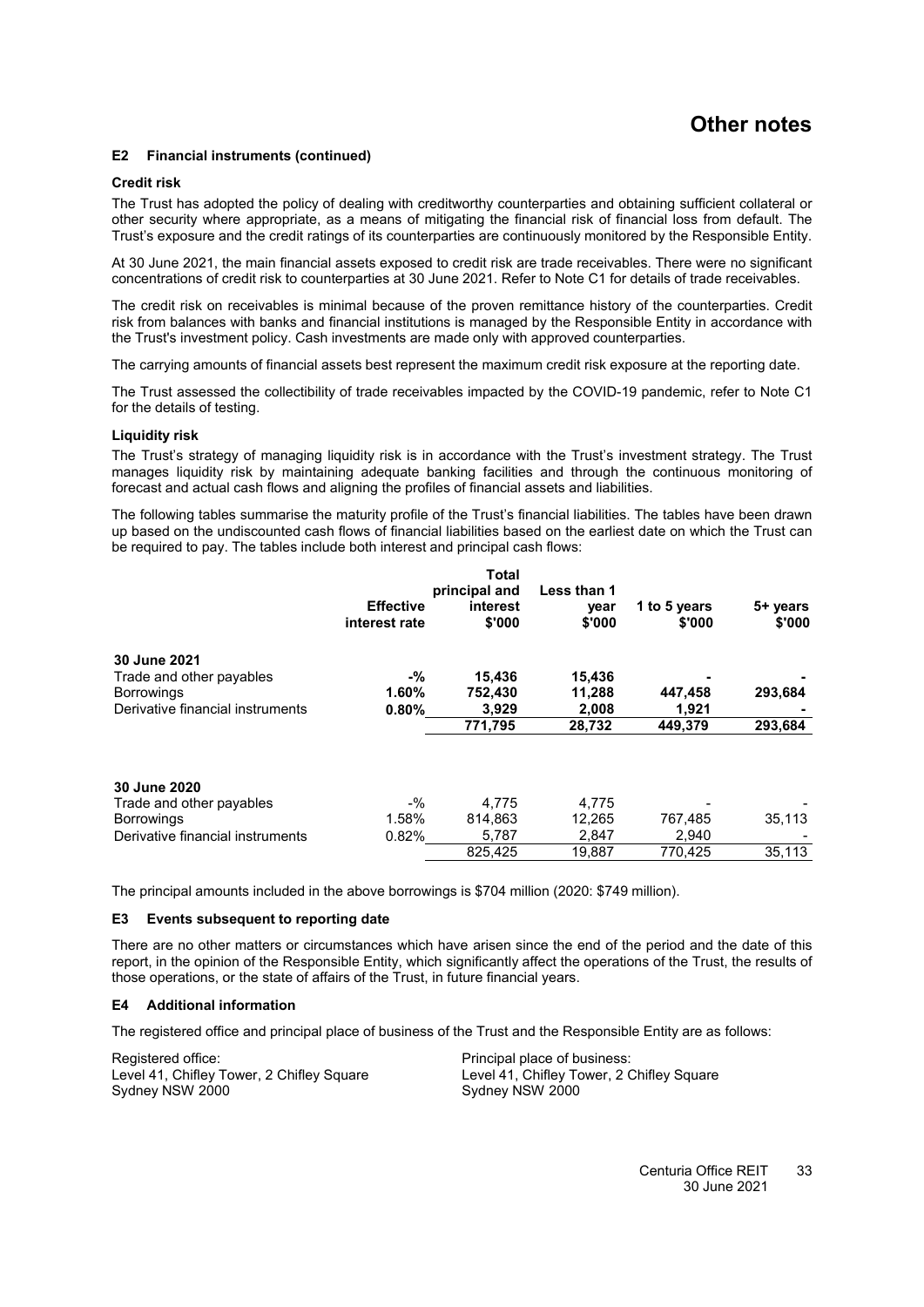# <span id="page-35-0"></span>**Directors' declaration**

#### **For the year ended 30 June 2021**

In the opinion of the Directors' of Centuria Property Funds Limited, the Responsible Entity of Centuria Office REIT ('the Trust'):

- (a) the consolidated financial statements and notes set out on pages [7](#page-8-0) to [33](#page-13-0) are in accordance with the *Corporations Act 2001*, including:
	- (i) complying with Australian Accounting Standards, the *Corporations Regulations 2001* and other mandatory professional reporting requirements, and
	- (ii) giving a true and fair view of the Trust's financial position as at 30 June 2021 and of its performance for the financial year ended on that date, and
- (b) there are reasonable grounds to believe that the Trust will be able to pay its debts as and when they become due and payable.

Note [A1](#page-13-2) confirms that the consolidated financial statements also comply with International Financial Reporting Standards as issued by the International Accounting Standards Board.

The Directors have been given the declarations by the chief executive officer and chief financial officer required by section 295A of the *Corporations Act 2001*.

This declaration is made in accordance with a resolution of Directors.

 $\mathbb{Z}_{2}$ 

Matthew Hardy Director

Darren Collins Director

Sydney 3 August 2021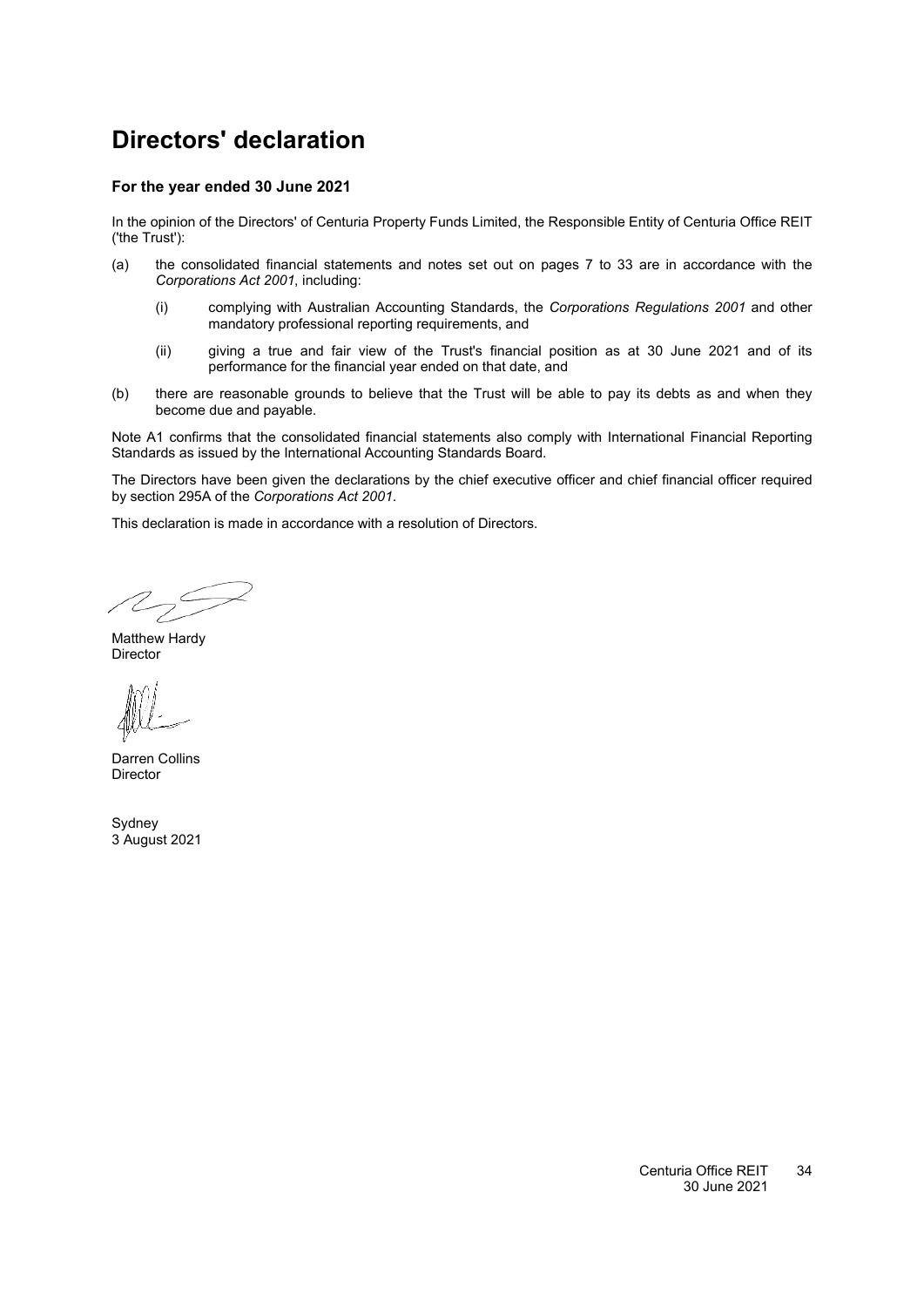

# Independent Auditor's Report

### To the unitholders of Centuria Office REIT

#### **Opinion**

We have audited the **Financial Report** of Centuria Office REIT (the Fund).

In our opinion, the accompanying Financial Report of the Fund is in accordance with the Corporations Act 2001, including:

- giving a true and fair view of the **Group's** financial position as at 30 June 2021 and of its financial performance for the year ended on that date; and
- complying with Australian Accounting Standards and the Corporations Regulations 2001.
- The **Financial Report** comprises:
- Consolidated statement of financial position as at 30 June 2021;
- Consolidated statement of profit or loss and other comprehensive income, Consolidated statement of changes in equity, and Consolidated statement of cash flows for the year then ended;
- Notes including a summary of significant accounting policies; and
- Directors' Declaration.

The **Group** consists of the Fund and the entities it controlled at the year-end or from time to time during the financial year.

#### **Basis for opinion**

We conducted our audit in accordance with Australian Auditing Standards. We believe that the audit evidence we have obtained is sufficient and appropriate to provide a basis for our opinion.

Our responsibilities under those standards are further described in the Auditor's responsibilities for the audit of the Financial Report section of our report.

We are independent of the Group in accordance with the Corporations Act 2001 and the ethical requirements of the Accounting Professional and Ethical Standards Board's APES 110 Code of Ethics for Professional Accountants (including Independence Standards) (the Code) that are relevant to our audit of the Financial Report in Australia. We have fulfilled our other ethical responsibilities in accordance with the Code.

#### **Key Audit Matters**

Key Audit Matters are those matters that, in our professional judgement, were of most significance in our audit of the Financial Report of the current period.

This matter was addressed in the context of our audit of the Financial report as a whole, and in forming our opinion thereon, and we do not provide a separate opinion on this matter.

> KPMG, an Australian partnership and a member firm of the KPMG<br>global organisation of independent member firms affiliated with<br>KPMG International Limited, a private English company limited by<br>guarantee. All rights reserved. the KPMG global organisation.

Liability limited by a scheme approved under Professional Standards Legislation.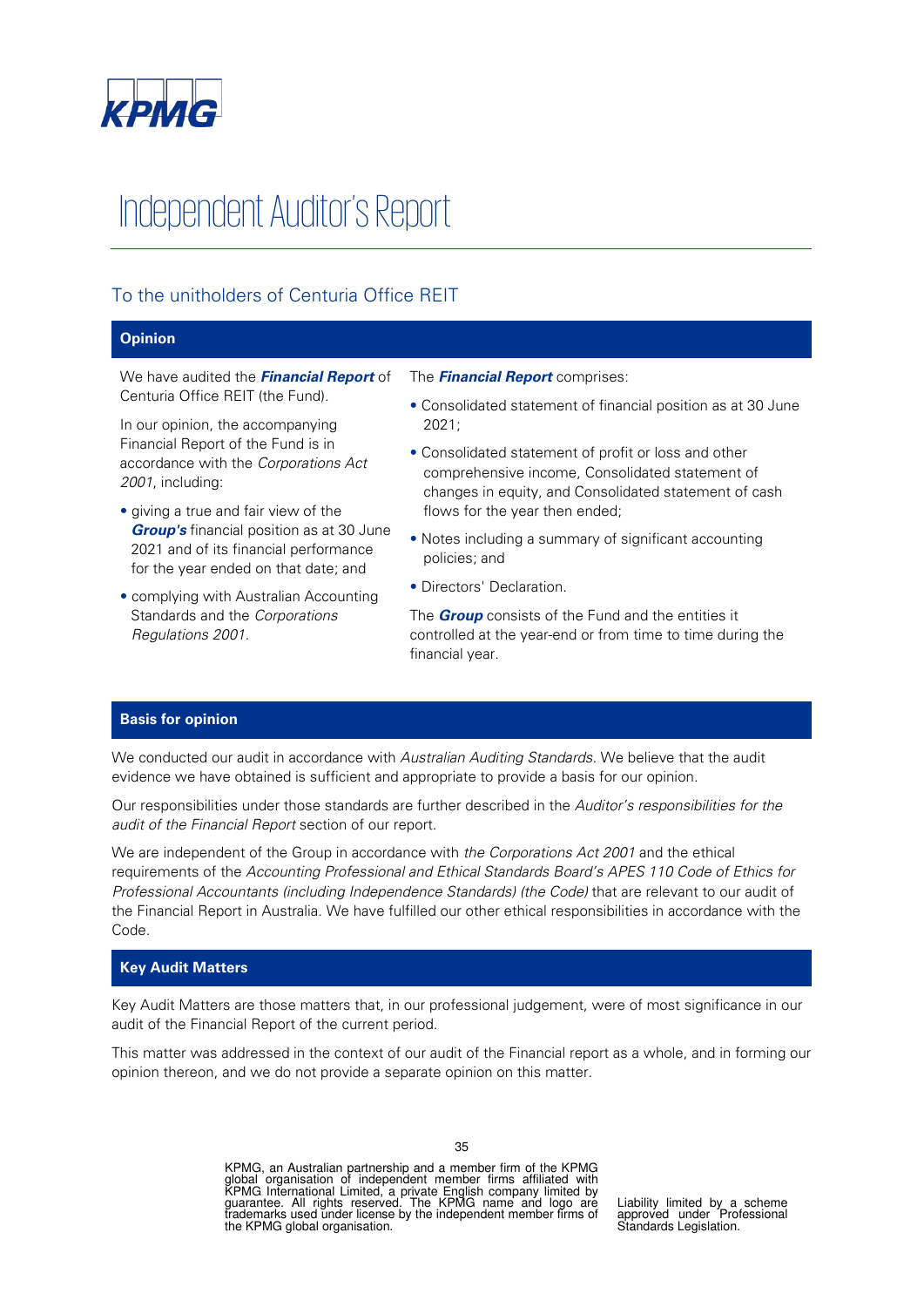

| Valuation of investment property (\$2,046.2m)                                                                                                                                                                                                                                                                                                                                                                                                                                                                                                                                                                                                                                                                                                                                                                                                                                                                                                                                               |                                                                                                                                                                                                                                                                                                                                                                                                                                                                                                                                                                                                                                                                                                                                                                                                                                                                                                                                                                                                                                                                                                                    |
|---------------------------------------------------------------------------------------------------------------------------------------------------------------------------------------------------------------------------------------------------------------------------------------------------------------------------------------------------------------------------------------------------------------------------------------------------------------------------------------------------------------------------------------------------------------------------------------------------------------------------------------------------------------------------------------------------------------------------------------------------------------------------------------------------------------------------------------------------------------------------------------------------------------------------------------------------------------------------------------------|--------------------------------------------------------------------------------------------------------------------------------------------------------------------------------------------------------------------------------------------------------------------------------------------------------------------------------------------------------------------------------------------------------------------------------------------------------------------------------------------------------------------------------------------------------------------------------------------------------------------------------------------------------------------------------------------------------------------------------------------------------------------------------------------------------------------------------------------------------------------------------------------------------------------------------------------------------------------------------------------------------------------------------------------------------------------------------------------------------------------|
| Refer to Note C2 to the Financial Report                                                                                                                                                                                                                                                                                                                                                                                                                                                                                                                                                                                                                                                                                                                                                                                                                                                                                                                                                    |                                                                                                                                                                                                                                                                                                                                                                                                                                                                                                                                                                                                                                                                                                                                                                                                                                                                                                                                                                                                                                                                                                                    |
| The key audit matter                                                                                                                                                                                                                                                                                                                                                                                                                                                                                                                                                                                                                                                                                                                                                                                                                                                                                                                                                                        | How the matter was addressed in our audit                                                                                                                                                                                                                                                                                                                                                                                                                                                                                                                                                                                                                                                                                                                                                                                                                                                                                                                                                                                                                                                                          |
| The valuation of investment properties is a key<br>audit matter as they are significant in value<br>(being 98.9% of total assets) and contain<br>assumptions with estimation uncertainty.<br>The properties being valued at fair value<br>increased the judgment applied by us when<br>evaluating evidence available.<br>The Group approached the uncertainty risk,<br>including consideration of the COVID-19<br>pandemic, using internal methodologies and<br>through the use of external valuation experts.                                                                                                                                                                                                                                                                                                                                                                                                                                                                              | Our procedures included:<br>• Understanding the Group's process regarding the<br>valuation of investment property, including specific<br>considerations of the impact of COVID-19 and the<br>resulting valuation approach;<br>• Assessing the Group's methodologies used in the<br>valuations of investment property for consistency<br>with accounting standards and Group policies;<br>• Assessing the scope, competence and objectivity<br>of external experts engaged by the Group and<br>internal valuers;                                                                                                                                                                                                                                                                                                                                                                                                                                                                                                                                                                                                    |
| We focused on the significant forward-looking<br>assumption the Group applied in external and<br>internal valuation models with a consideration<br>to the impact of COVID-19 including:<br>· Discount rates: these are complicated in<br>nature and differ due to the asset classes,<br>geographies and characteristics of individual<br>investment properties;<br>• Capitalisation rates (cap rates): reflects the<br>yield that an investor would look to recover<br>their investment in a particular class of asset;<br>and<br>• Forecast cash flows, including: market rental<br>income, leasing and rental relief assumptions.<br>In assessing this Key Audit Matter, we involved<br>our real-estate valuation specialists, who<br>understand the Group's investment profile and<br>business and the economic environment it<br>operates in.<br>We paid particular attention to knowledge and<br>sources of information available regarding<br>market conditions specific to year end. | • For the total portfolio, taking into account the asset<br>classes, geographies and characteristics of<br>individual investment properties, we assessed the<br>appropriateness of adopted discount and cap rates<br>and market rental income through comparison to<br>market analysis published by industry experts,<br>recent market transactions, other market data<br>points available, inquiries with the Group and<br>historical performance of the investment<br>properties;<br>• Assessing the appropriateness of the Group's<br>leasing assumptions against each property's actual<br>rental income, weighted average lease expiry,<br>actual vacancy levels, the Group's tenant credit risk<br>assessment and expected rental relief with<br>consideration of industry views;<br>• Consulting with our real estate valuation specialists:<br>o To gain an understanding of prevailing market<br>conditions, including existence of market<br>transactions, and<br>o Assess the appropriateness of the property<br>valuation risk profiles and approach to<br>evaluating the appropriateness of valuation |
|                                                                                                                                                                                                                                                                                                                                                                                                                                                                                                                                                                                                                                                                                                                                                                                                                                                                                                                                                                                             | assumptions.<br>• Held discussions with external valuers to gain<br>further understanding of specific investment<br>property valuations and underlying assumptions<br>adopted and updated market conditions;<br>• Assessing the disclosures in the financial report<br>including checking the sensitivity analysis                                                                                                                                                                                                                                                                                                                                                                                                                                                                                                                                                                                                                                                                                                                                                                                                 |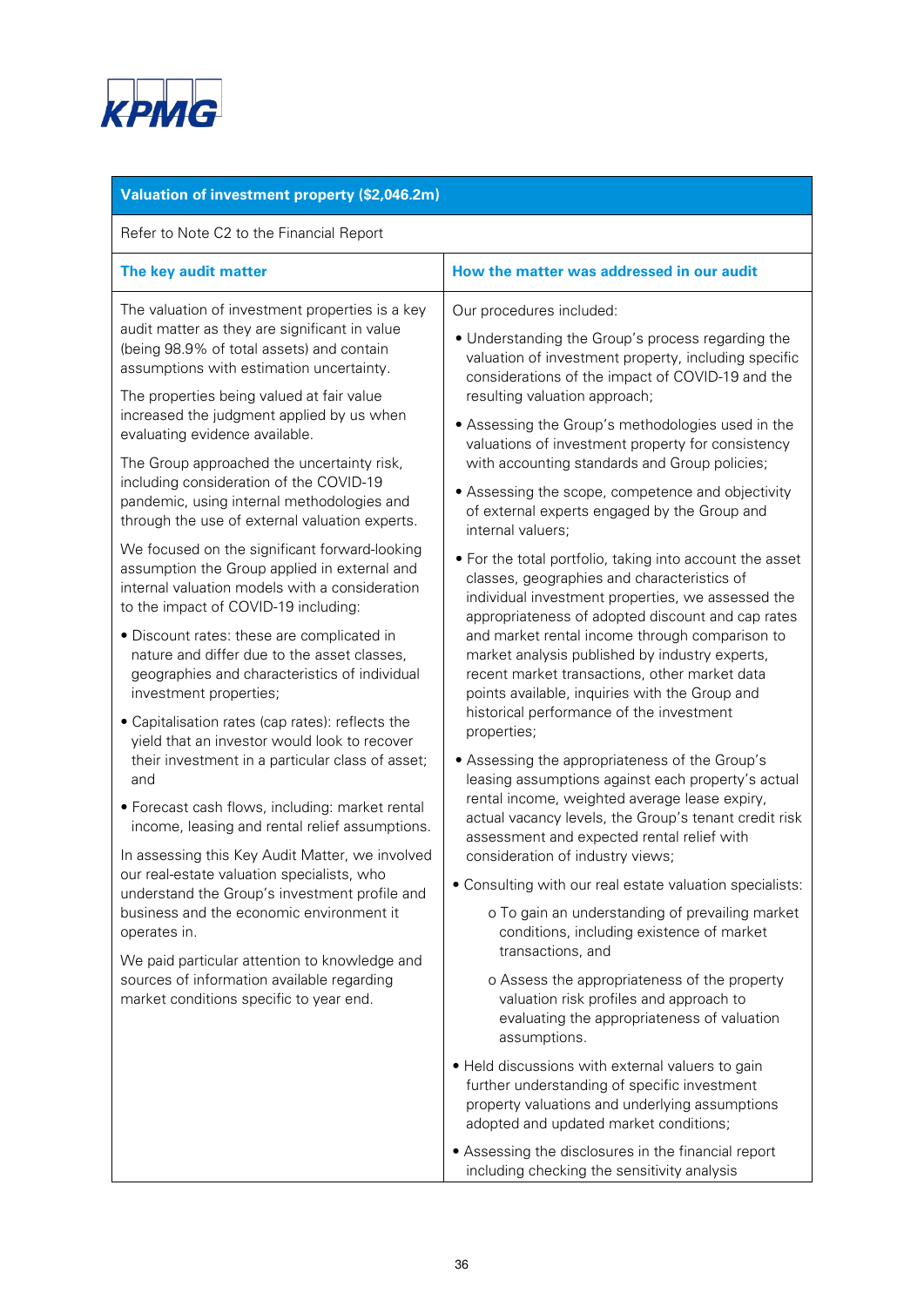

| calculations, using our understanding obtained<br>from our testing, against accounting standard<br>requirements. This was considered in light of<br>changes and uncertainties of COVID-19 that |
|------------------------------------------------------------------------------------------------------------------------------------------------------------------------------------------------|
| existed at balance date and up until issuance of our<br>audit report.                                                                                                                          |

#### **Other Information**

Other Information is financial and non-financial information in Centuria Office REIT's annual reporting which is provided in addition to the Financial Report and the Auditor's Report. The Directors of Centuria Property Funds Limited (the Responsible Entity) are responsible for the Other Information.

The Other information we obtained prior to the date of this Auditor's Report was the Director's Report, Corporate Governance Statement and Additional ASX Information. The Letter from the Chairman & Fund Manager, portfolio overview and portfolio profile are expected to be made available to us after the date of the Auditor's Report.

Our opinion on the Financial Report does not cover the Other Information and, accordingly, we do not express an audit opinion or any form of assurance conclusion thereon.

In connection with our audit of the Financial Report, our responsibility is to read the Other Information. In doing so, we consider whether the Other Information is materially inconsistent with the Financial Report or our knowledge obtained in the audit, or otherwise appears to be materially misstated.

We are required to report if we conclude that there is a material misstatement of this Other Information, and based on the work we have performed on the Other Information that we obtained prior to the date of this Auditor's Report we have nothing to report.

#### **Responsibilities of the Directors for the Financial Report**

The Directors are responsible for:

- preparing the Financial Report that gives a true and fair view in accordance with Australian Accounting Standards and the Corporations Act 2001
- implementing necessary internal control to enable the preparation of a Financial Report that gives a true and fair view and is free from material misstatement, whether due to fraud or error
- assessing the Group and Fund's ability to continue as a going concern and whether the use of the going concern basis of accounting is appropriate. This includes disclosing, as applicable, matters related to going concern and using the going concern basis of accounting unless they either intend to liquidate the Group or to cease operations, or have no realistic alternative but to do so.

#### **Auditor's responsibilities for the audit of the Financial Report**

Our objective is:

• to obtain reasonable assurance about whether the Financial Report as a whole is free from material misstatement, whether due to fraud or error; and

• to issue an Auditor's Report that includes our opinion.

Reasonable assurance is a high level of assurance, but is not a guarantee that an audit conducted in accordance with Australian Auditing Standards will always detect a material misstatement when it exists.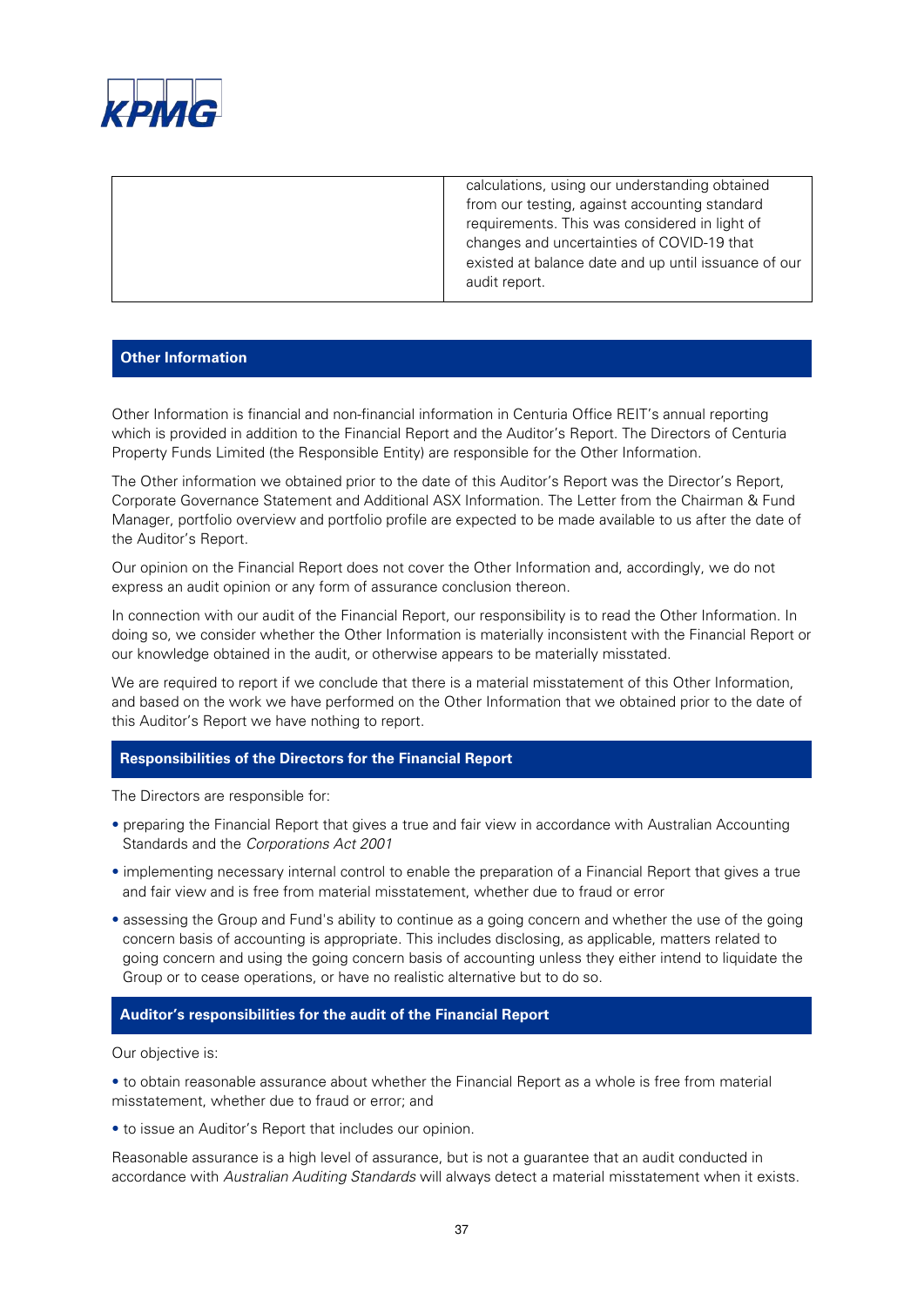

Misstatements can arise from fraud or error. They are considered material if, individually or in the aggregate, they could reasonably be expected to influence the economic decisions of users taken on the basis of the Financial Report.

A further description of our responsibilities for the audit of the Financial Report is located at the Auditing and Assurance Standards Board website at:

[https://www.auasb.gov.au/admin/file/content102/c3/ar1\\_2020.pdf.](https://www.auasb.gov.au/admin/file/content102/c3/ar1_2020.pdf) This description forms part of our Auditor's Report.

KPMG

 $l$   $2$ lul

KPMG Peter Zabaks Partner

> Sydney 3 August 2021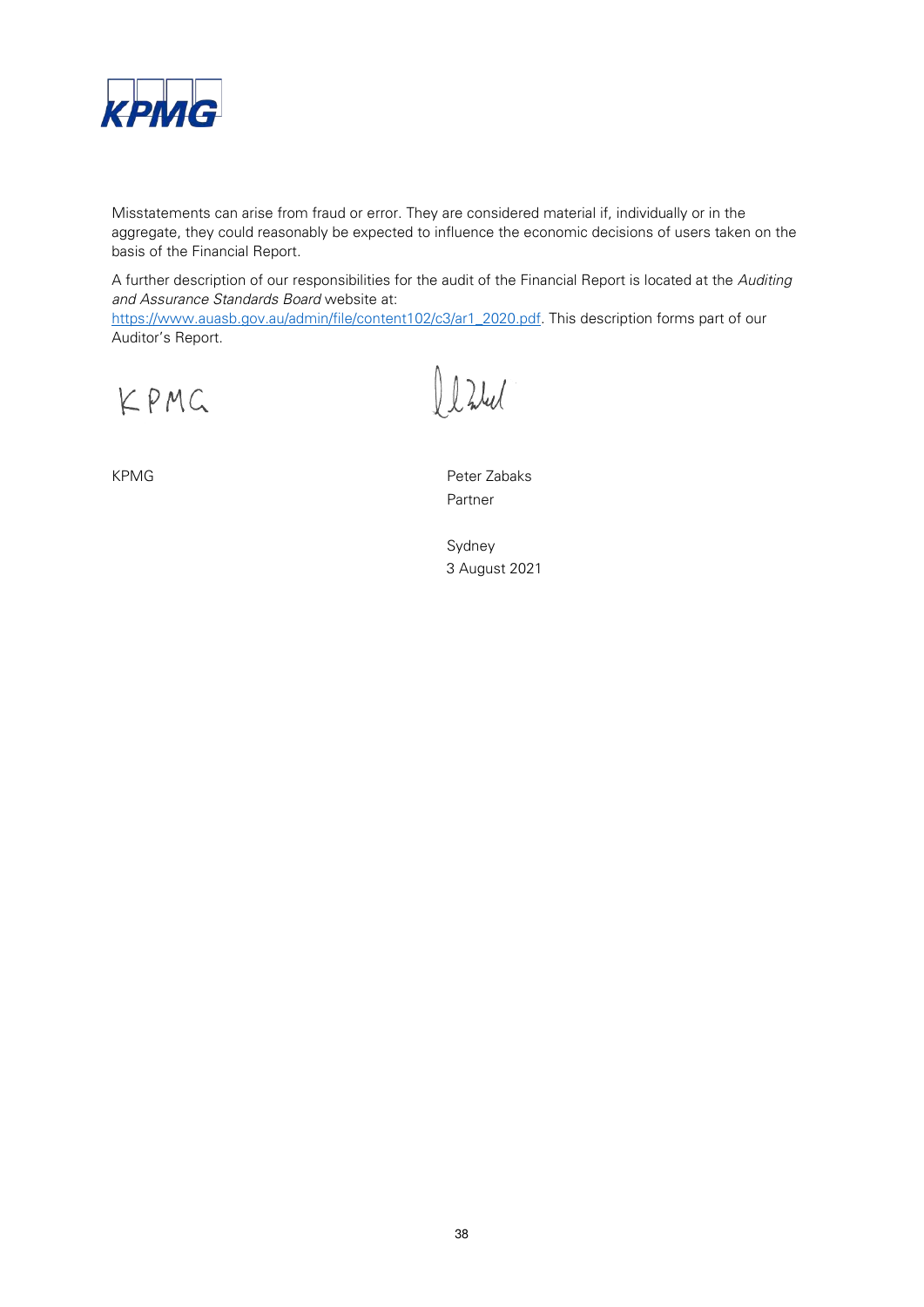### <span id="page-40-0"></span>**Corporate Governance Statement**

The corporate governance statement for the Trust was last updated on 11 September 2020 and is available on the Centuria website at https://centuria.com.au/centuria-capital/corporate/sustainability/governance/.